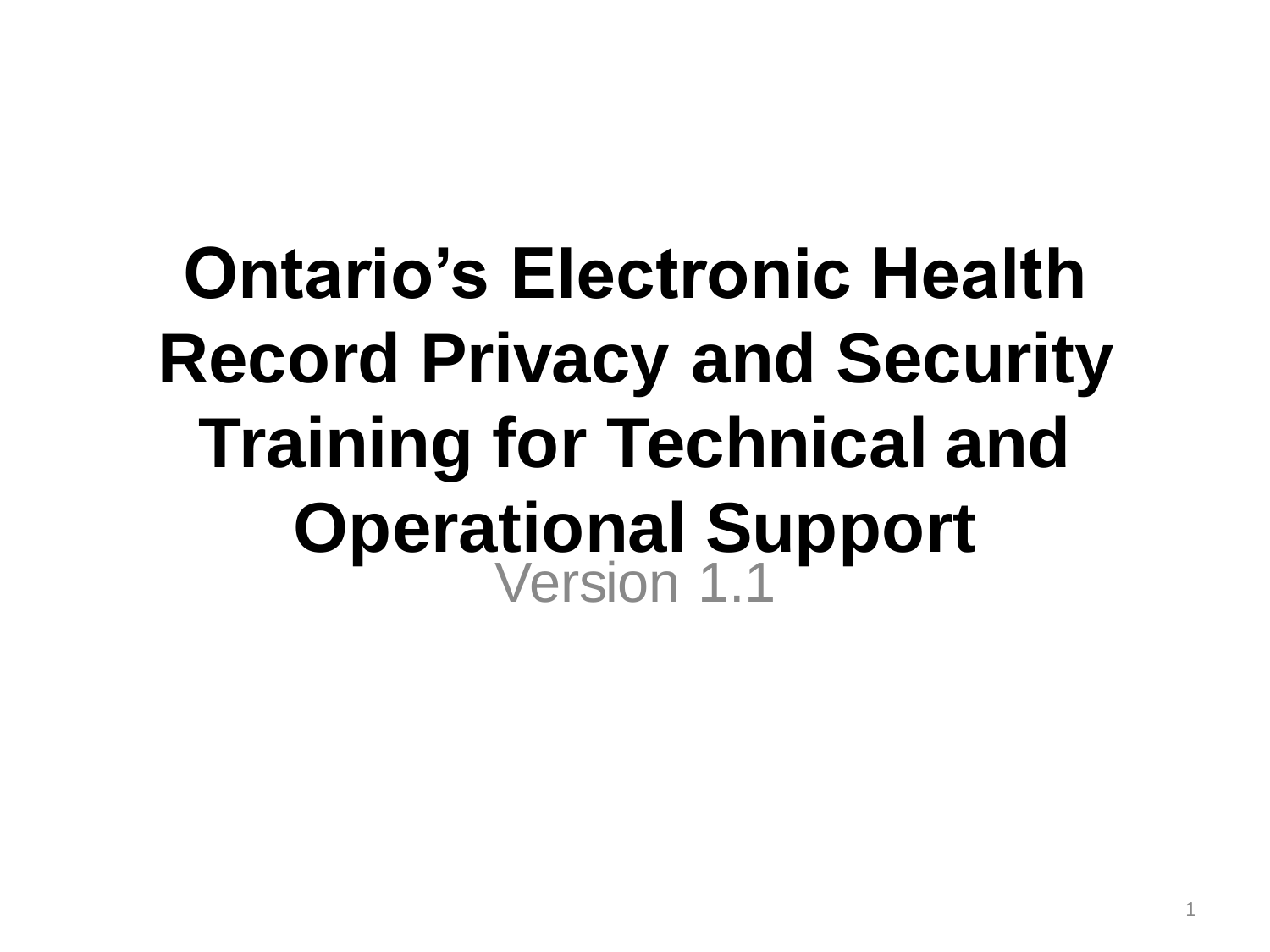Welcome to the Privacy and Security Training for Technical and Operational Support

Hi my Name is Susan. What is yours?

### **User Information**

Please enter the following information in the fields below:

- Enter your first and last name
- Enter your Job Title and Organization
- Enter your email address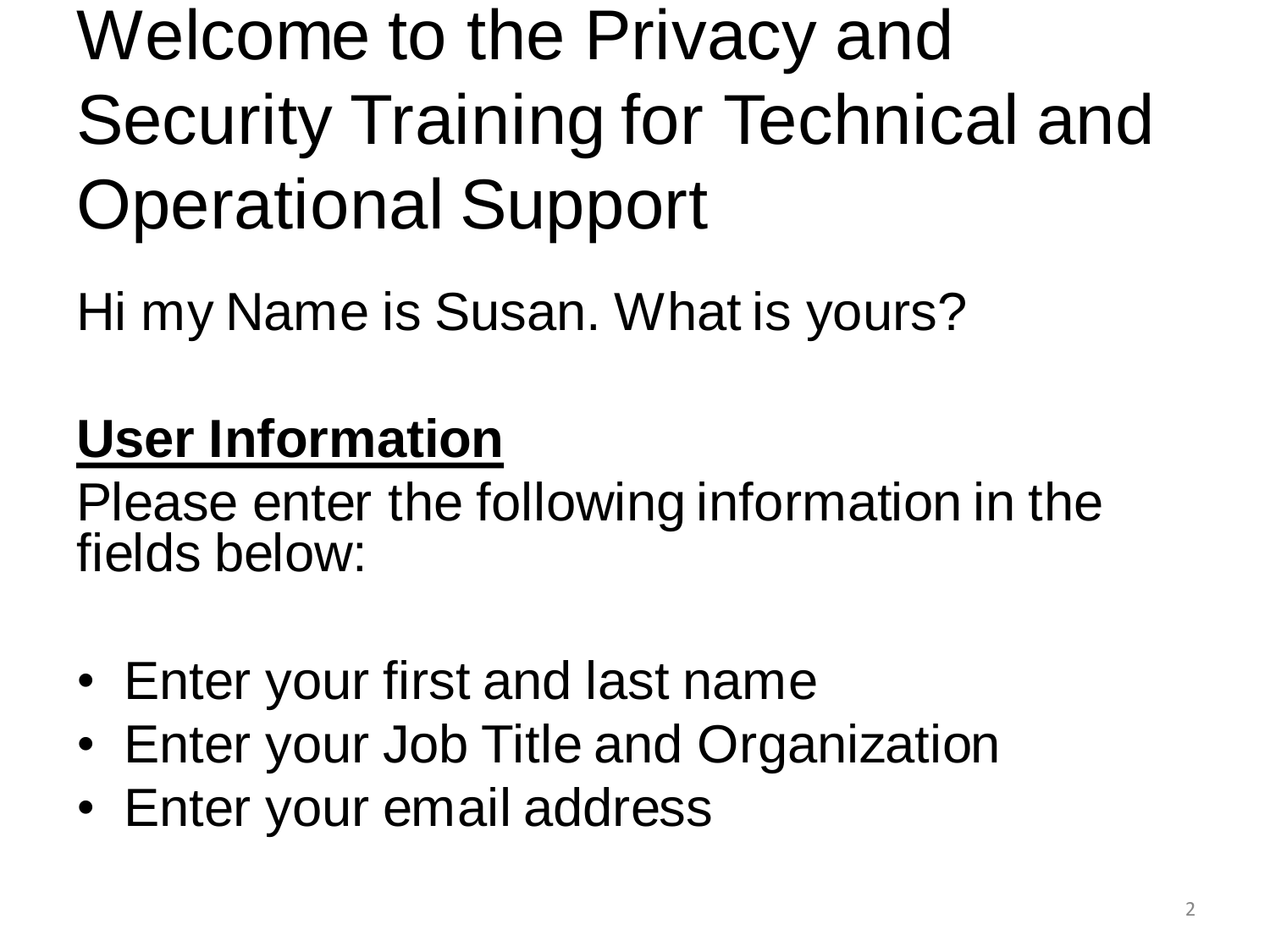## Getting Started

- Before you Begin this course consists of 1 module with 23 slides and 5 quiz questions and will take a minimum of 15 minutes to complete.
- You must achieve 100% on the quiz. A completion certificate will be available to print for your records.
- Provide a copy to the person responsible for tracking training at your organization or practice.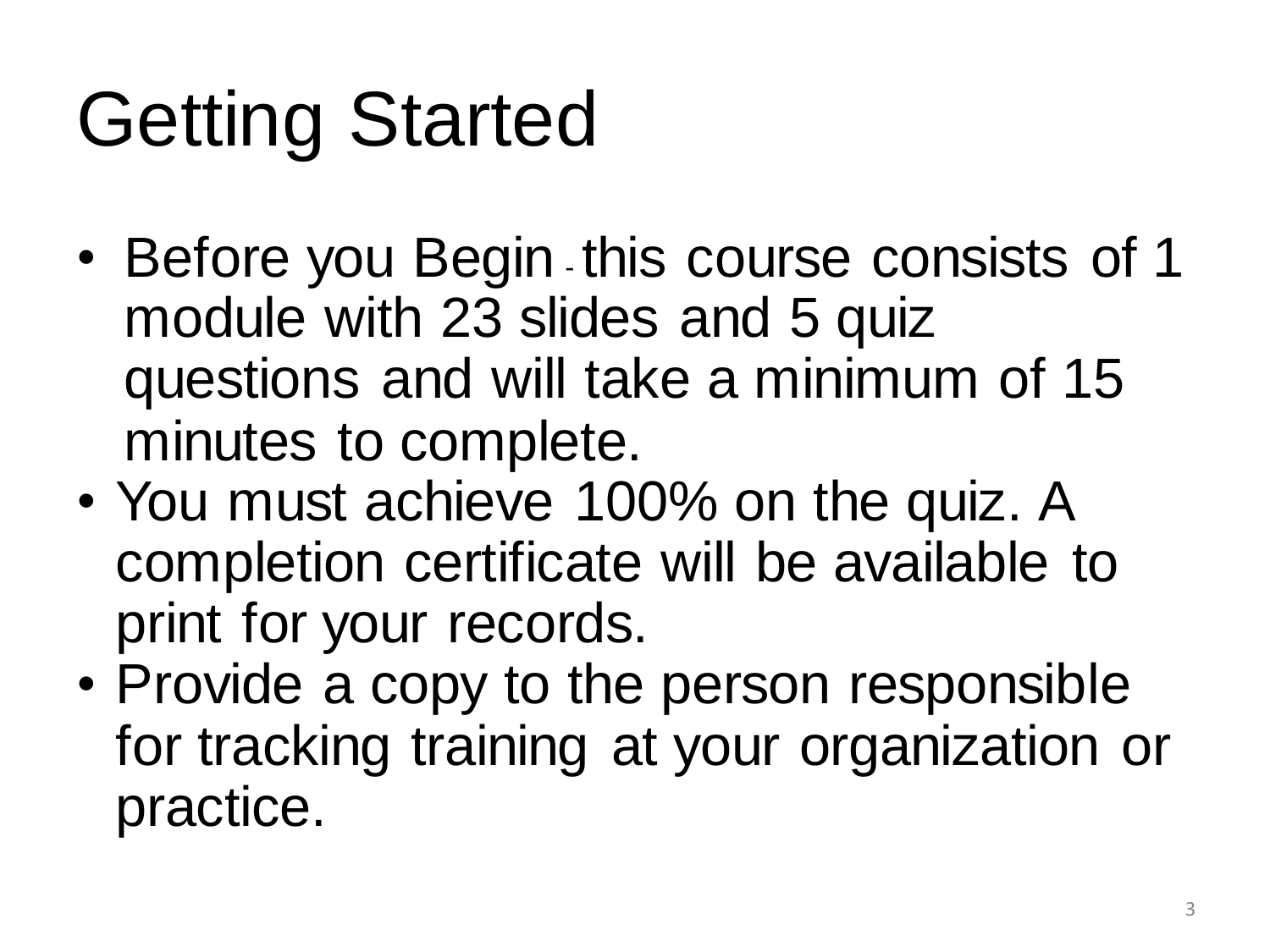## Course Objective

By the end of this training, you will understand your privacy and security obligations of Ontario's Electronic Health Record by learning:

- 1. What is Ontario's Electronic Health Record?
- 2. Why do I need to Complete This Training?
- 3. When Providing Technical and Operational Support for Ontario's Electronic Health Record, what is expected of me?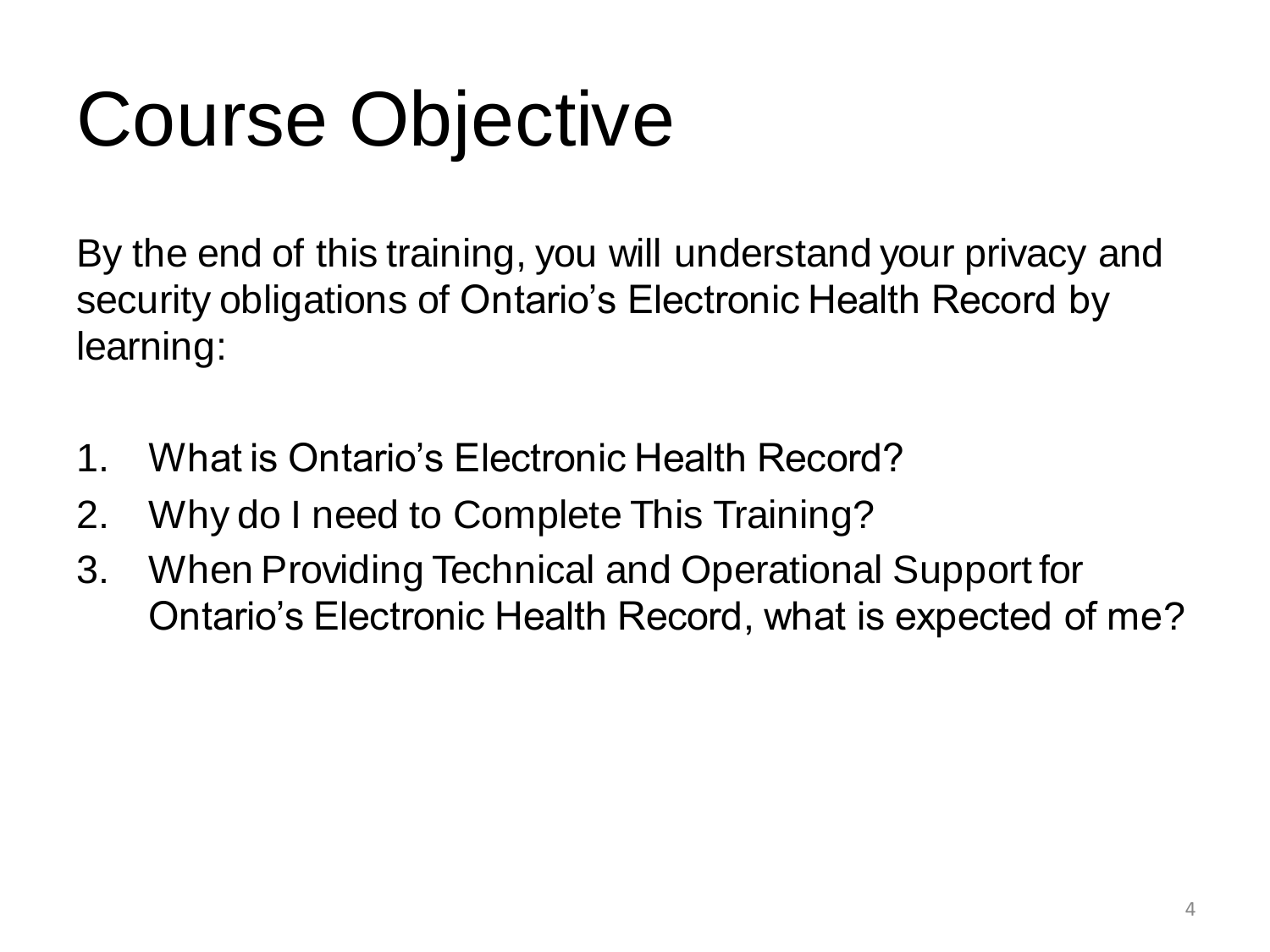## **What is Ontario's Electronic Health Record?**

It enables authorized health care providers to centrally access personal health information. It includes:

- **ConnectingOntario**: clinical reports
- **Diagnostic Imaging Common Services (DI CS) Repository**: diagnostic imaging reports
- **Ontario Laboratory Information System (OLIS)**: laboratory test orders and results
- **Digital Health Drug Repository (DHDR):** dispensed drug history

**Everything related to an individual that is viewable in Ontario's Electronic Health Record is personal health information.**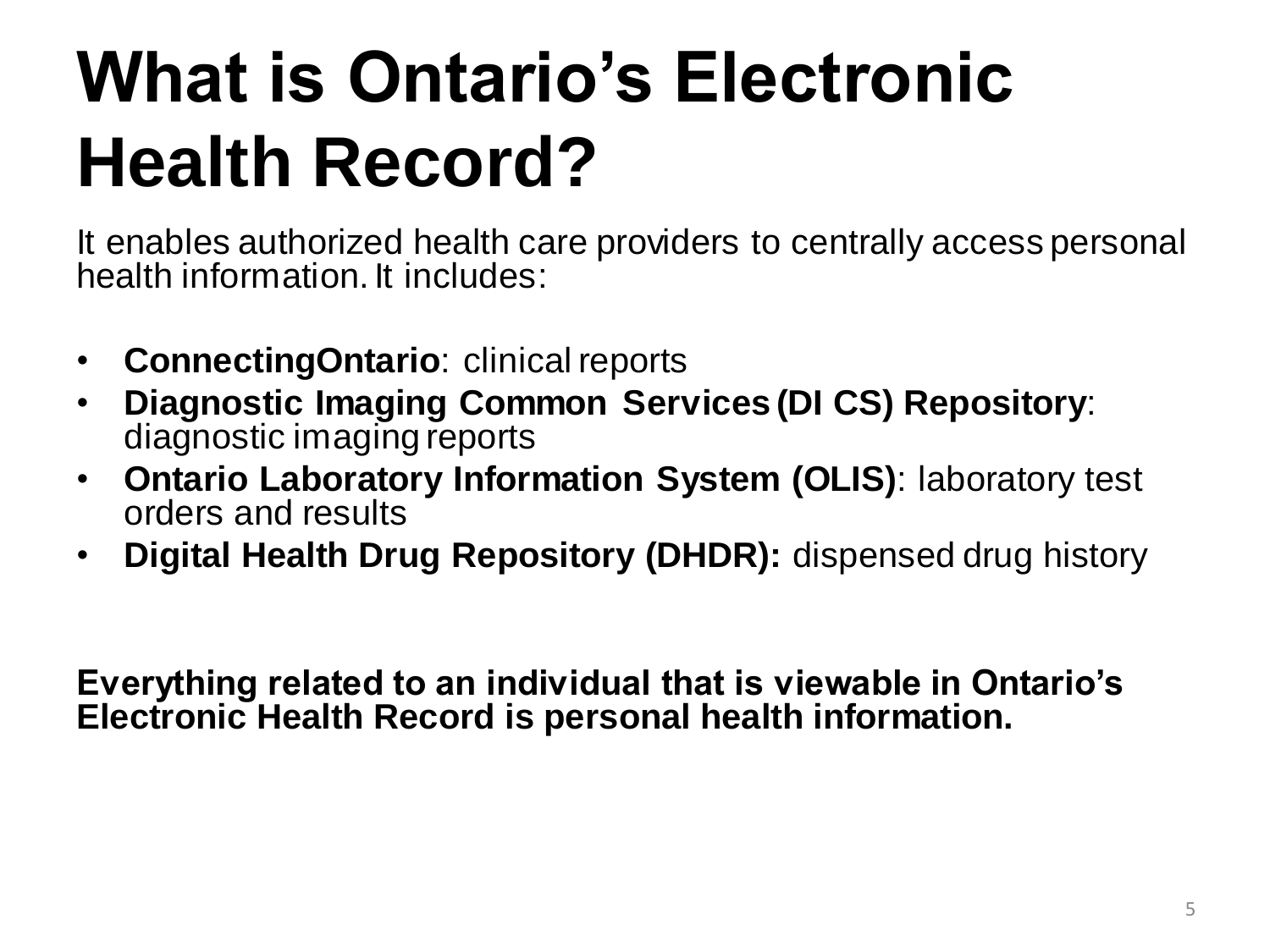When you support Ontario's Electronic Health Record you may view personal health information.

**View** means that you have viewed, handled or otherwise dealt with the personal health information.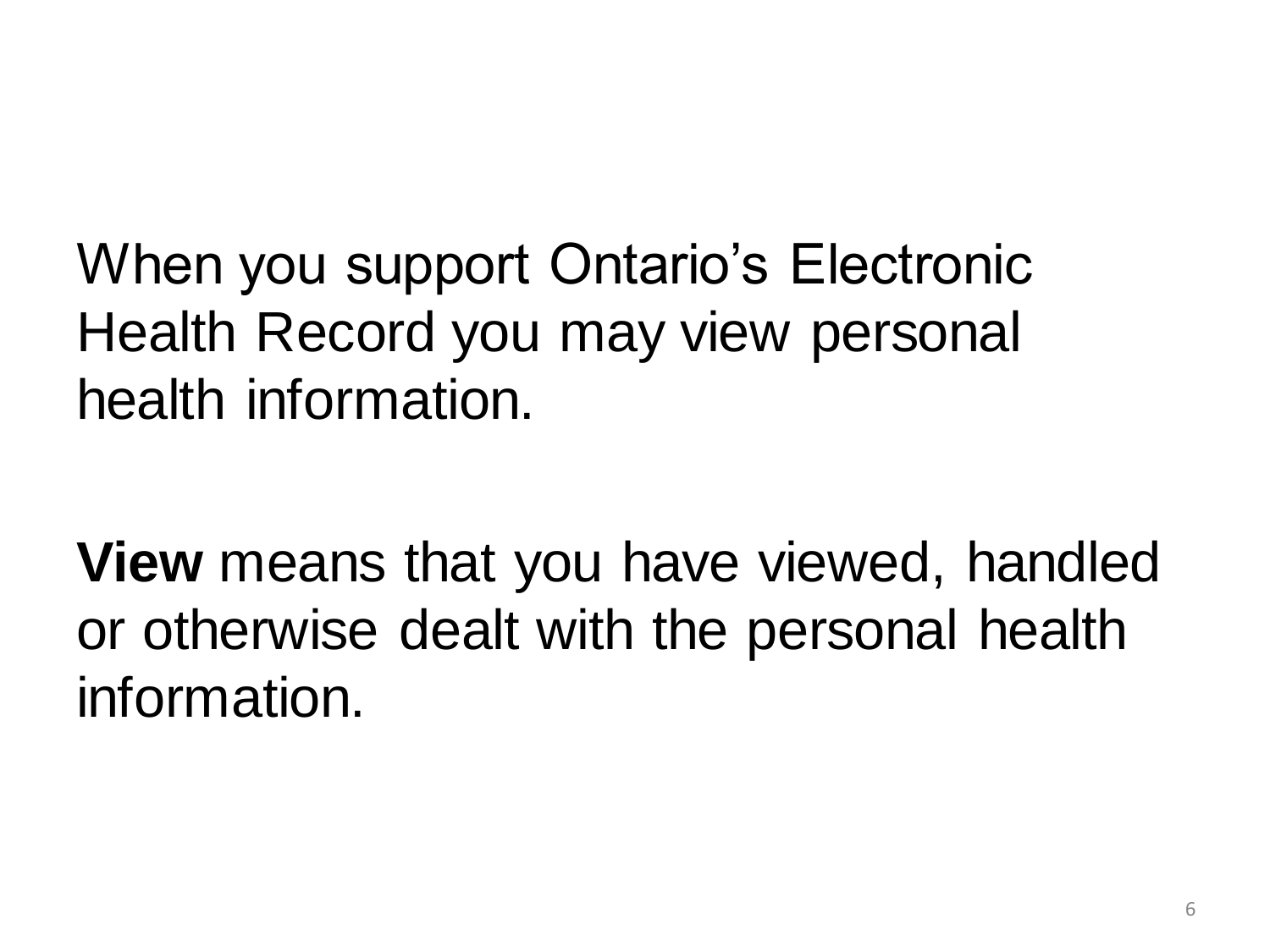## **Learn More: What is personal health information?**

Personal Health Information (PHI) is defined in section 4 of the *Personal Health Information Protection Act, 2004* (PHIPA).

Means identifying information about an individual in oral or recorded form, if the information,

- (a) relates to the physical or mental health of the individual, including information that consists of the health history of the individual's family,
- (b) relates to the providing of health care to the individual, including the identification of a person as a provider of health care to the individual,
- (c) is a plan of service within the meaning of the *Home Care and Community Services Act, 1994* for the individual,
- (d) relates to payments or eligibility for health care, or eligibility for coverage for health care, in respect of the individual,
- (e) relates to the donation by the individual of any body part or bodily substance of the individual or is derived from the testing or examination of any such body part or bodily substance,
- (f) is the individual's health number, or
- (g) identifies an individual's substitute decision-maker.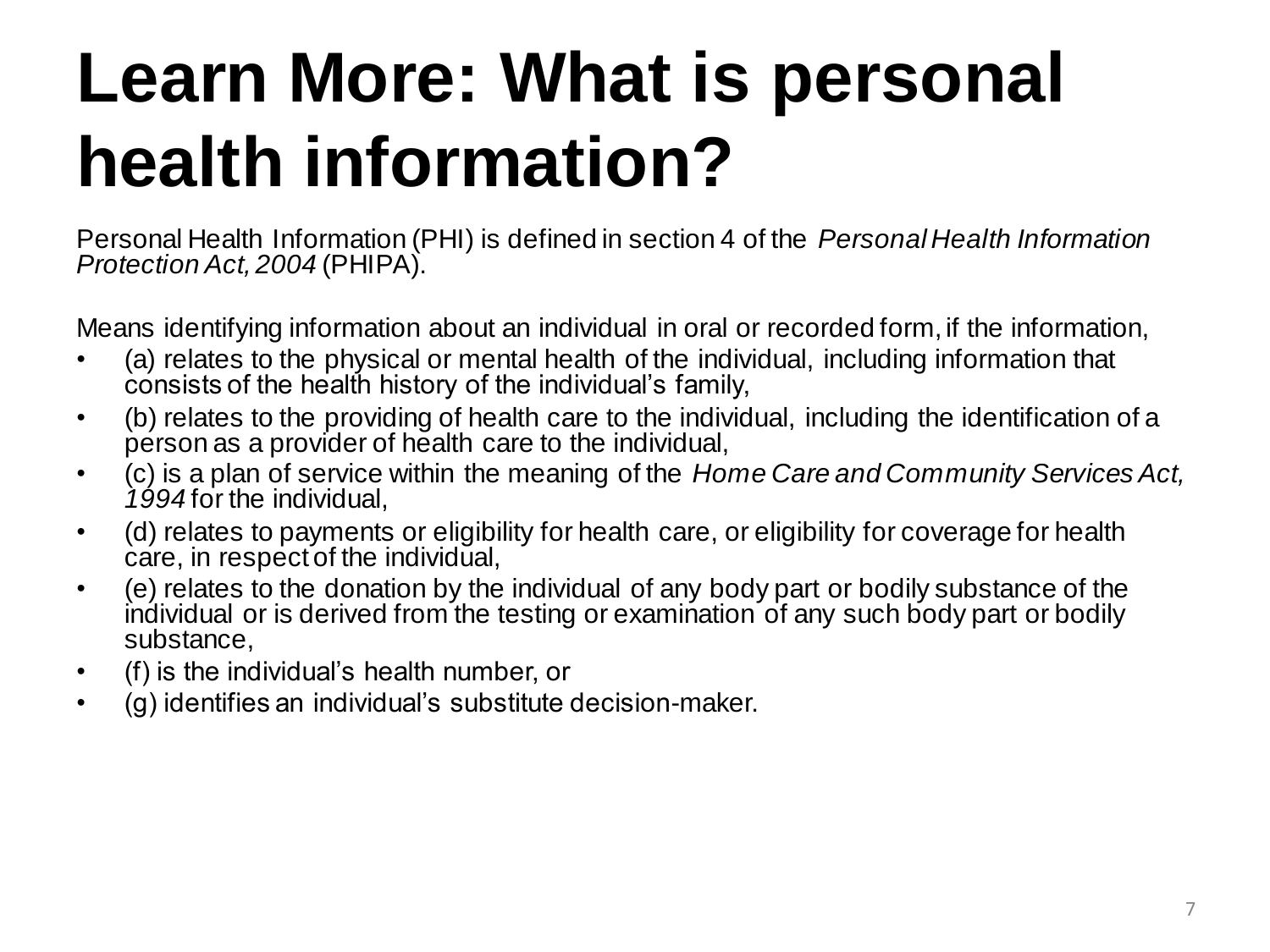## **Examples**

Examples of personal health information:

- Provider name;
- Individual's address and telephone number;
- Electronic medical charts;
- Discharge summaries;
- Lab specimens;
- X-ray results;
- Drug information; and
- Health card number and medical record number.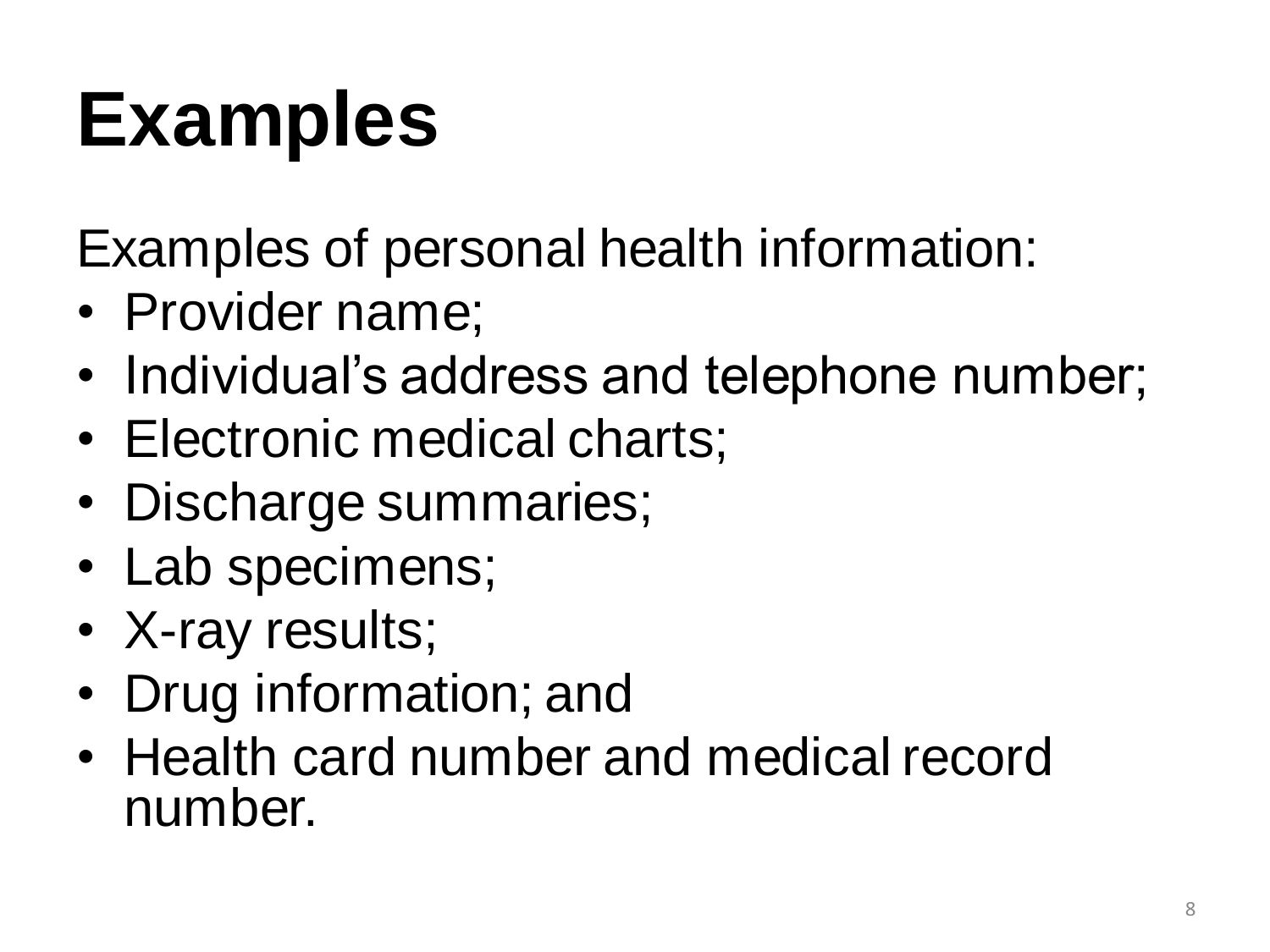### **Why do I need to complete this training?**

### **Why do I need to complete this training?**

- You have a legal obligation to protect individual's privacy with respect to personal health information.
- You have access to Ontario's Electronic Health Record to perform technical or operational support in your role and must understand acceptable activities and what constitutes a privacy breach or security incident.
	- Your activities in Ontario's Electronic Health Record are logged and audited.

#### **What are my obligations in Ontario's Electronic Health Record?**

- Protect individuals' privacy by adhering to privacy and security requirements.
- Help individuals exercise their rights in respect of personal health information.
- Facilitate timely responses to individuals' inquiries, requests, concerns or complaints.

#### **Where are these obligations from?**

- *Personal Health Information Protection Act, 2004*;
- Your organization's or your practice's privacy and security policies and procedures; and
- Electronic Health Record Privacy and Security Policies.

The *[Standard of Conduct](http://emerge/spaces/privacy/Documents/Privacy%20and%20Security%20Standard%20of%20Conduct.pdf)* binds you to the obligations covered in this training. You will acknowledge the terms during your first login, or prior to logging in to Ontario's Electronic Health Record and annually thereafter.

#### **What if I do not comply with my obligations?**

• You may be subject to consequences established by law, your organization or your practice and/or  $\frac{1}{9}$ Electronic Health Record oversight body.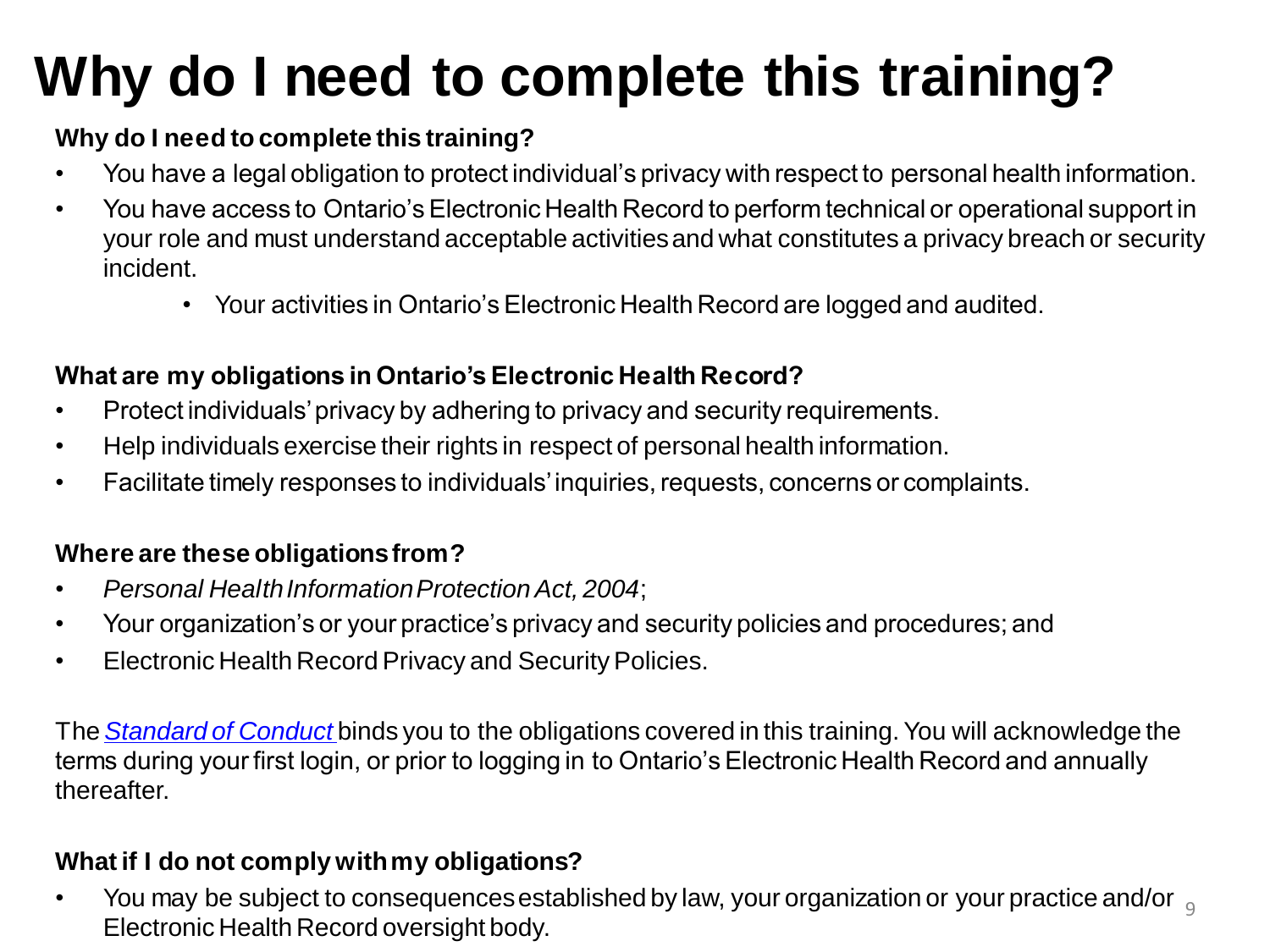## **Potential consequences of noncompliance**

- Re-training on privacy and security requirements.
- Loss of access to one or more systems.
- Termination or loss of privileges at your organization or practice.
- Orders of the Information and Privacy Commissioner of Ontario.
- Legal action or regulatory fines against your organization or practice or you personally (up to \$100,000).
- Significant financial losses for your organization or practice to correct the situation.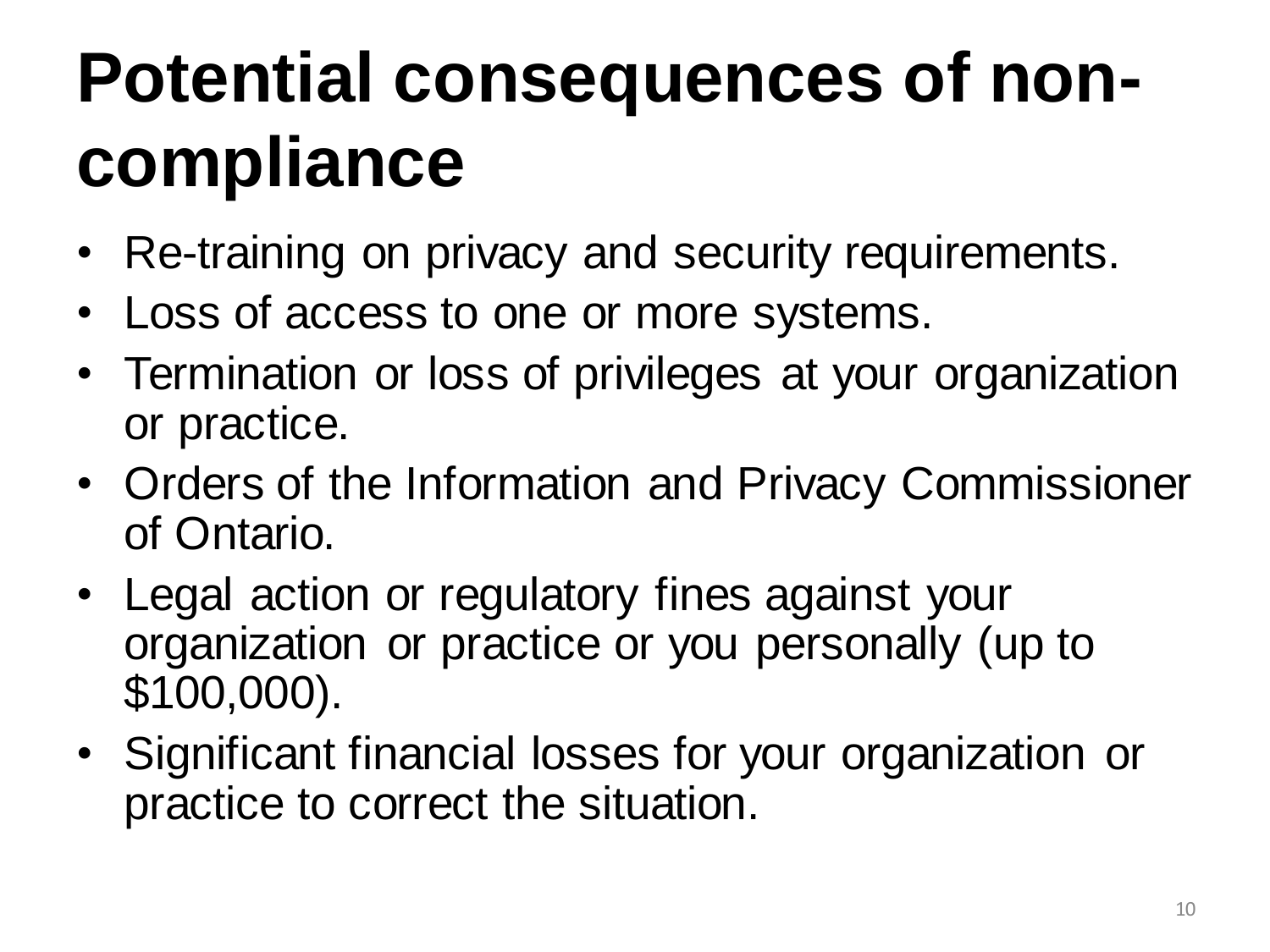### **Learn More: Personal Health Information Protection Act, 2004**

#### **What is the Personal Health Information Protection Act, 2004?**

- Is the law for protecting the privacy of an individual and the confidentiality of an individual's personal health information.
- Sets rules for the collection, use and disclosure of personal health information and provides individuals with the right to access and to request a correction of their personal health information.

In this training, "view, handle or otherwise deal with" will be referenced to activities you perform such as viewing personal health information.

#### **How does Personal Health Information Protection Act, 2004 apply to me?**

When providing health care, each person and organization or practice has a role :

- The organization or practice in which you work is either
	- A Health Information Custodian (HIC) and a participant in Ontario's Electronic Health Record as such is accountable for the personal health information in Ontario's Electronic Health Record that it creates and contributes or collects, uses and discloses;
	- A Health Information Network Provider (HINP) , that enables the electronic sharing of personal health information between two health information custodians and is accountable for personal health information or that it views, handles or otherwise deals with; or
	- An Electronic Service Provider (ESP), that provided services to support the electronic sharing of personal health information and is accountable for personal health information or that it views, handles or otherwise deals with.
- You are an Agent of a Health Information Custodian, Health Information Network Provider or Electronic Service Provider when providing technical or operational support
	- You are accountable to your organization or practice for your actions.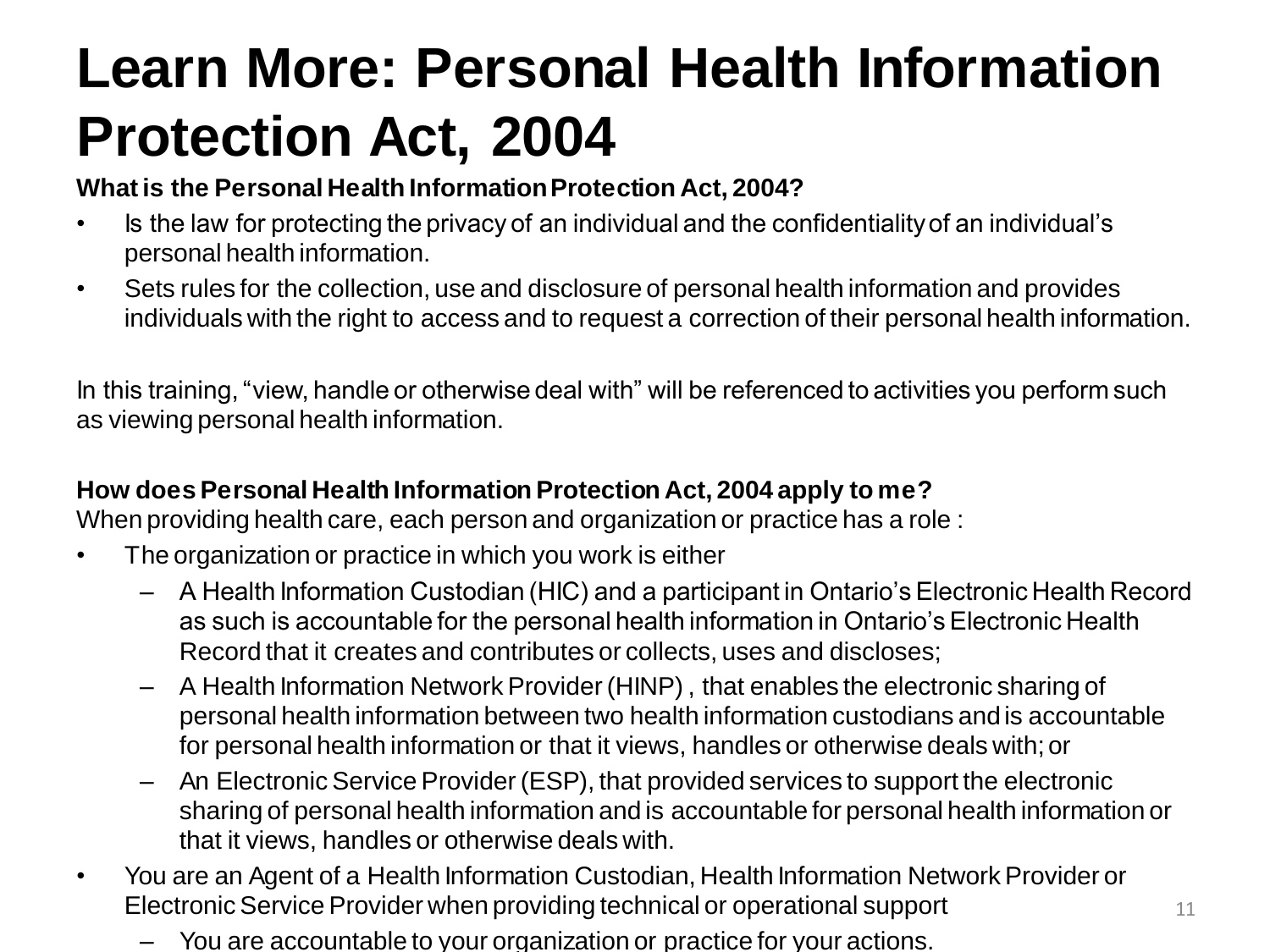## **Examples**

Examples of activities logged and audited:

- Login/logout
- Viewing personal health information
- Consent directive overrides
- System activity (starting-stopping services)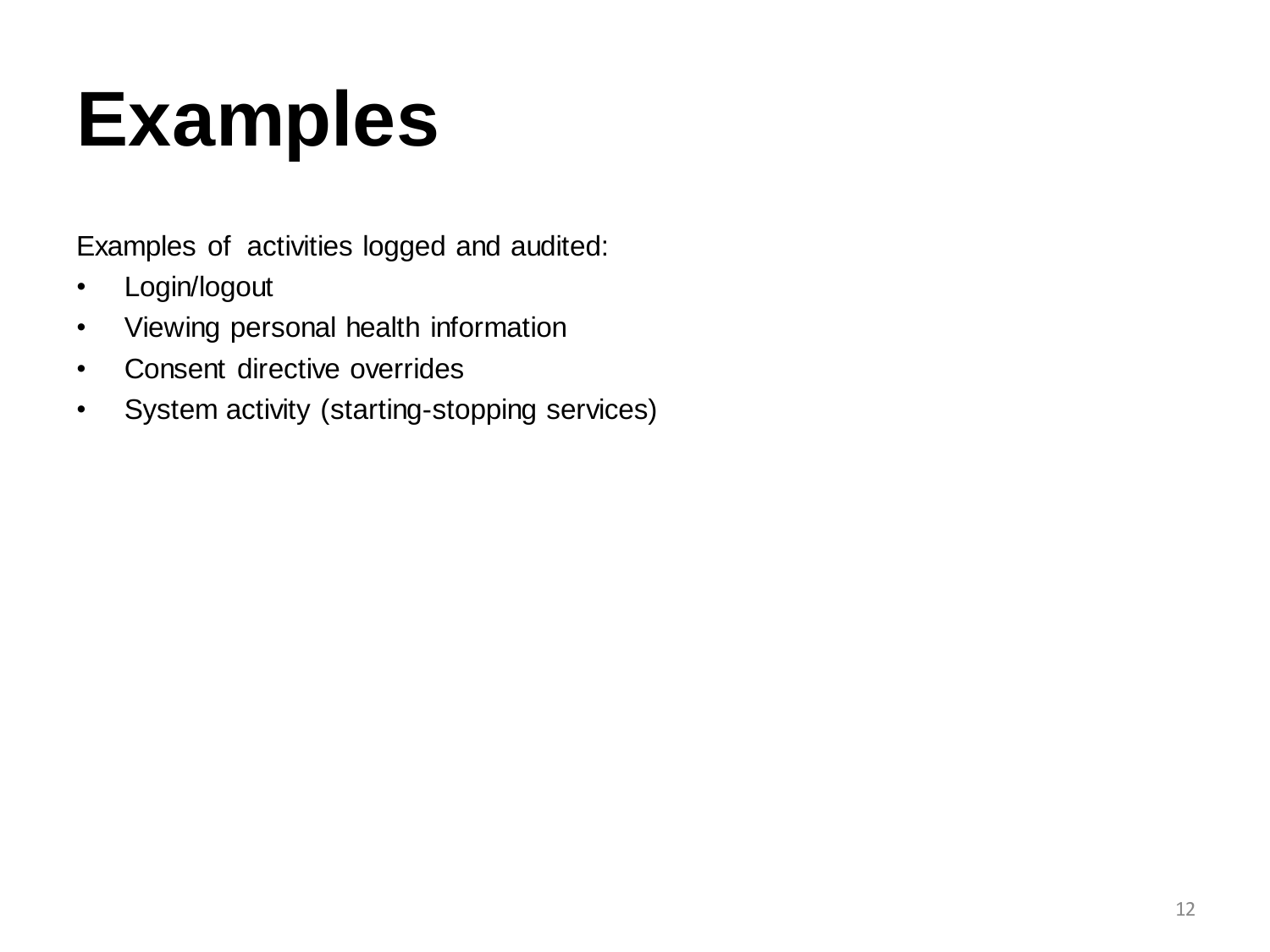### **Why Do I Have Access to Personal Health Information?**

### **I do not provide health care, why do I have to access Personal Health Information?**

Although you do not provide direct health care to patients, you have access to personal health information in Ontario's Electronic Health Record when providing technical or operational support.

- Access will be granted according to your role by your Local Registration Agent.
- Access will be revoked if you leave the organization or change roles.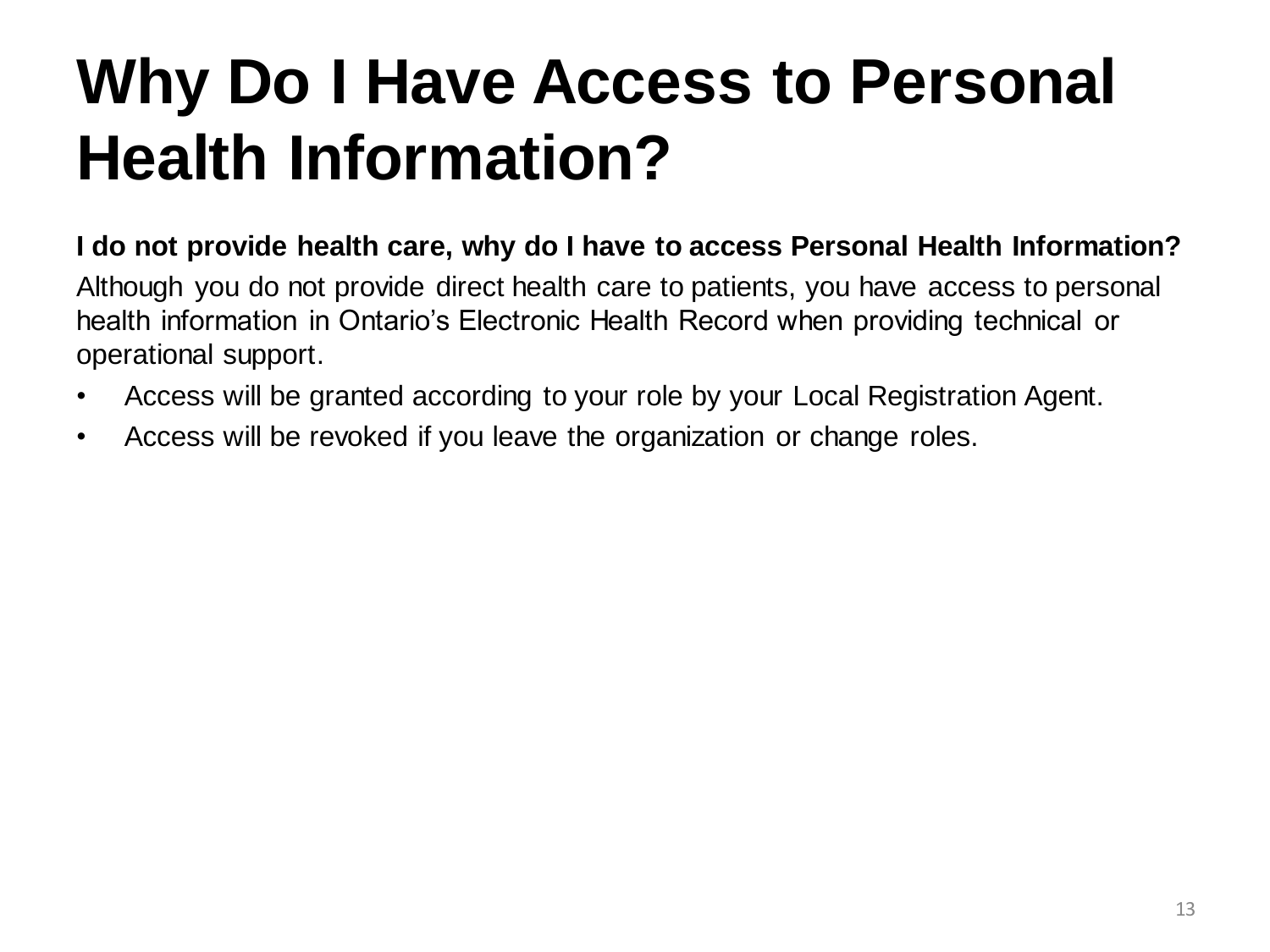### **As a user of Ontario's Electronic Health Record, what is expected of me?**

**Click on your role to learn what is expected of you:**

- 1. Administrator Manage systems that interact with Ontario's Electronic Health Record
- 2. Tester Perform development and testing activities to support Ontario's Electronic Health Record
- 3. Clinical Validator (Health Infomatician) Perform data quality assurance activities on personal health information in Ontario's Electronic Health Record
- 4. Site Help Desk provide technical support to Clinical End Users and intake point for Ontario's Electronic Health Record
- 5. TELUS Service Desk provide first line of support for ConnectingOntario

To fulfil your expectations within Ontario's Electronic Health Record, identify the Privacy Officer for your organization or practice. If you are unaware of or do not have a Privacy Officer, refer to Ontario Health.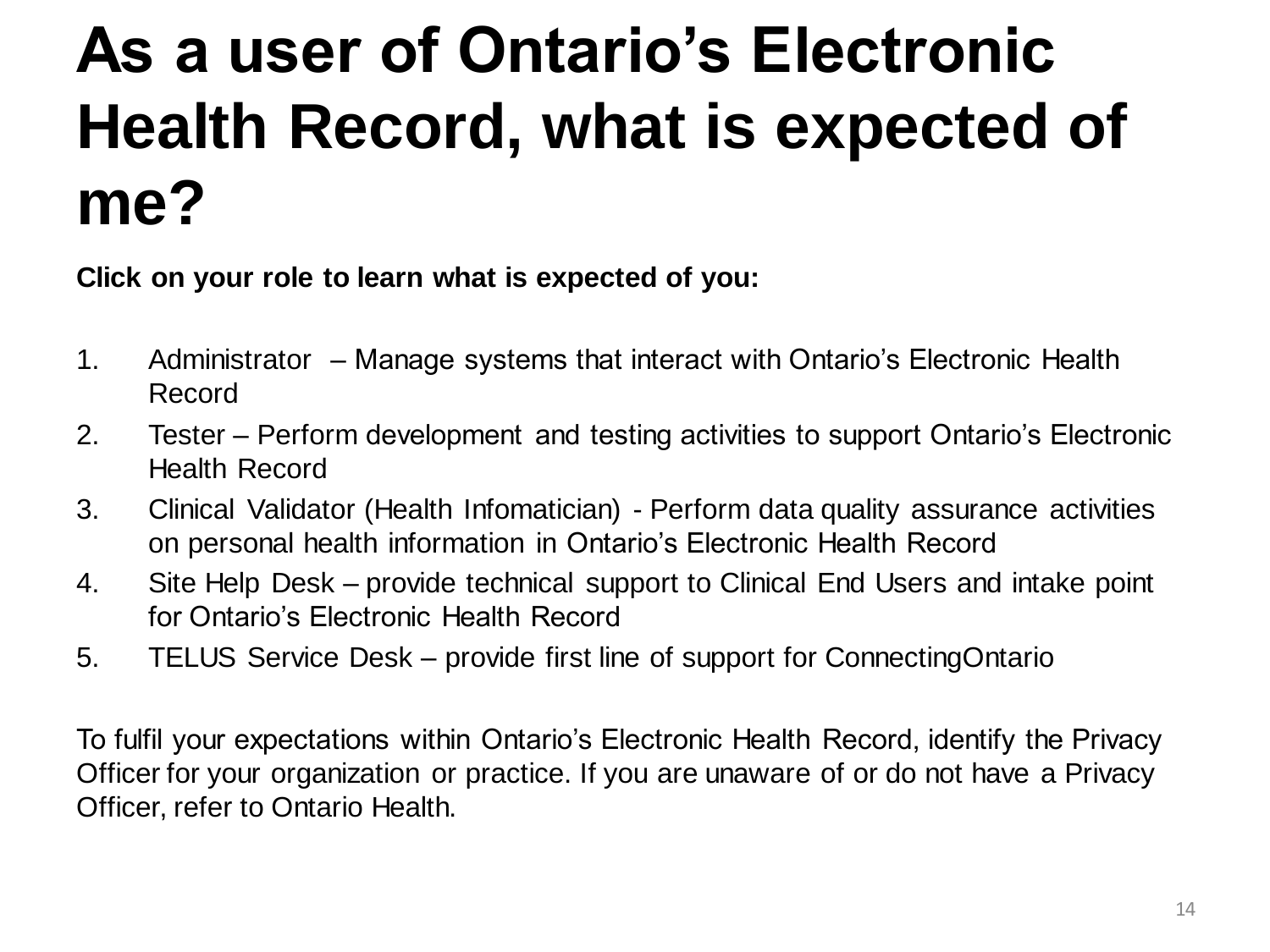# **Administrator (1/4)**

### **What is my role when accessing Ontario's Electronic Health Record?**

You have access to Ontario's Electronic Health Record to manage systems and errors associated with your organization or practice's transactions that are processed in the Health Information Access Layer for Ontario's Electronic Health Record.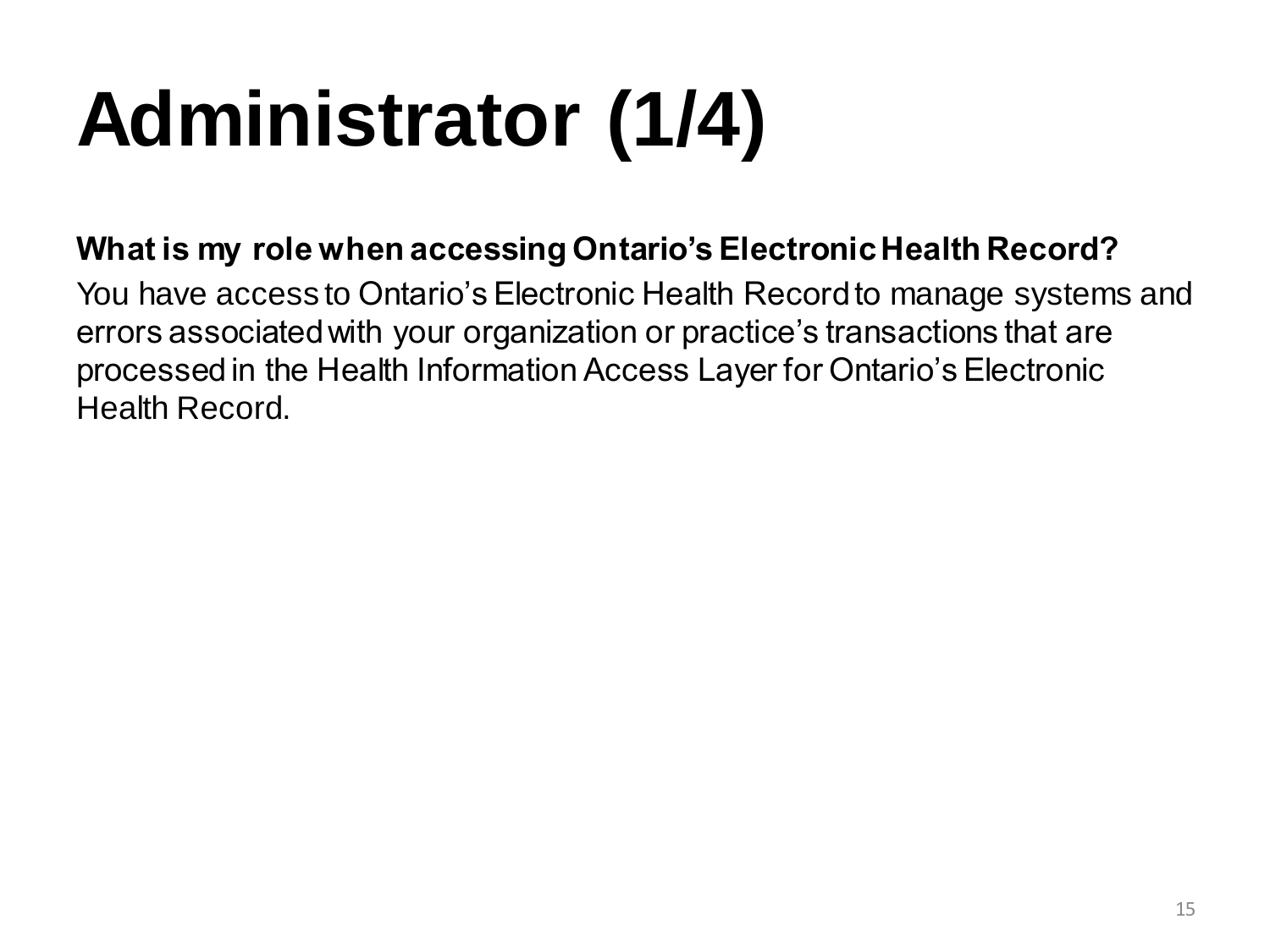# **Administrator (2/4)**

### **What is expected of me when accessing Personal Health Information?**

Follow your organization's or practice's procedures as well as the do's and don'ts. In addition:

- Only access personal health information that is needed to perform your role.
	- Be able to map each access to personal health information to a ticket or for a specific purpose. **Accessing your own records or those of your family members, friends or colleagues, etc. is not permitted in Ontario's Electronic Health Record.**
- Keep personal health information confidential, even after the service contract or employment has ended, by observing key security safeguards identified in this training.
- All access is logged and monitored do not disable these capabilities or overwrite, modify, erase or deactivate logs.
- Talk to your Privacy Officer or Security Officer if you have questions.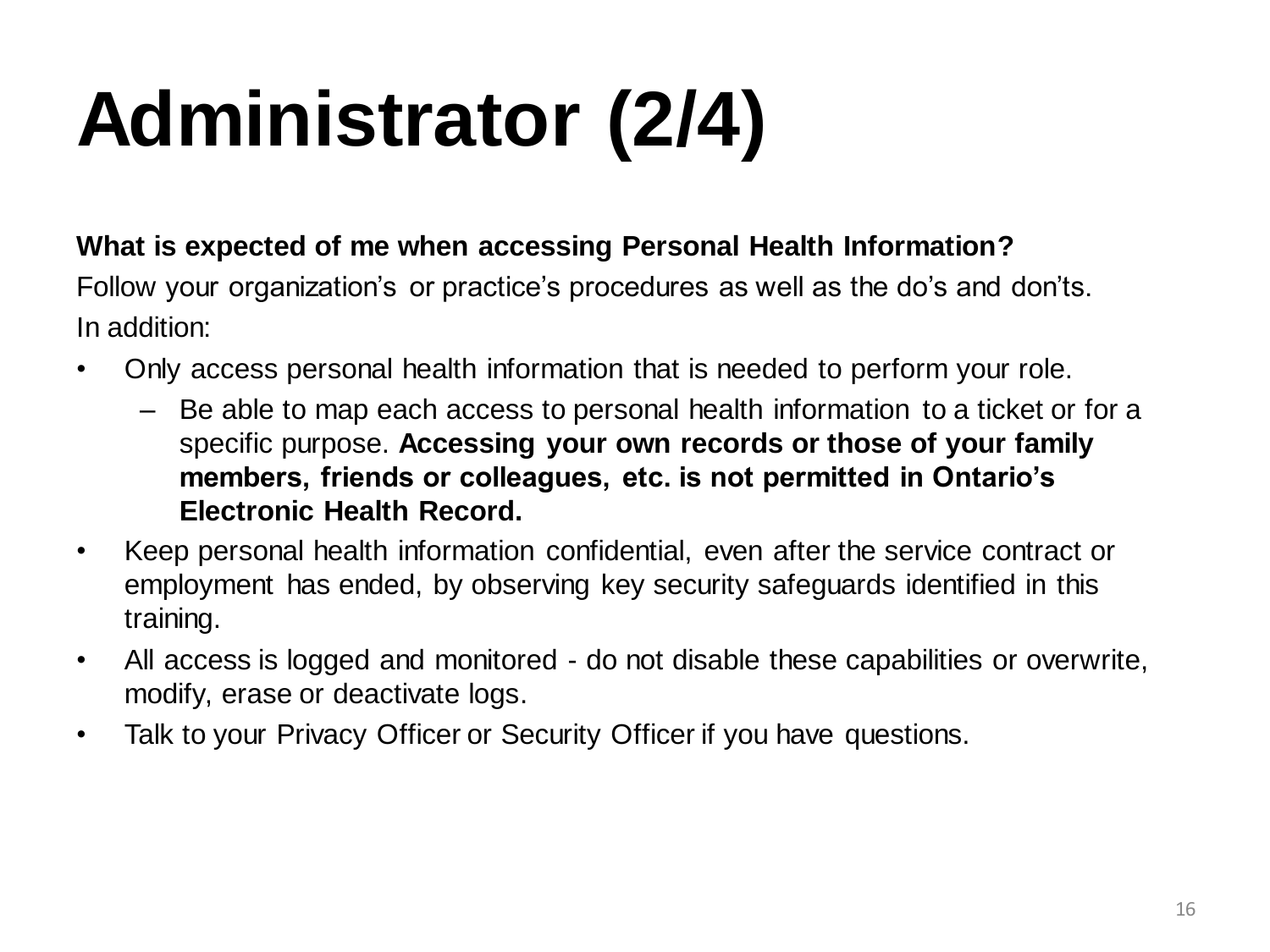# **Administrator (3/4)**

### **What do I need to know when addressing errors or bugs for Ontario's Electronic Health Record?**

Follow your organization's or practice's procedures:

- Securely store and delete personal health information
	- Personal health information must be stored in a secure location. Access to this location must be limited to required personnel.
- When exporting personal health information, have documented approval from your manager or ensure it is part of your defined job responsibilities.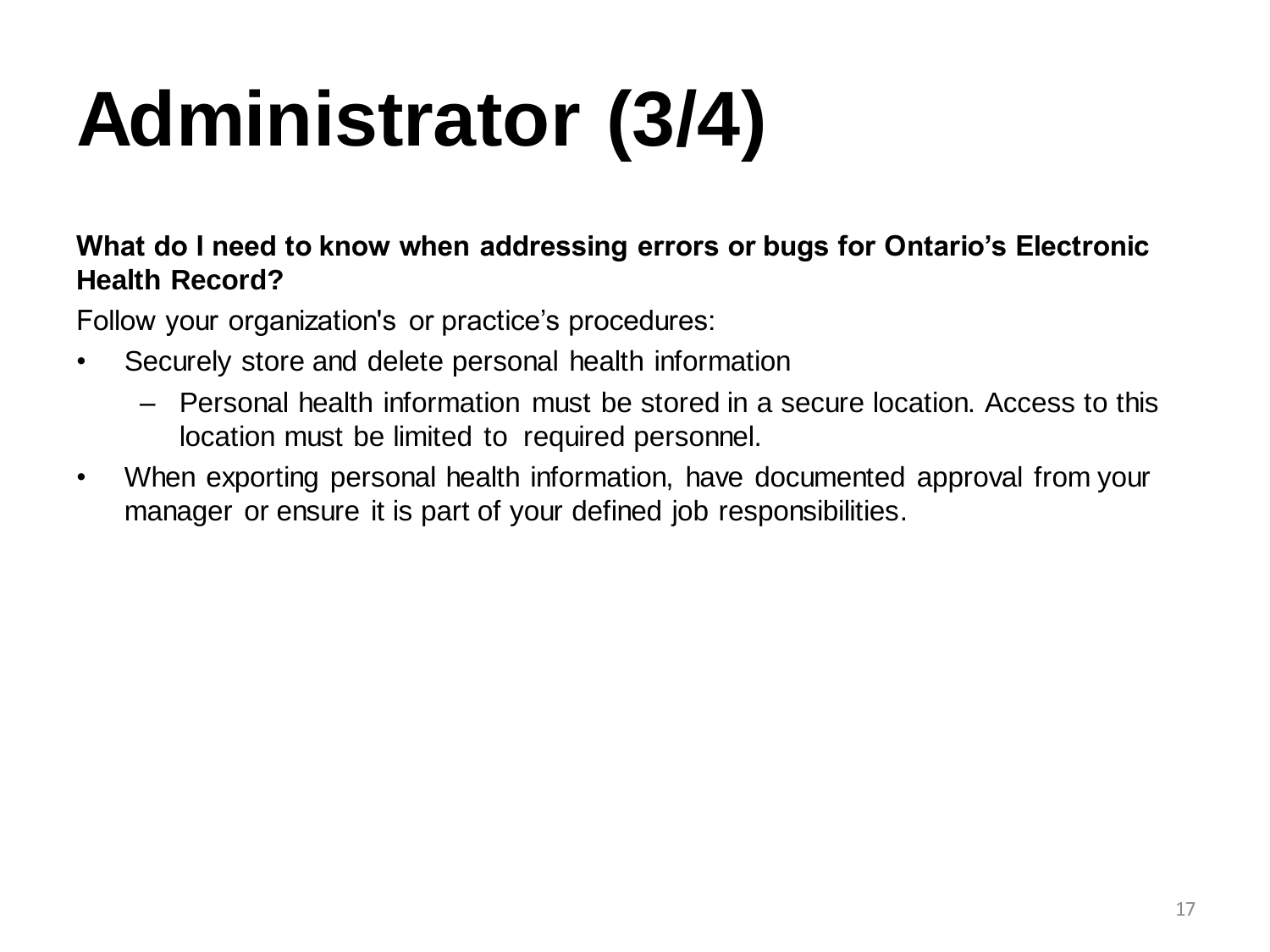# **Administrator (4/4)**

**How do I report an issue/ send personal health information to Ontario Health?**

- 1. Request a ticket be opened via email or telephone to the Ontario Health Service Desk. Do not include personal health information in your request.
- 2. Transmit the encrypted personal health information using a secure file transfer solution or a secure email system approved by your organization (i.e. ONE Mail) when requested by the Ontario Health agent, if required.
- 3. Delete the sent email from your outbox (SHIFT+DELETE) .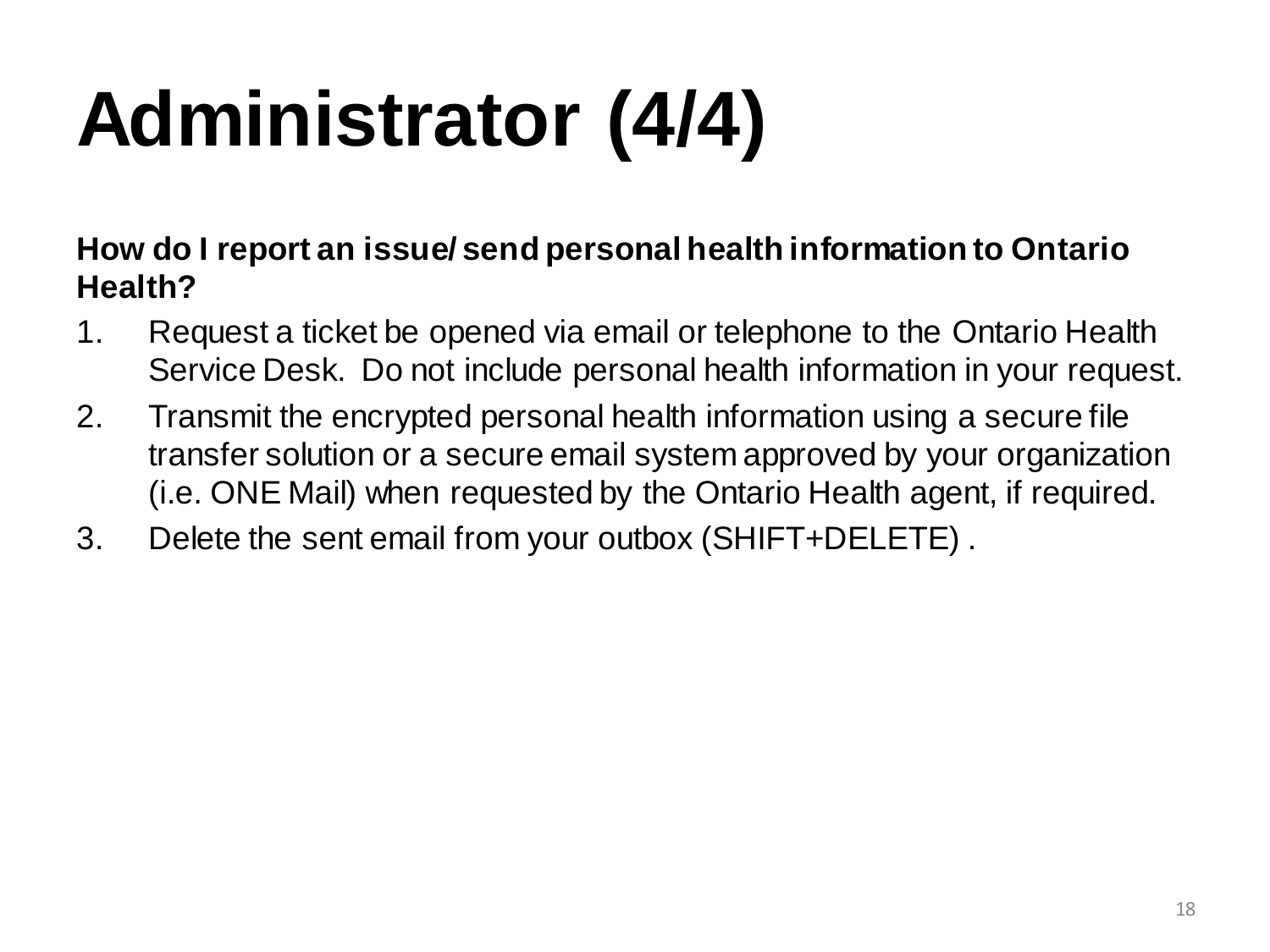# **Tester (1/4)**

### **What is my role when accessing Ontario's Electronic Health Record?**

You have access to Ontario's Electronic Health Record to perform development and testing activities to support Ontario's Electronic Health Record.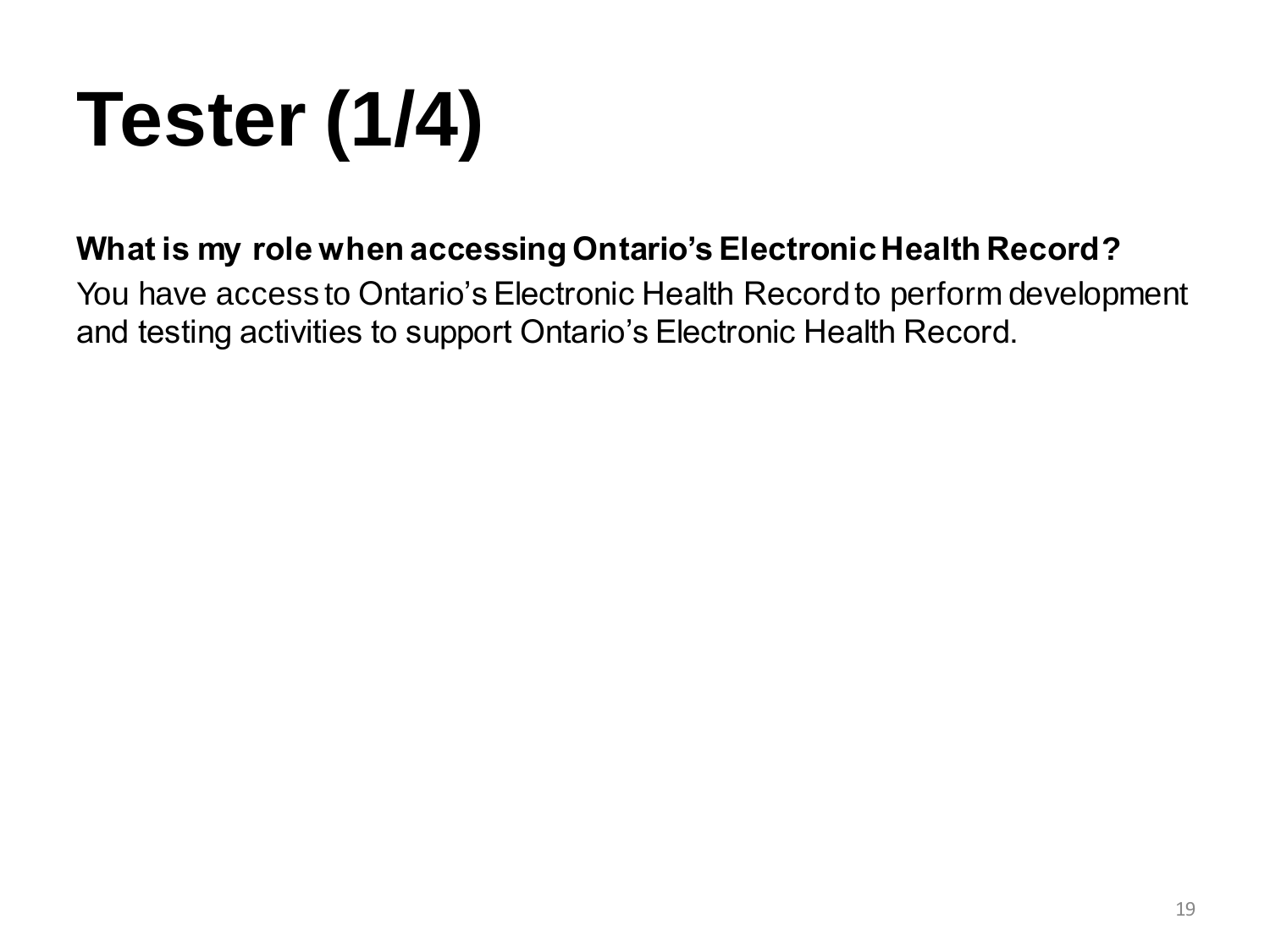# **Tester (2/4)**

### **What is expected of me when accessing Personal Health Information?**

Follow your organization's or practice's procedures as well as the do's and don'ts. In addition:

- Only access personal health information that is needed to perform your role.
	- Be able to map each access to personal health information to a ticket or for a specific purpose. **Accessing your own records or those of your family members, friends or colleagues, etc. is not permitted in Ontario's Electronic Health Record.**
- Keep personal health information confidential, even after the service contract or employment has ended, by observing key security safeguards identified in the training.
- All access is logged and monitored do not disable these capabilities or overwrite, modify, erase or deactivate logs.
- Talk to your Privacy Officer or Security Officer if you have questions.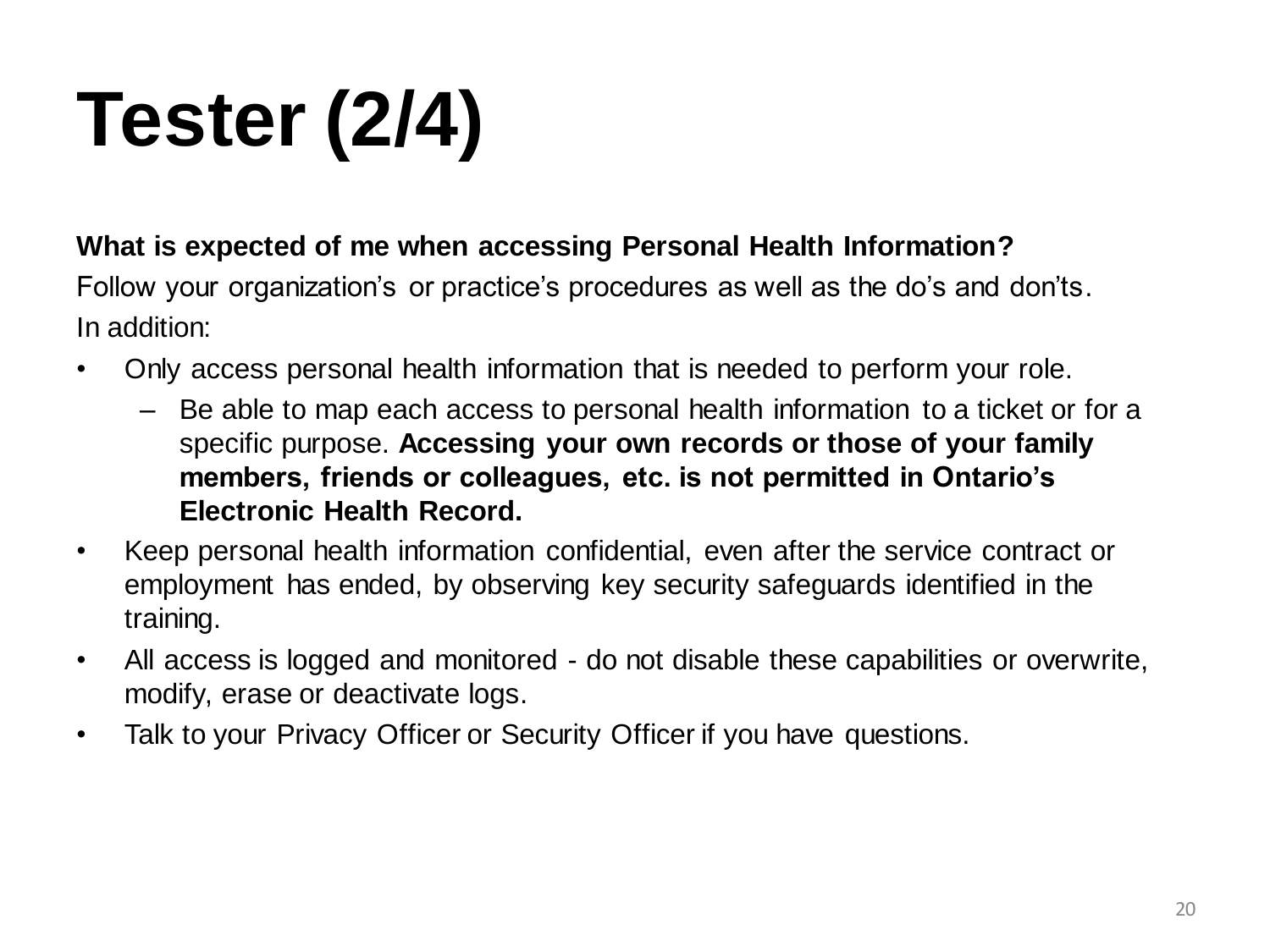## **Tester (3/4)**

#### **What do I need to know when performing development and testing activities?**

- Follow the testing instructions provided to you.
- Only use non-production environments.
	- Non-production environments must not be connected to the Ontario's Electronic Health Record production environments.
	- When conducting performance testing, personal health information must not be accessed. If you encounter personal health information, report this immediately to your Privacy Officer.
- If you are required to export or receive personal health information, save it in a secure location, not in a non-production environment or tracking system. Access to this location must be limited to required personnel.
	- Have documented approval from your manager or ensure it is part of your defined job responsibilities to export personal health information.
- Document configuration changes, such as through a change control process.
- Ensure that all security deficiencies or vulnerabilities identified during testing reviews are identified, communicated, corrected or the risk is accepted by the appropriate party prior to production implementation.
- Assess the impact and follow Change Management procedures to notify affected parties when modifying production services.

#### **The information I am testing is blocked, what do I need to know?**

The blocked information may mean that a consent directive has been placed on the personal health information. Do not override this consent directive unless the test relates specifically to testing consent directive functionality.

- In the event you override a consent directive not related to testing functionality, an investigation of the access will be conducted by your Privacy Officer.
	- Be prepared to explain the reason for the consent directive override.
	- Your organization or practice will notify the individual when his or her blocked personal health information has been viewed to inform who accessed the record of personal health information and the reason for the consent directive override.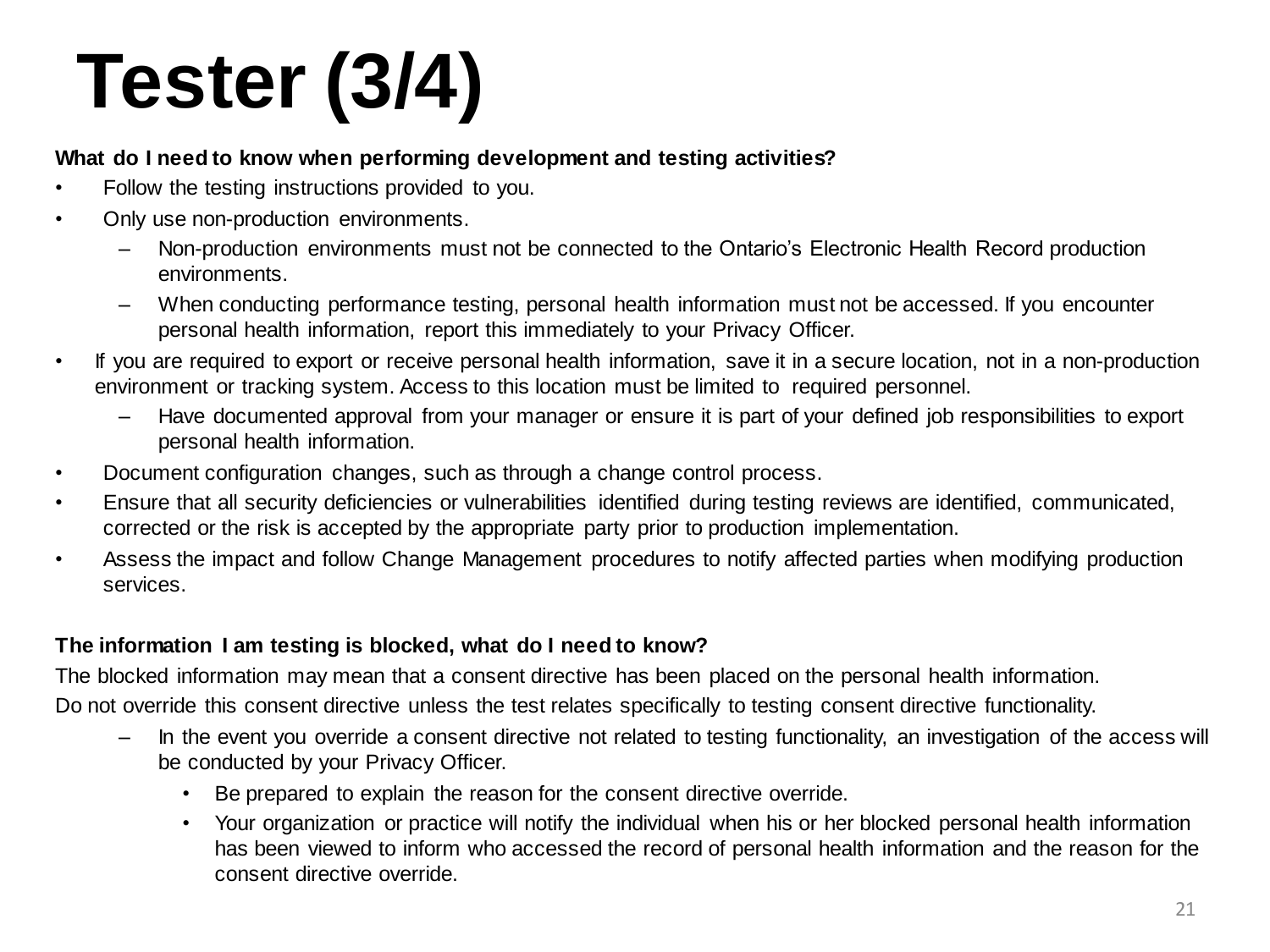# **Tester (4/4)**

**How do I report an issue identified during testing or send personal health information to Ontario Health?**

- 1. Input the personal health information into the Test Report template, encrypt the template and save to your corporate computer.
	- Remove personal health information from a bug report where it is not required.
	- Do not print personal health information.
- 2. Request a ticket be opened and assigned to ConnectingOntario AMS via email or telephone to the Ontario Health Service Desk. Do not include personal health information in your request.
- 3. Transmit the encrypted Test Report using a secure file transfer solution or a secure email system approved by your organization (i.e. ONE Mail) when requested by ConnectingOntario AMS.
- 4. Delete the sent email from your outbox (SHIFT+DELETE) and the Test Report from your computer.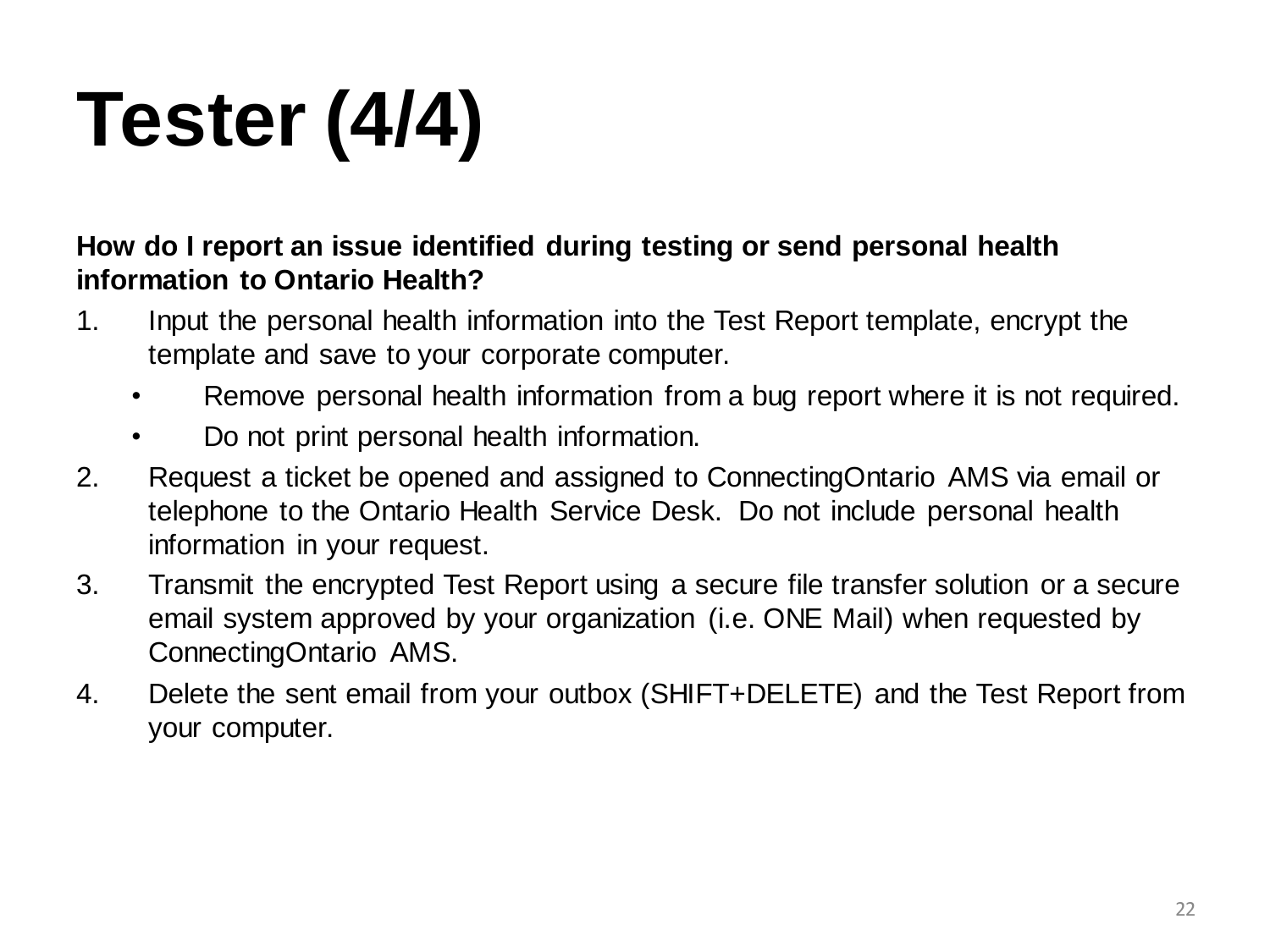## **Clinical Validator (1/3)**

### **What is my role when accessing Ontario's Electronic Health Record?**

You have access to the Ontario's Electronic Health Record to perform data quality assurance activities by reviewing, comparing and validating personal health information.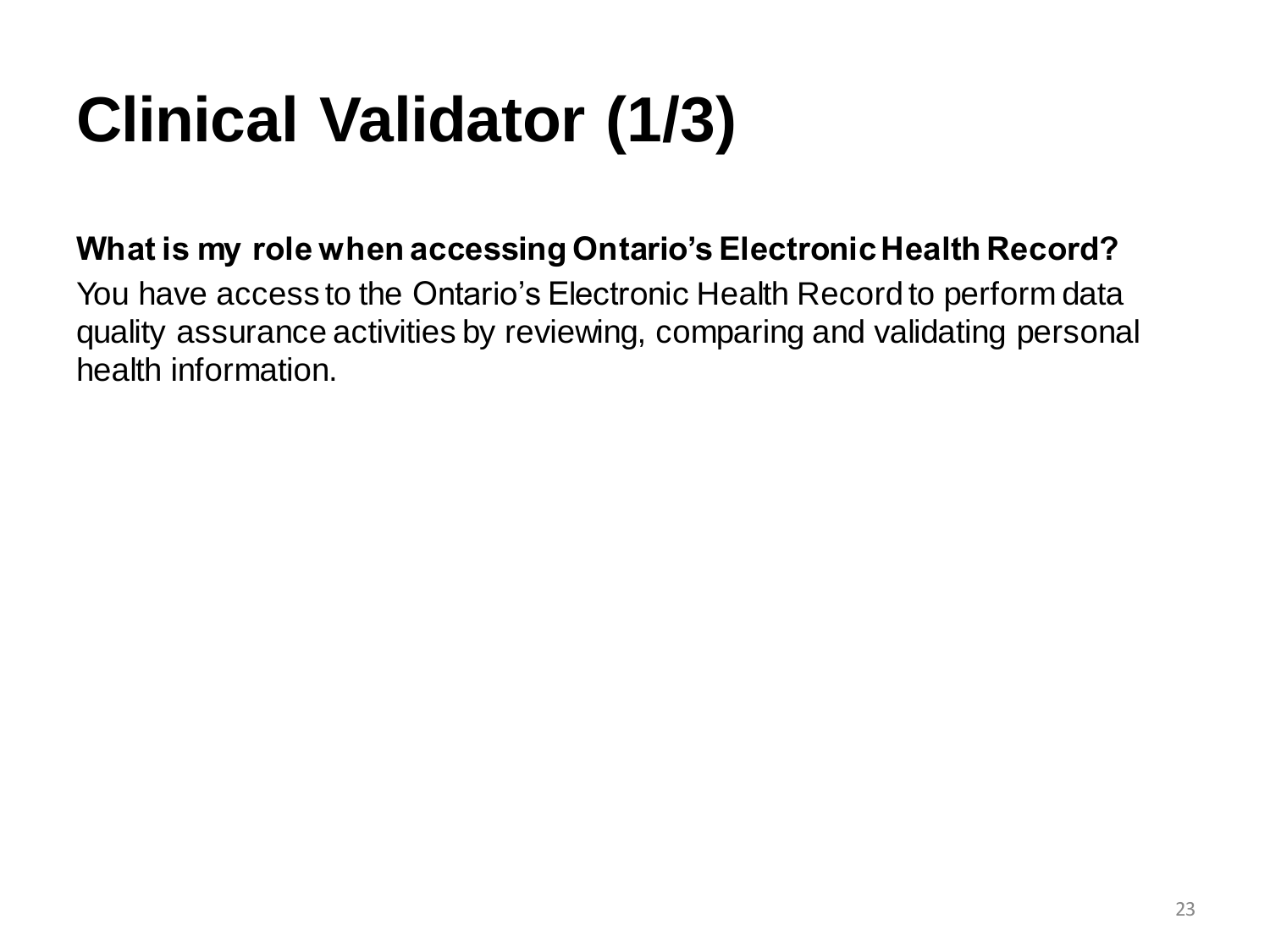## **Clinical Validator (2/3)**

### **What is expected of me when accessing Personal Health Information?**

Follow your organization's or practice's procedures as well as the do's and don'ts. In addition,

- Only access personal health information that is needed to perform your role.
	- Be able to map each access to personal health information to a ticket or for a specific purpose.**Accessing your own records or those of your family members, friends or colleagues, etc. is not permitted in Ontario's Electronic Health Record.**
- Securely store and delete personal health information.
	- Personal health information must be stored in a secure location. Access to this location must be limited to required personnel.
	- When logging issues or requests, do not store personal health information in the tracking system or your request.
- Keep personal health information confidential, even after the service contract or employment has ended, by observing key security safeguards identified in the training.
- All access is logged and monitored do not disable these capabilities or overwrite, modify, erase or deactivate logs.
- Talk to your Privacy Officer or Security Officer if you have questions.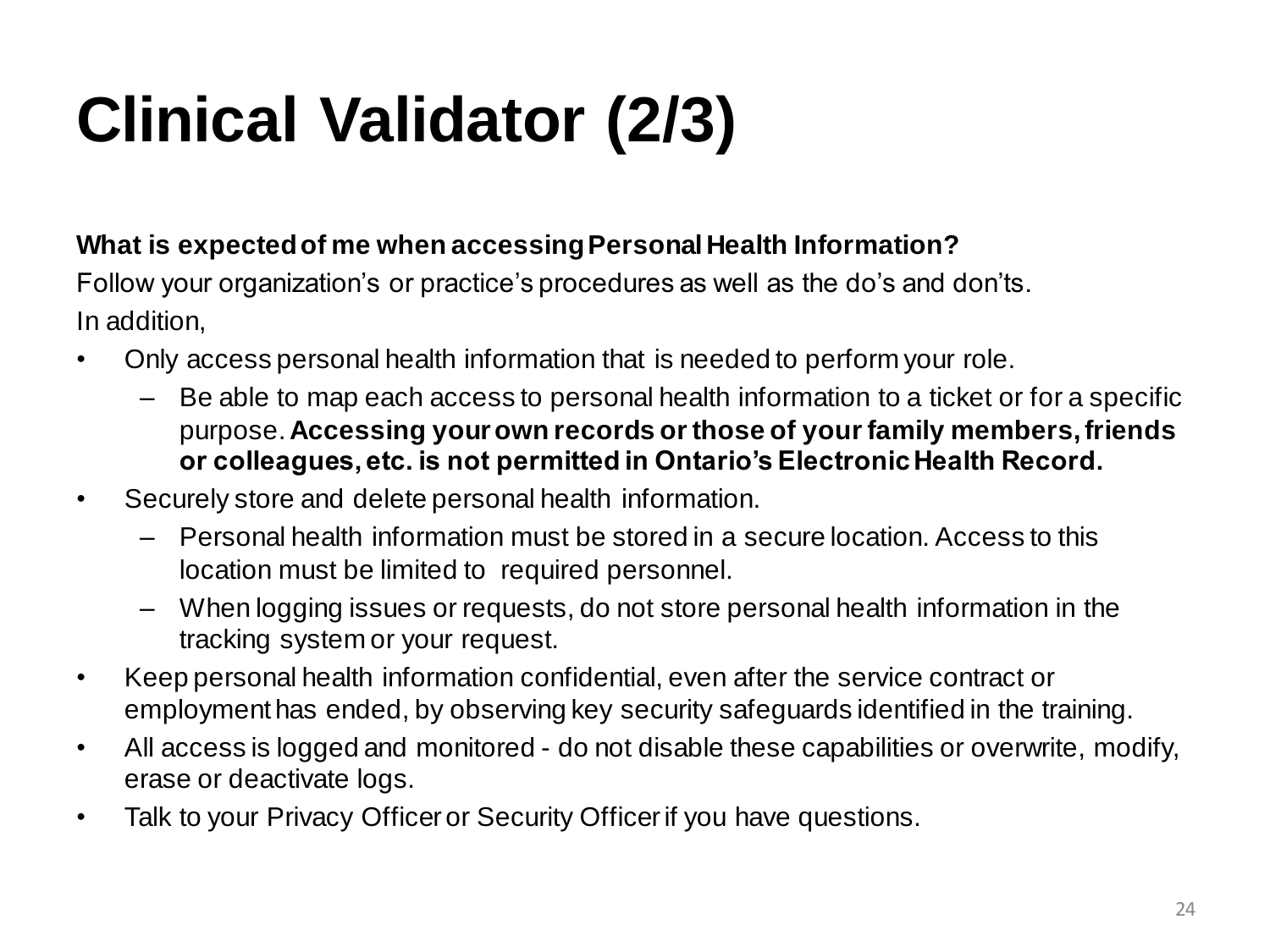## **Clinical Validator(3/3)**

#### **What do I need to know when performing validation activities?**

- Follow the testing instructions provided to you.
- Confirm that the personal health information generated from your health information system matches the personal health information displayed in Ontario's Electronic Health Record.
- Ensure that any correction made to any personal health information in the health information system has been replicated in the Ontario's Electronic Health Record as expected and appropriate.
- Assist users accessing Ontario's Electronic Health Record with any concerns they may have with data integrity, verification and accuracy.
- If you are required to export or receive personal health information, save it in a secure location, not in a non-production environment or tracking system. Access to this location must be limited to required personnel.
	- Have documented approval from your manager or ensure it is part of your defined job responsibilities to export personal health information.

### **The information I am testing is blocked, what do I need to know?**

The blocked information may mean that a consent directive has been placed on the personal health information.

Do not override this consent directive unless the test relates specifically to testing consent directive functionality.

- In the event you override a consent directive not related to testing functionality, an investigation of the access will be conducted by your Privacy Officer.
	- Be prepared to explain the reason for the consent directive override.
	- Your organization or practice will notify the individual when his or her blocked personal health information has been viewed to inform who accessed the record of personal health<sup>55</sup> information and the reason for the consent directive override.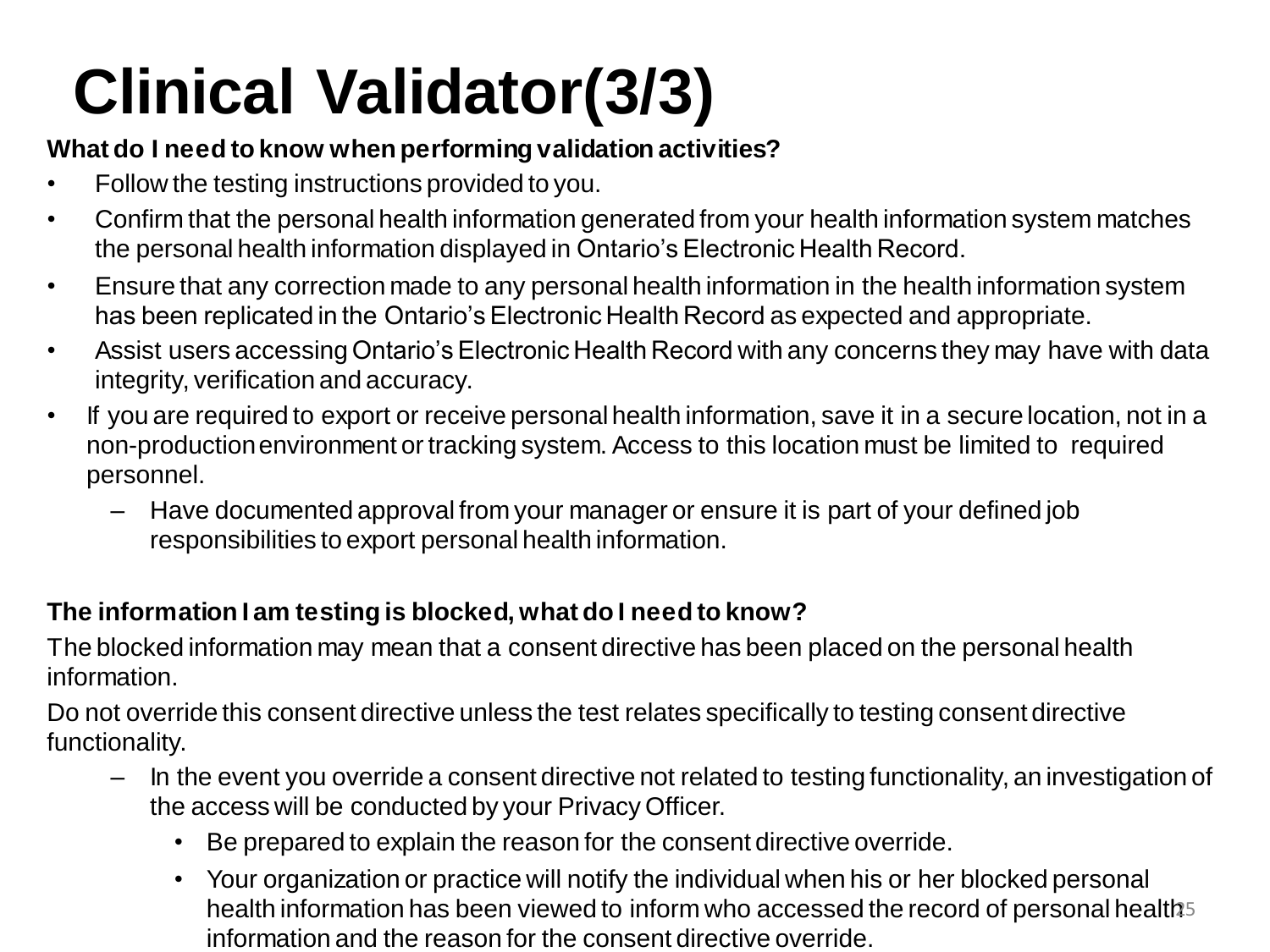# **Site Help Desk (1/6)**

### **What is my role when accessing Ontario's Electronic Health Record?**

You have access to Ontario's Electronic Health Record to provide technical support to Clinical End Users of Ontario's Electronic Health Record.

This includes intake on system errors and bugs, privacy inquiries and complaints, privacy breaches, and security incidents.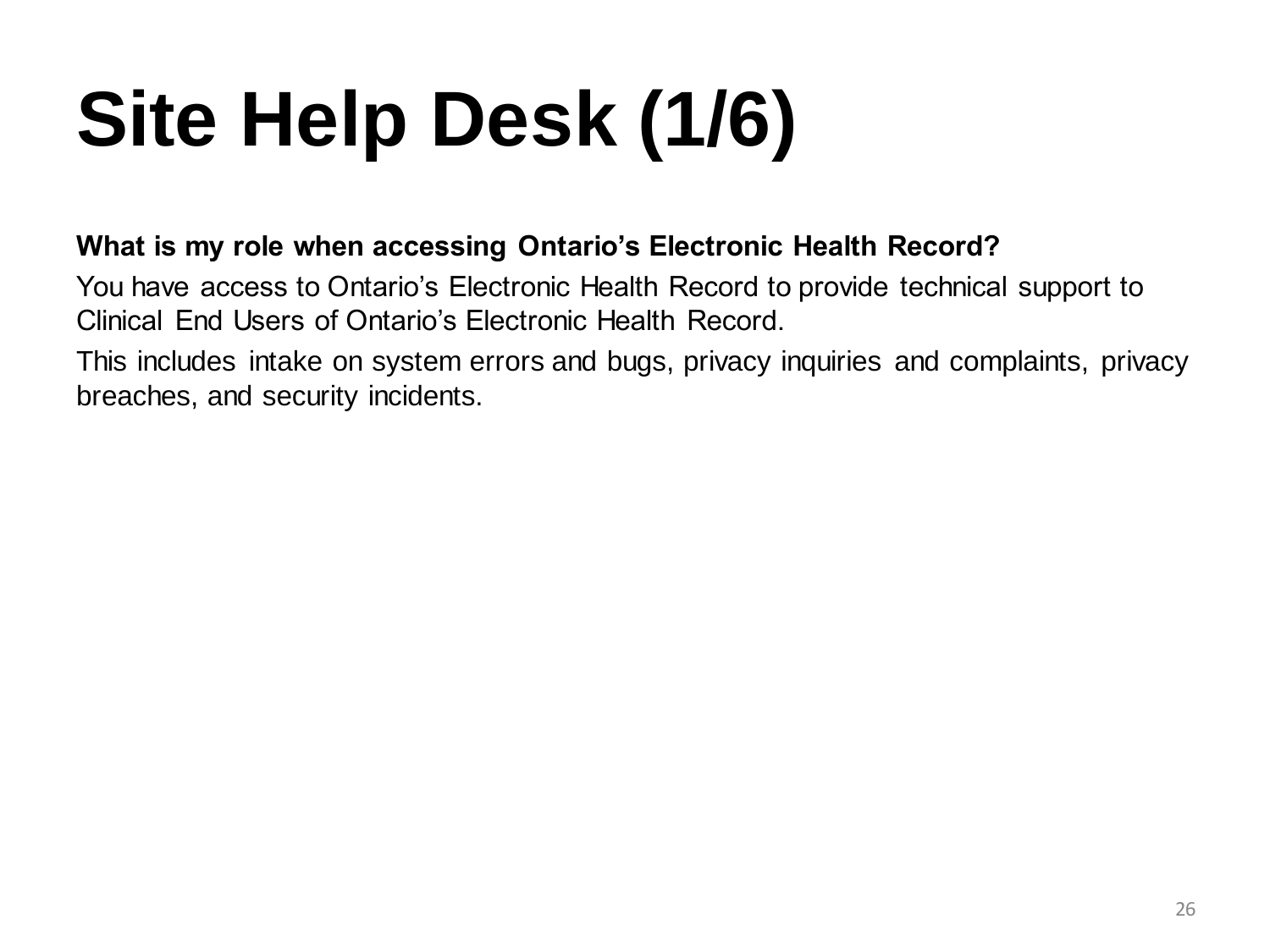# **Site Help Desk (2/6)**

#### **What do I need to know when I intake a request or issue for Ontario's Electronic Health Record?**

- Securely store and delete personal health information
	- Personal health information must be stored in a secure location. Access to this location must be limited to required personnel.
	- When logging issues or requests, do not store personal health information in the tracking system.
- When exporting personal health information, have documented approval from your manager or ensure it is part of your defined job responsibilities.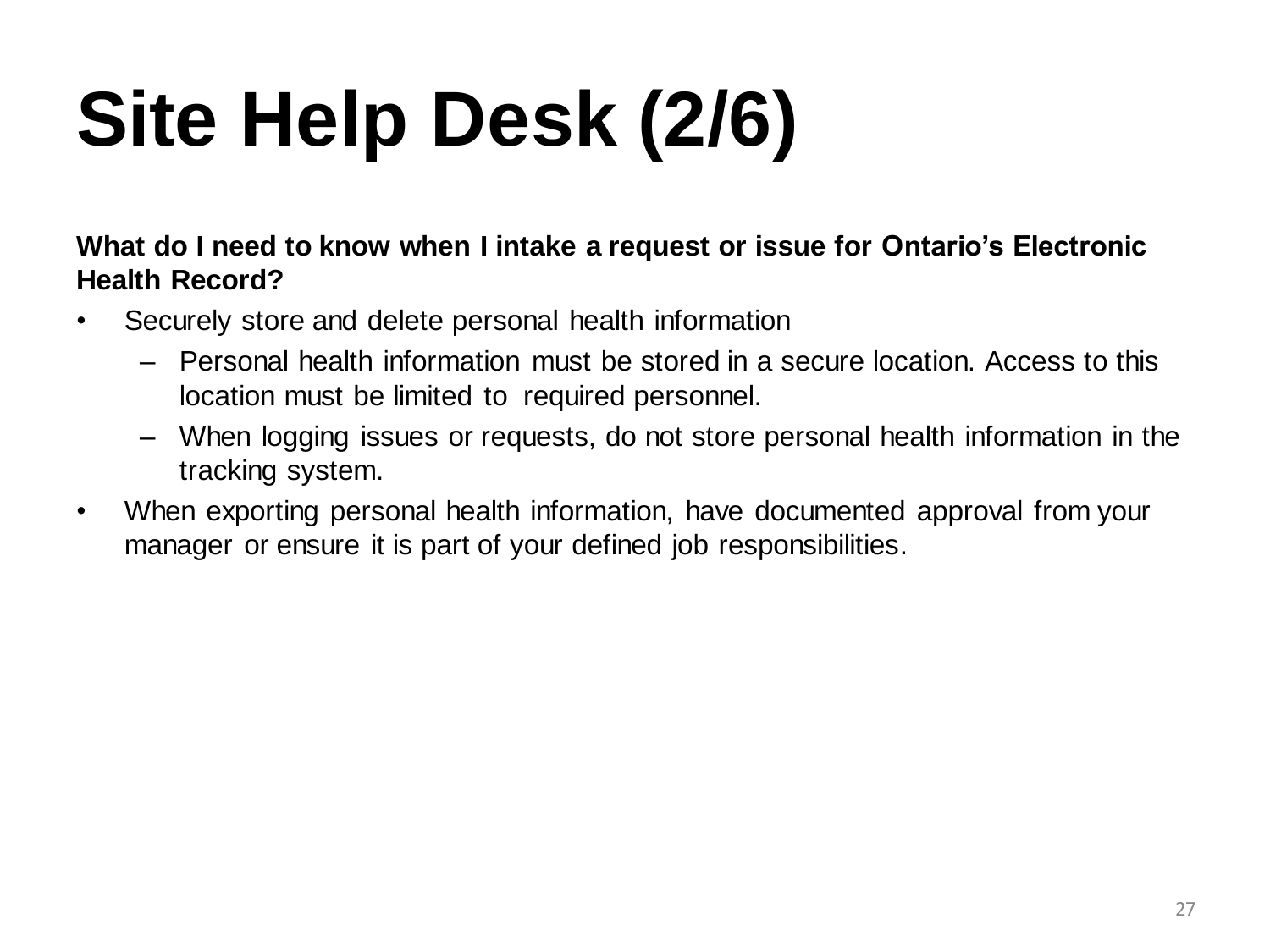# **Site Help Desk (3/6)**

### **What is expected of me when in contact with Personal Health Information?**

- Follow your organization's or practice's procedures as well as the do's and don'ts.
- Only access personal health information that is needed to perform your role.
	- Be able to map each access to personal health information to a ticket or for a specific purpose. **Accessing your own records or those of your family members, friends or colleagues, etc. is not permitted in Ontario's Electronic Health Record.**
- Keep personal health information confidential, even after the service contract or employment has ended, by observing key security safeguards identified in the training.
- All access is logged and monitored do not disable these capabilities or overwrite, modify, erase or deactivate logs.
- Talk to your Privacy Officer or Security Officer if you have questions.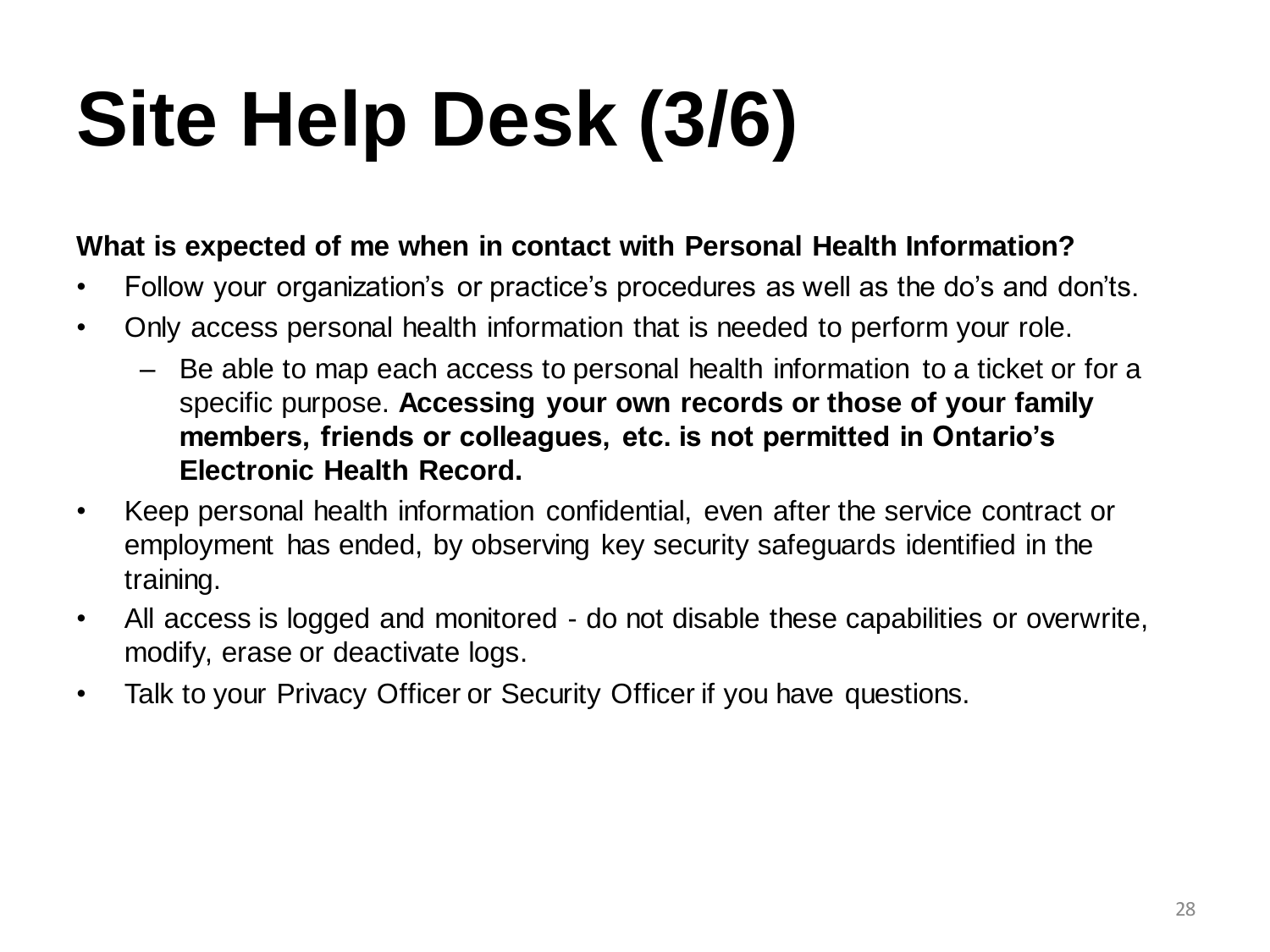# **Site Help Desk (4/6)**

### **How do I report an a system error, bug or other issue to Ontario Health?**

- 1. Input the personal health information into the Tracking Report template, encrypt the template and save to your corporate computer.
	- Remove personal health information from the report where it is not required.
	- Do not print personal health information.
- 2. Request a ticket be opened and assigned to ConnectingOntario AMS via email or telephone to the Ontario Health Service Desk. Do not include personal health information in your request.
- 3. Transmit the encrypted Tracking Report using a secure file transfer solution or a secure email system approved by your organization (i.e. ONE Mail) when requested by ConnectingOntario AMS.
- 4. Delete the sent email from your outbox (SHIFT+DELETE) and the Tracking Report from your computer.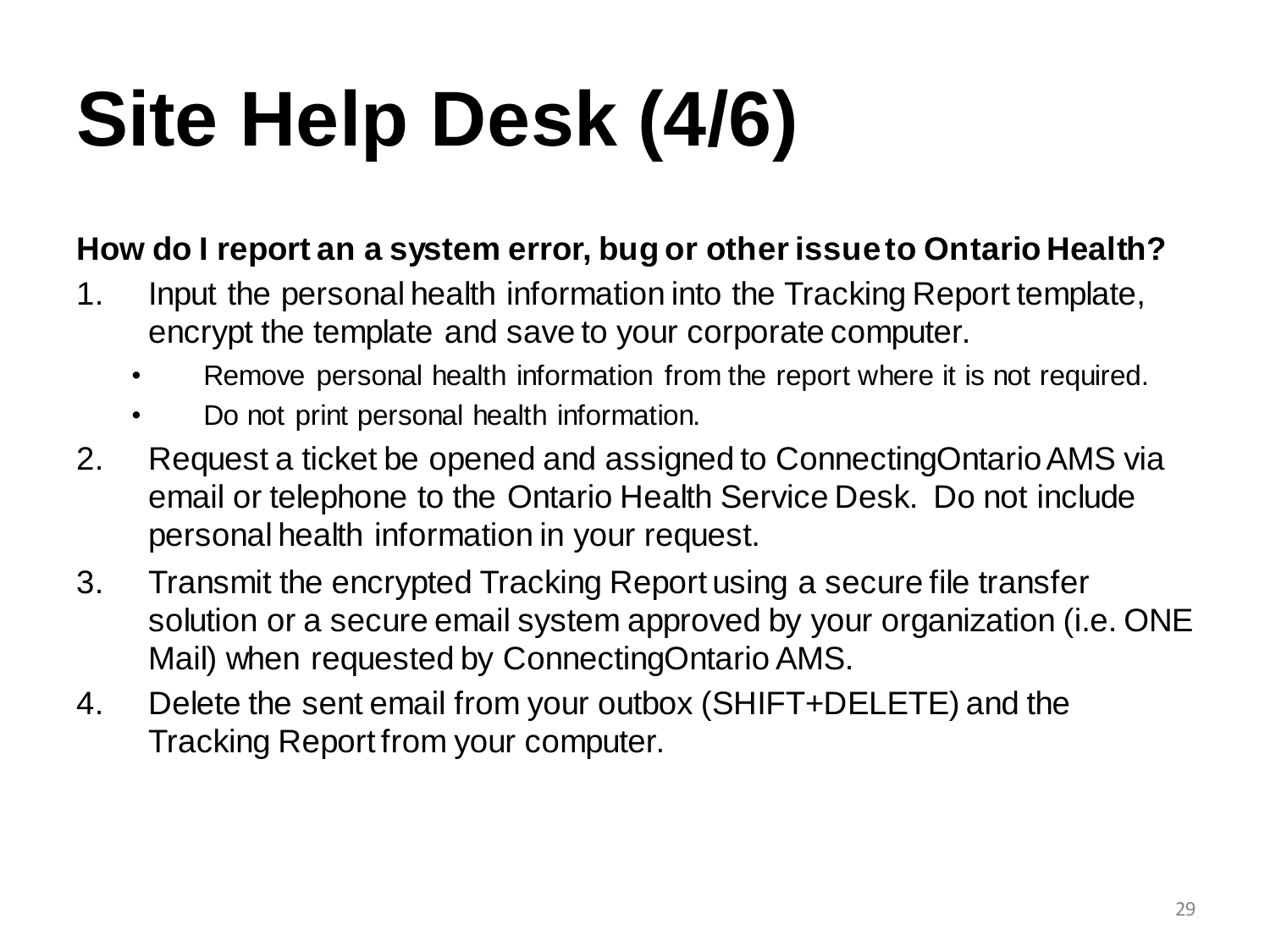# **Site Help Desk (5/6)**

**I am investigating the issue and the information in the system is blocked. What do I do?**

The blocked information may mean that a consent directive has been placed on the personal health information.

Do not override this consent directive; you do not have permission to access this information.

- In the event you override a consent directive an investigation of the access will be conducted by your Privacy Officer.
	- Be prepared to explain the reason for the consent directive override.
	- Your organization or practice will notify the individual when his or her blocked personal health information has been viewed to inform who accessed the record of personal health information and the reason for the consent directive override.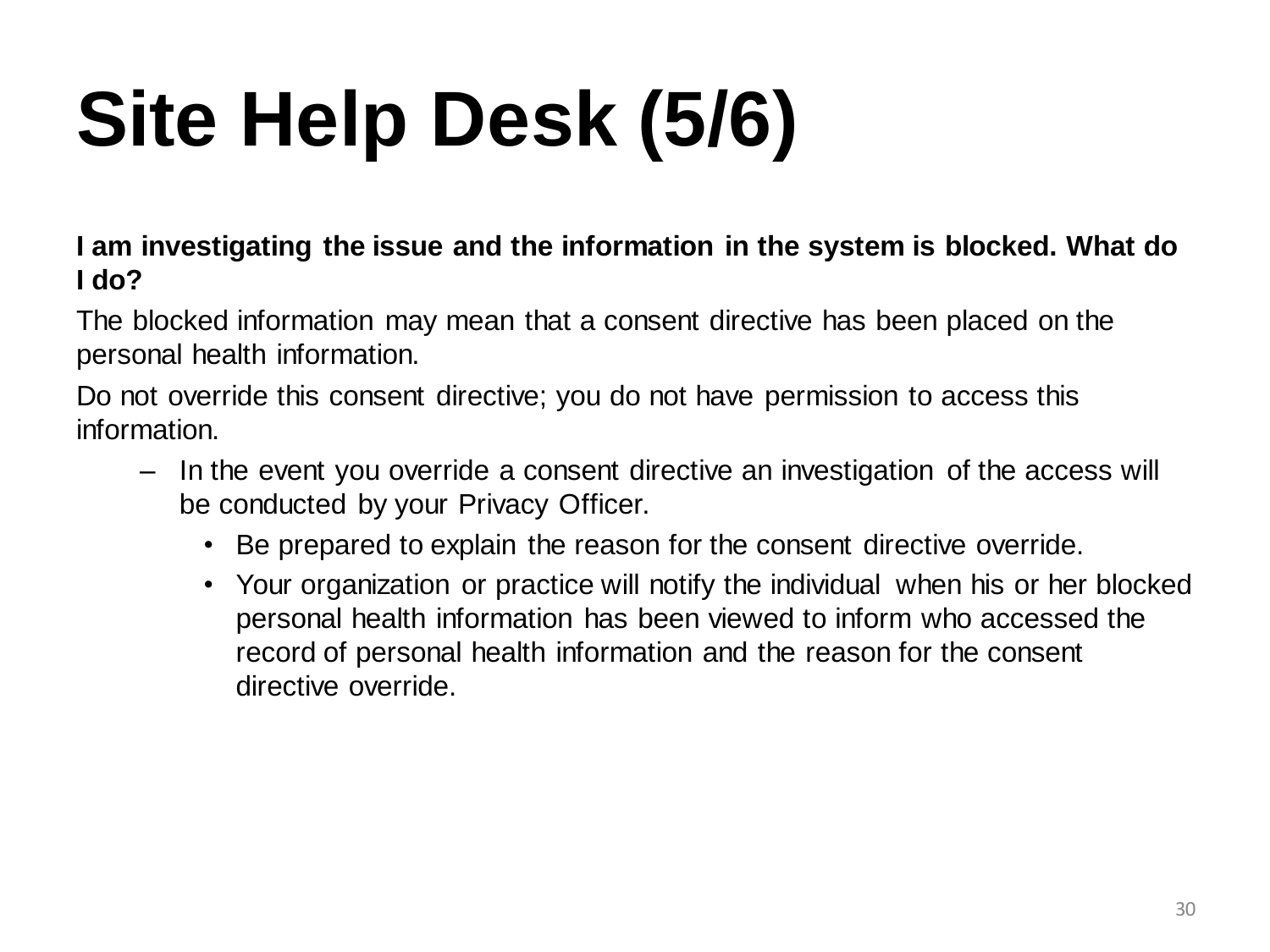# **Site Help Desk (6/6)**

### **What do I need to know when receiving privacy requests, privacy breaches, and security incidents for Ontario's Electronic Health Record?**

Perform your intake following your organization or practice's procedures, then:

- Direct privacy issues, requests or breaches to your Privacy Officer. If you are unaware of or do not have a Privacy Officer, contact Ontario Health.
- Direct security incidents to your Security Officer; If you are unaware of or do not have a Security Officer, contact Ontario Health.

Do not email personal health information to Ontario Health. If the personal health information is required, provide it securely to an authorized agent when requested.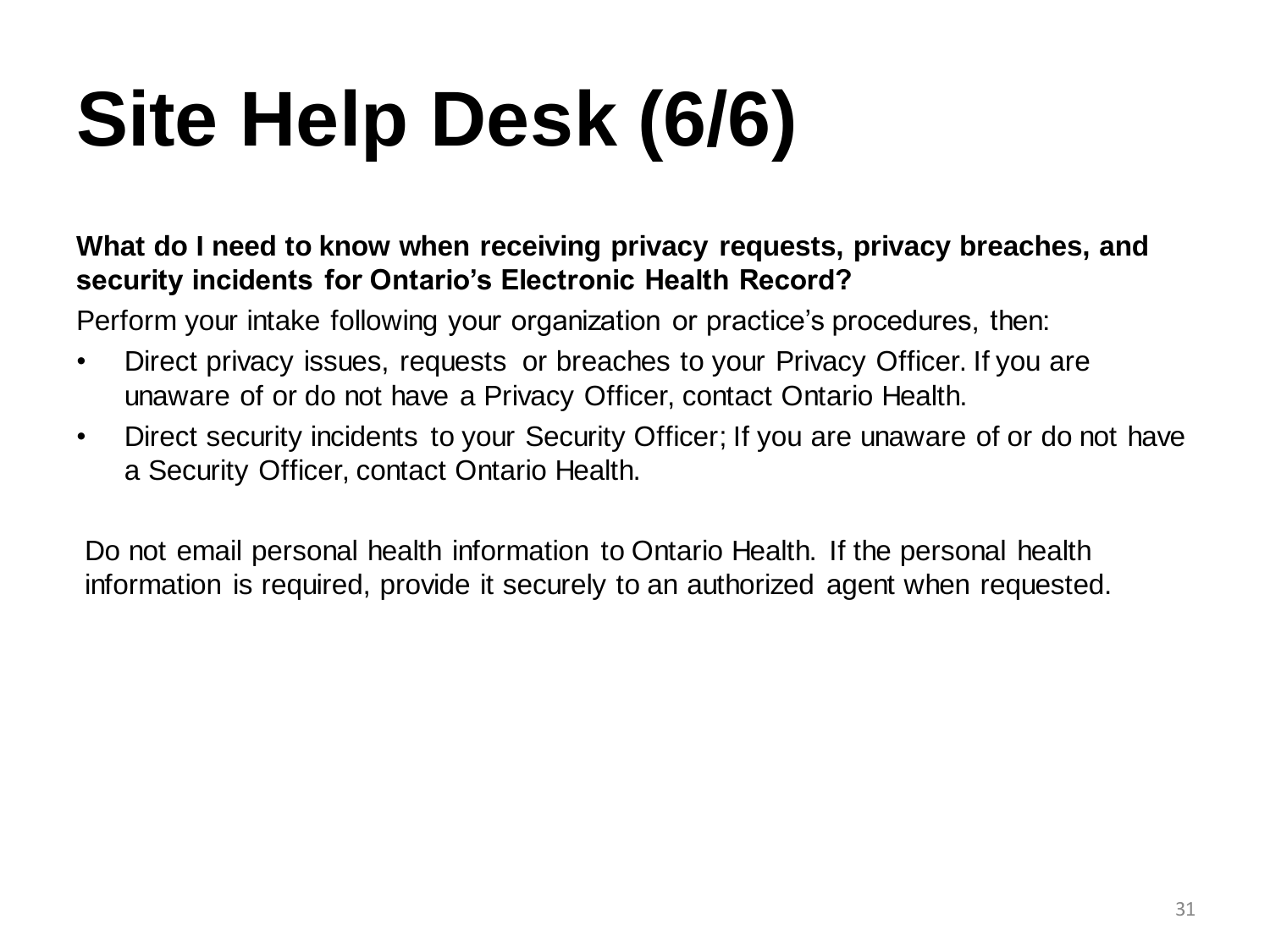## **Examples**

Examples of privacy and security inquiries, complaints or requests you may receive:

From a patient:

- The patient wants a consent directive.
- Patient has a question or concern about the Ontario's Electronic Health Record.
- Patient wants to see a copy of his or her record.
- Patient wants to know who has looked at his or her record.
- Patient does not want anyone to see his or her record.
- Patient requests anything related to privacy.
- Patient would like to know what security controls are in place for Ontario's Electronic Health Record.

From the Clinician:

- The patient has a request.
- Clinician doesn't know how to override a consent directive.
- Clinician wants to give the patient a log of who has accessed his or her record.
- Clinician wants to know whether he or she can look at information from another hospital or clinic.
- Clinician wants to know whether he or she can use the information for research or another purpose.
- Clinician thinks someone may have used his or her credentials to access the solution.
- Clinician would like to report a privacy breach or security incident.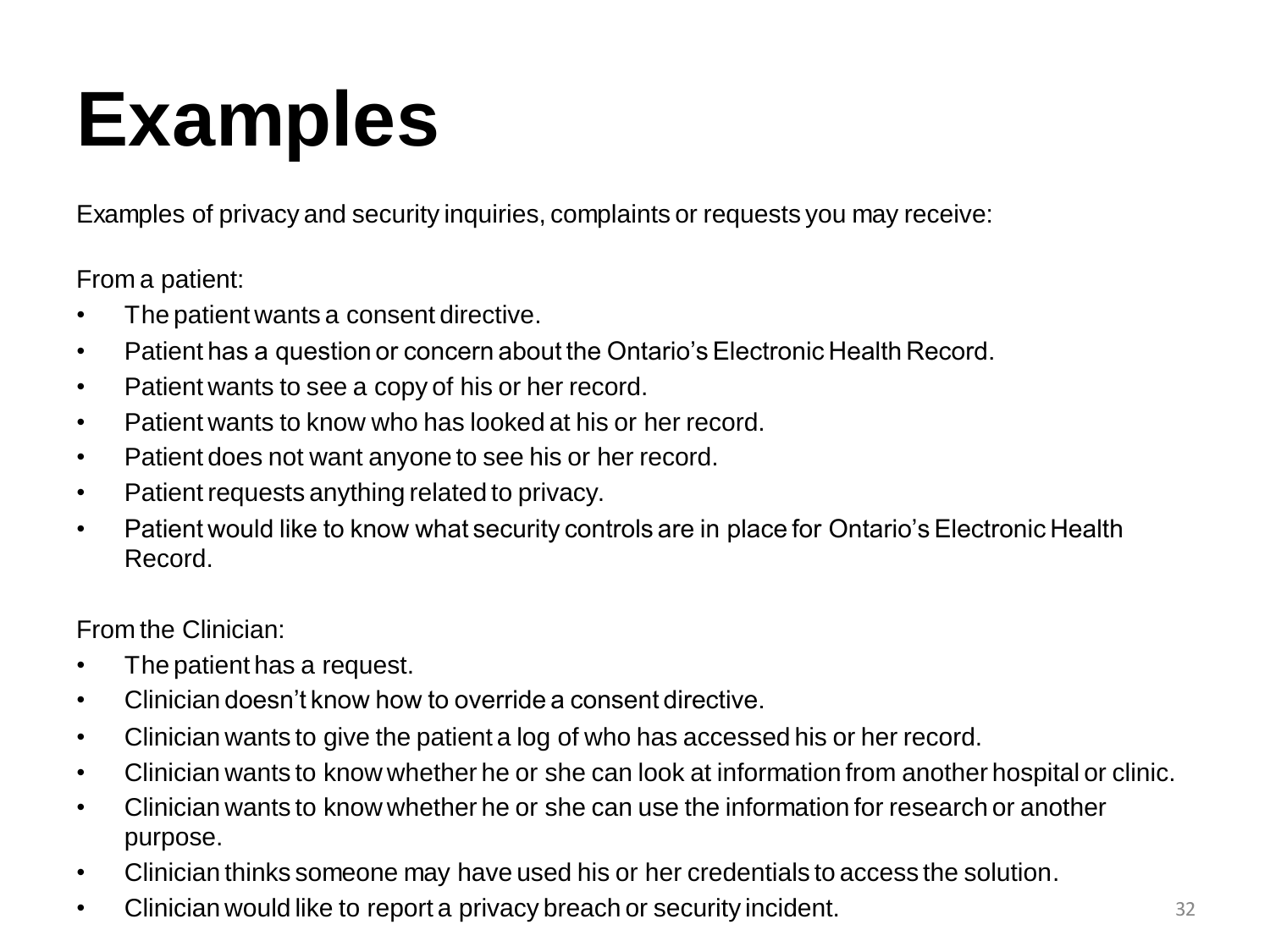# **TELUS Service Desk (1/3)**

### **What is my role when accessing Ontario's Electronic Health Record?**

You are the first line of technical support for Ontario's Electronic Health Record.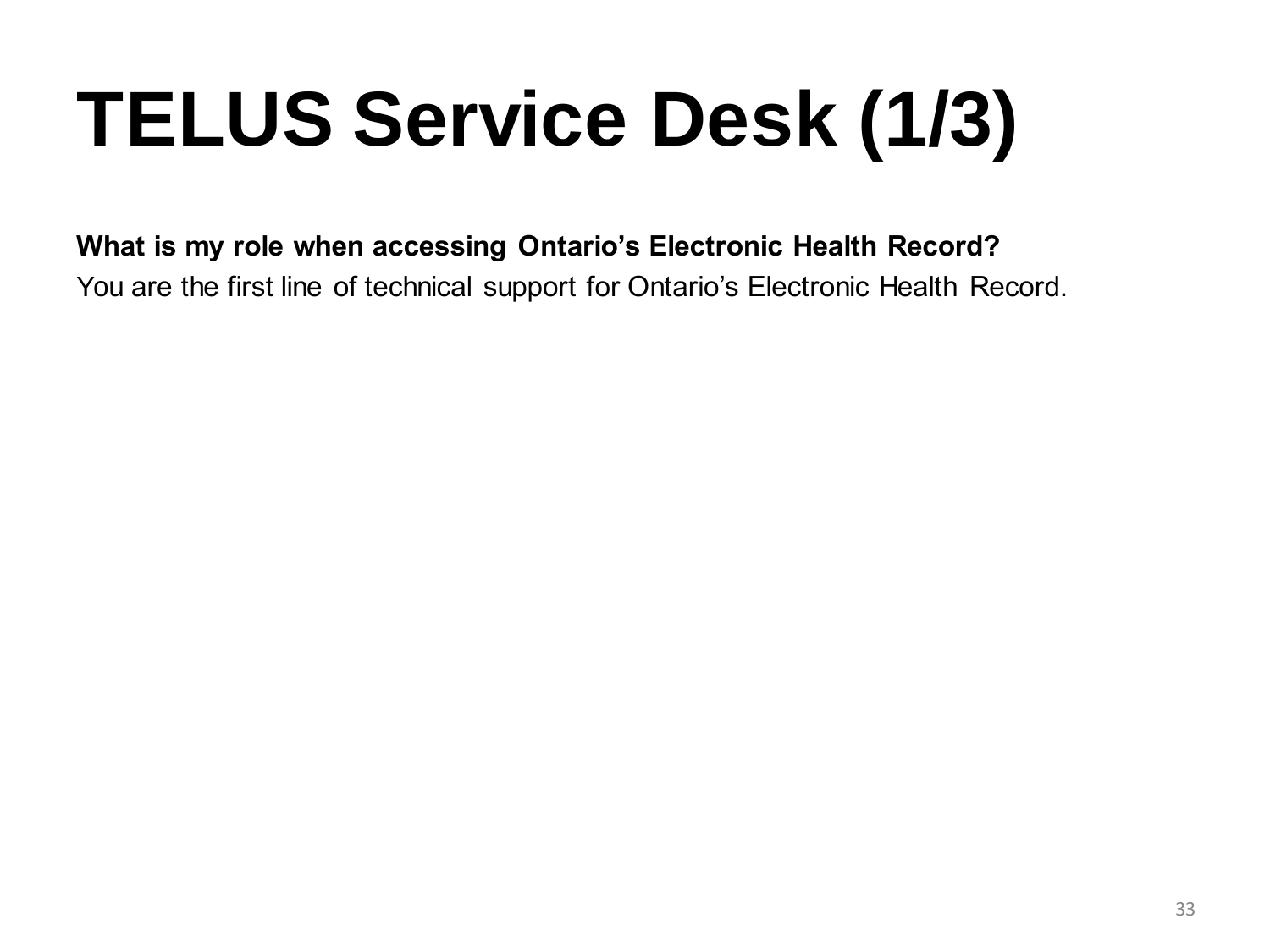## **TELUS Service Desk (2/3)**

### **What do I need to know when providing support for Ontario's Electronic Health Record?**

- Follow your organization's or practice's procedures as well as the do's and don'ts. In addition:
- Instruct callers to report an issue to the ConnectingOntario Service Desk. Personal health information must be encrypted and password protected when transmitted via email.
- Only access personal health information that is needed to perform your role.
	- Be able to map each access to personal health information to a ticket or for a specific purpose. **Accessing your own records or those of your family members, friends or colleagues, etc. is not permitted in Ontario's Electronic Health Record.**
- Securely store and delete personal health information
	- Personal health information must be stored in a secure location. Access to this location must be limited to required personnel.
	- When logging issues or requests, do not store personal health information in the tracking system.
- When exporting personal health information, have documented approval from your manager or ensure it is part of your defined job responsibilities.
- All access is logged and monitored do not disable these capabilities or overwrite, modify, erase or deactivate logs. 34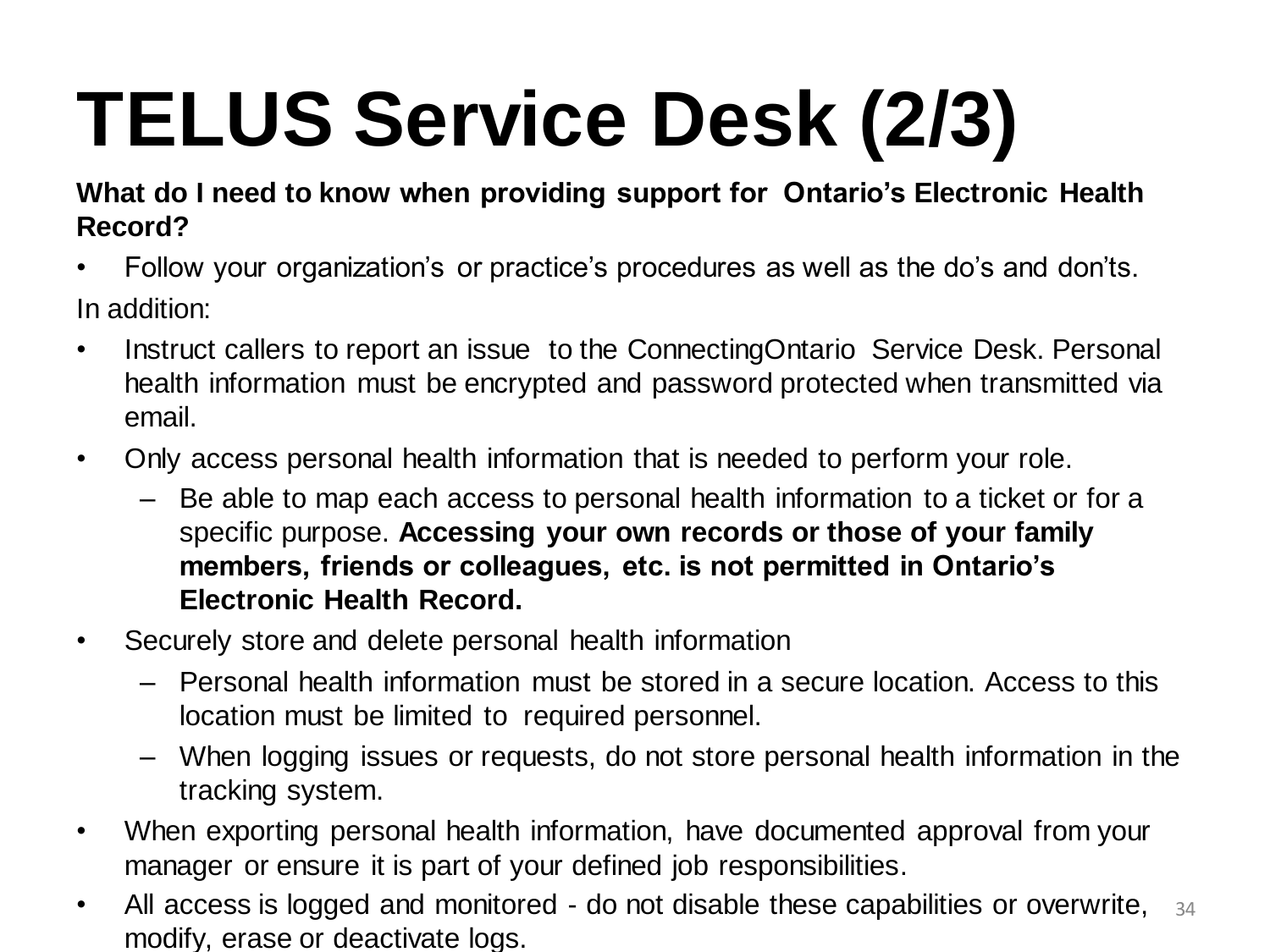# **TELUS Service Desk (3/3)**

**What do I need to know when addressing errors or bugs for Ontario's Electronic Health Record?**

- Ensure issues received are from authorized persons at the site or verify their identity using the scripts provided to you.
- Only collect personal health information when it is absolutely necessary.
	- If personal health information is required, instruct the requestor to email the encrypted and password protected information to the ConnectingOntario Service Desk.
- Log the issue in a ticket if appropriate, but do not include any personal health information in the ticket (including HEAT, Remedy).
- You may only forward email from the Ontario's Electronic Health Record Support Mailbox to the appropriate responder (i.e. Tier 2) if the responder is on ONE Mail and when they request.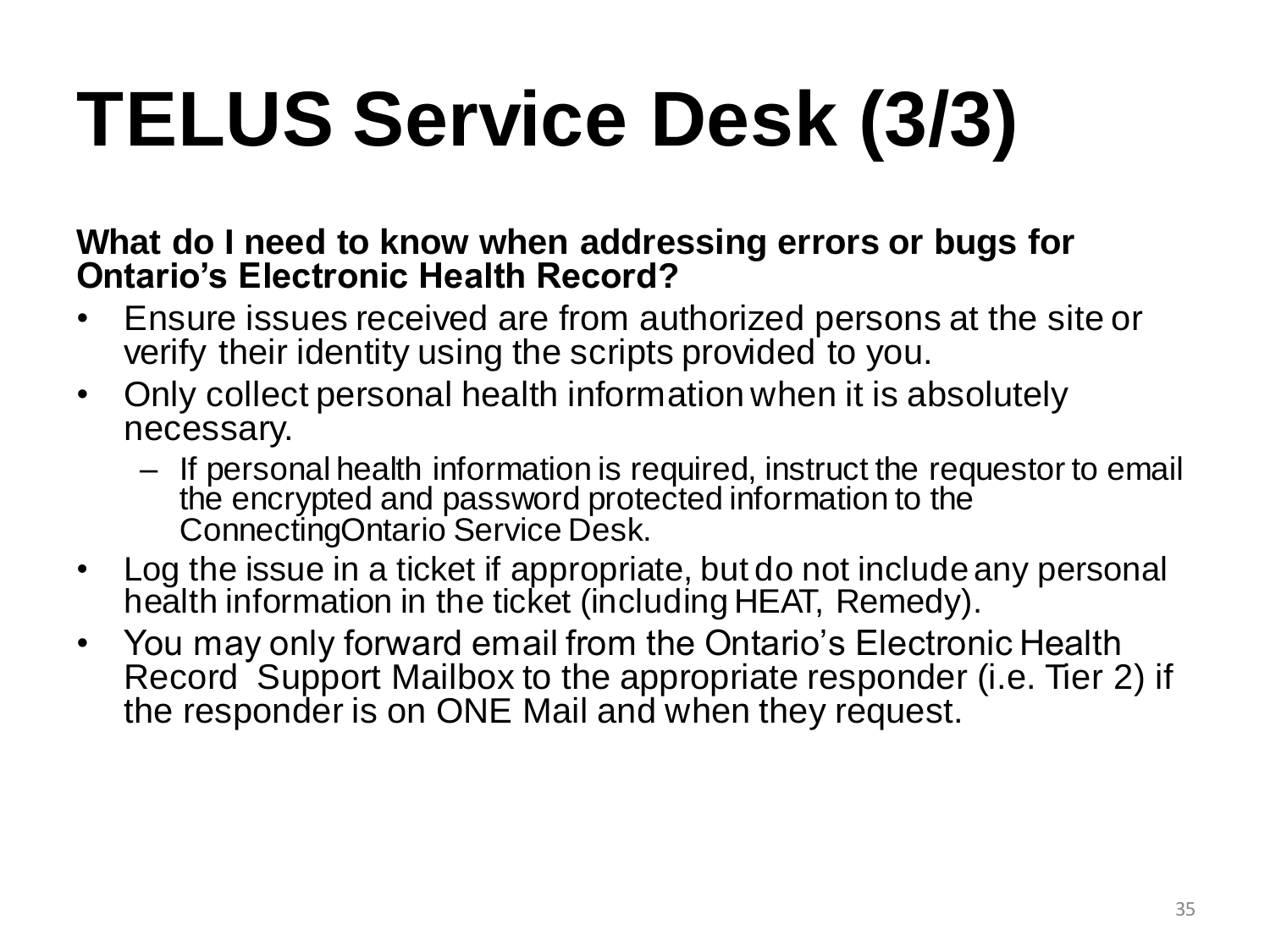## **Ontario Health**

**I may access personal information or personal health information when providing technical and operational support for Ontario Health systems and services. What am I required to do prior to accessing the system?**

You must ensure direct or incidental access to personal information and personal health information is granted through the formal provisioning channels (i.e. ONE ID Registration or Logical Access Request Process).

Before submitting your request ensure:

- 1. Purpose of access is within your role and defined job responsibilities.
- 2. Required approvals have been obtained.
- 3. Privacy Fundamentals and this training are complete.

When you have access to the system(s), you must follow your privacy and security responsibilities for each activity you perform.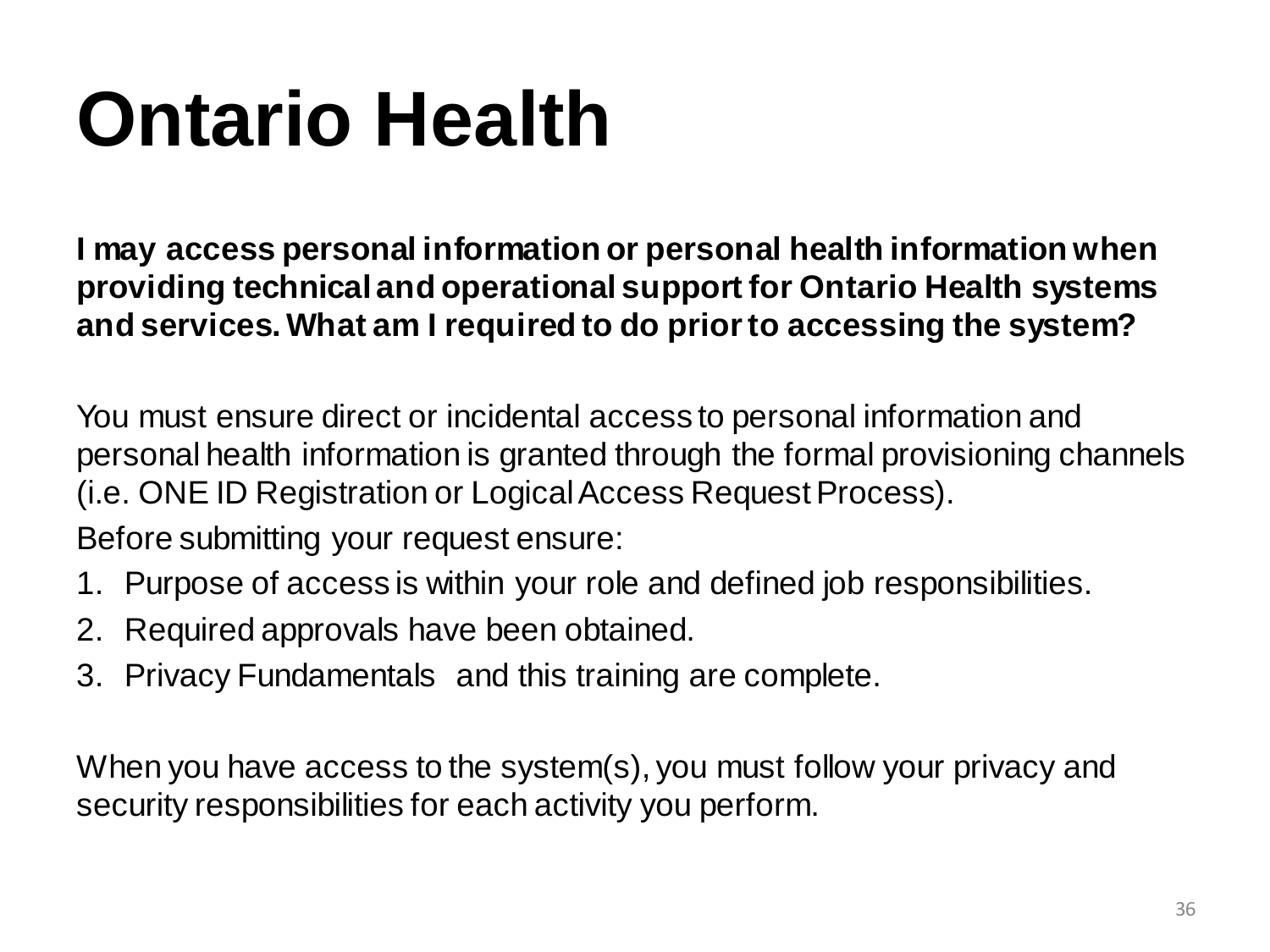## **Ontario Health**

### **Learn More**

Ontario Health systems and services include all systems and repositories managed by Ontario Health when providing:

- Health Information Network Provider (HINP) services such as ONE Network and ONE Mail services to a health information custodian.
- Ontario Regulation 329/04, s6.2 services to create or maintain an electronic health record such as ConnectingOntario.
- Agent services such as Provincial Client Registry (ProvCR) and Ontario Laboratories Information Systems (OLIS).
- Electronic Service Provider products and services such as hosting.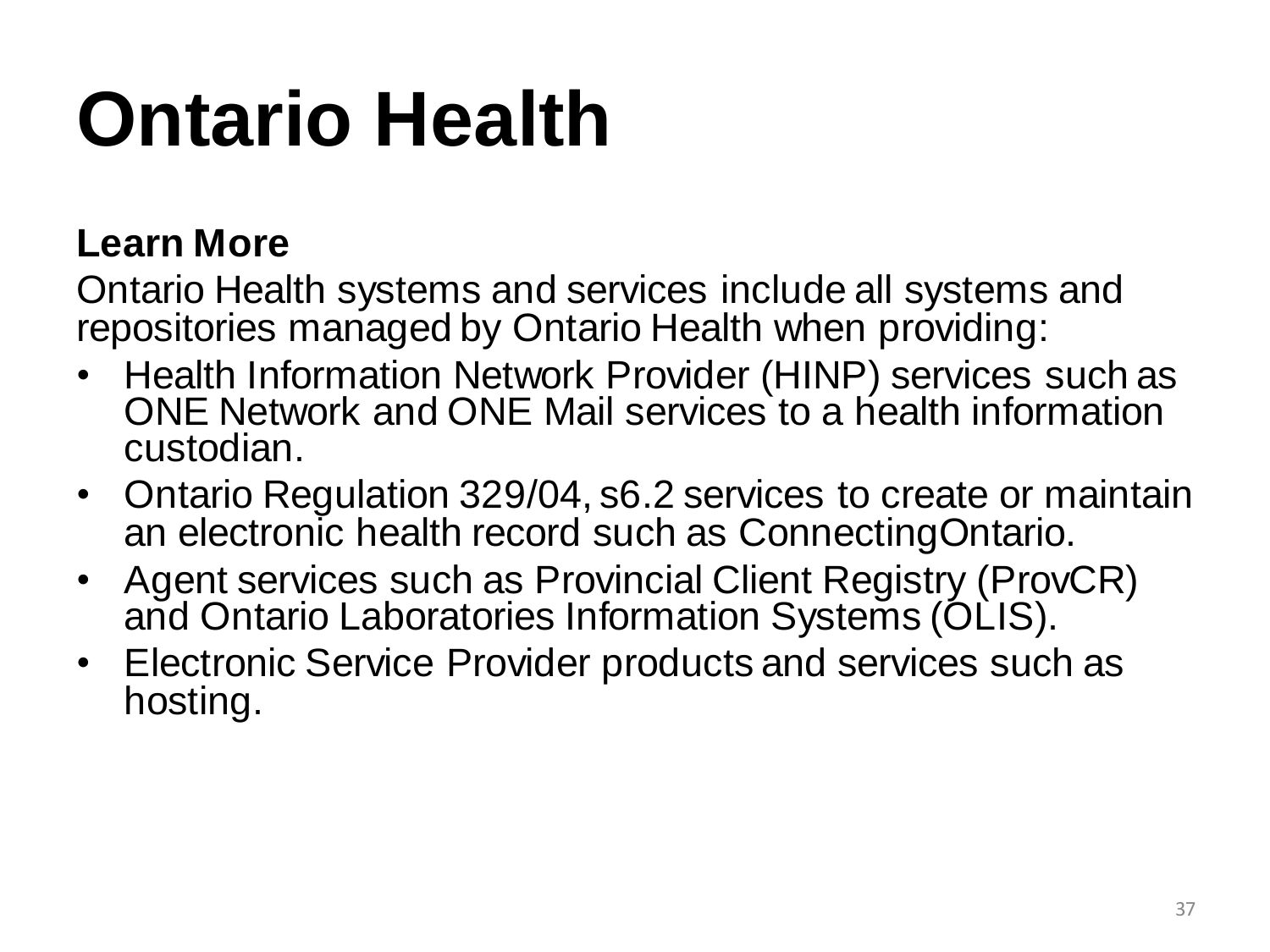## **Ontario Health**

### Click on the activity you may perform:

| Data Analytics/ Statistics<br>· Solution Development & Maintenance<br>· Solutions Architecture/Infrastructure<br>Architecture/Standards<br>· Product Roadmap Management<br>• Technology Planning<br>• Product Management<br>• Account Management<br><b>Enterprise Planning and Reporting</b> | Data Integrity/ Data Quality<br>• Data Quality Management<br>• Account Management                                                                     | Specification,/Penetration/Error Testing<br><b>Security Operations</b><br>·Solutions Development<br>• Data Quality Management<br>• Testing<br>•Quality Assurance<br>• Account Management |
|----------------------------------------------------------------------------------------------------------------------------------------------------------------------------------------------------------------------------------------------------------------------------------------------|-------------------------------------------------------------------------------------------------------------------------------------------------------|------------------------------------------------------------------------------------------------------------------------------------------------------------------------------------------|
|                                                                                                                                                                                                                                                                                              |                                                                                                                                                       |                                                                                                                                                                                          |
| <b>Clinical Validation Testing</b><br>• Data Quality Management                                                                                                                                                                                                                              | <b>Build and Deploy</b><br>• Application Services<br>• Application Support<br>• Technology Platform Services<br>· Integration<br>• Service Transition | Generate/ Review Reports<br>• Privacy<br><b>Application Services</b><br>• Account Management<br>• Product Management<br><b>Enterprise Planning and Reporting</b>                         |
| Troubleshooting / Support<br>• Infrastructure Service Delivery<br><b>Application Services</b><br>• Application Support<br>• Account Management                                                                                                                                               | <b>Health Checks</b><br>• Infrastructure Service Delivery<br>• Application Services                                                                   | Consent Management/Access and<br>Correction/Privacy Audit Support<br>• Privacy                                                                                                           |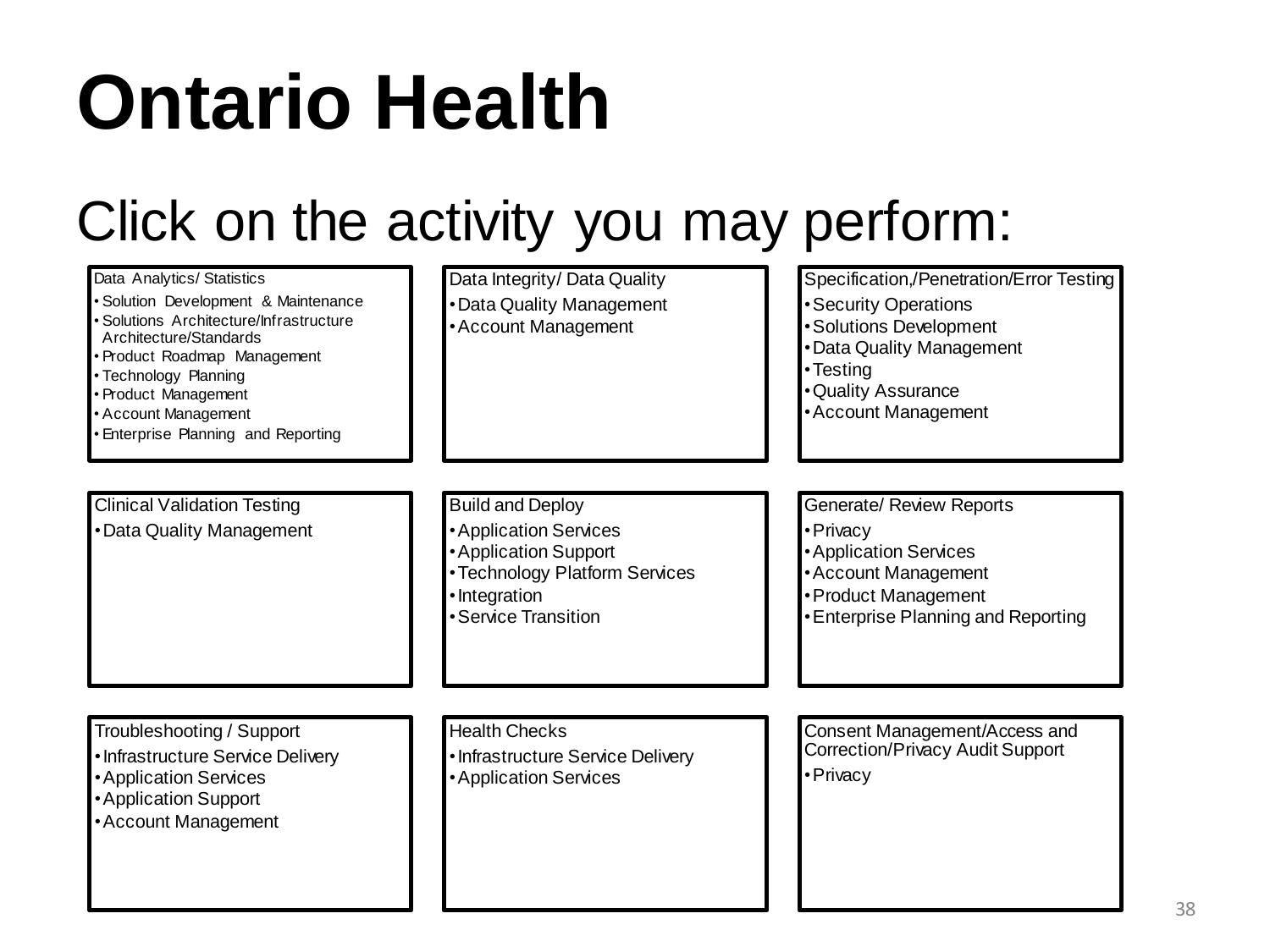# **Data Analytics/ Statistics (1/2)**

### **What is my role when accessing Ontario Health systems and services ?**

You have access to Ontario Health systems and services to generate and analyze reports for business intelligence and functionality.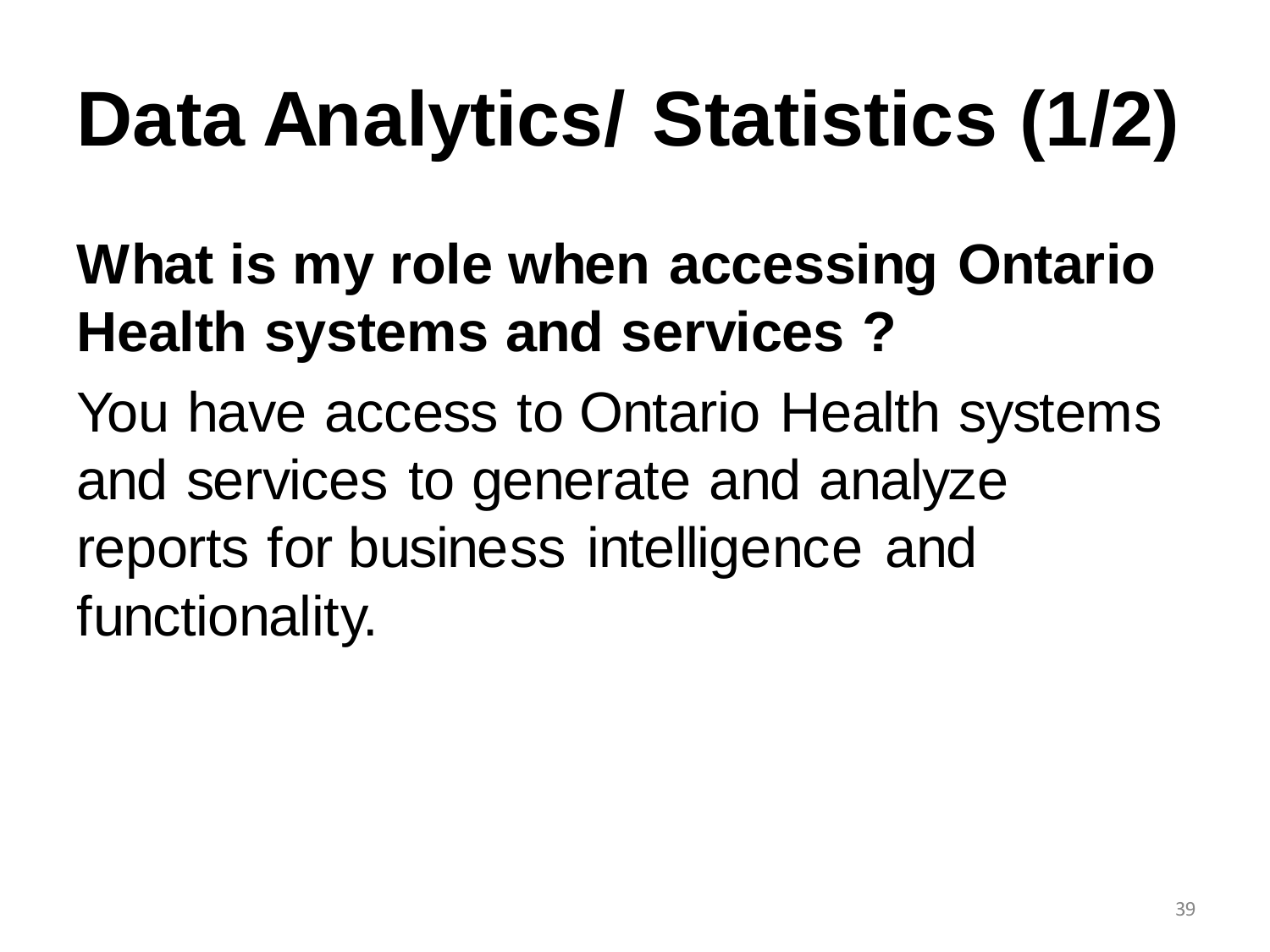# **Data Analytics/ Statistics (2/2)**

### **What is expected of me when accessing Personal Health Information?**

- Only access personal health information that is needed to perform your role.
	- Remove personal information or personal health information from reports if it is not required.
	- Be able to map each access to personal health information to a ticket or for a specific purpose. **Accessing your own records or those of your family members, friends or colleagues, etc. is not permitted in Ontario Health systems and services.**
	- When exporting personal health information, have documented approval from your manager or ensure it is part of your defined job responsibilities.
- Securely store and delete personal health information
	- Personal health information must be stored in a secure location. Access to this location must be limited to required personnel. Personal health information must not be stored in SharePoint.
	- When logging issues or requests, do not store personal health information in the tracking system or your request.
- Keep personal health information confidential, even after the service contract or employment has ended, by observing key security safeguards identified in the training.
- All access is logged and monitored do not disable these capabilities or overwrite, modify, erase or deactivate logs.
- Talk to your Privacy Officer or Security Officer if you have questions.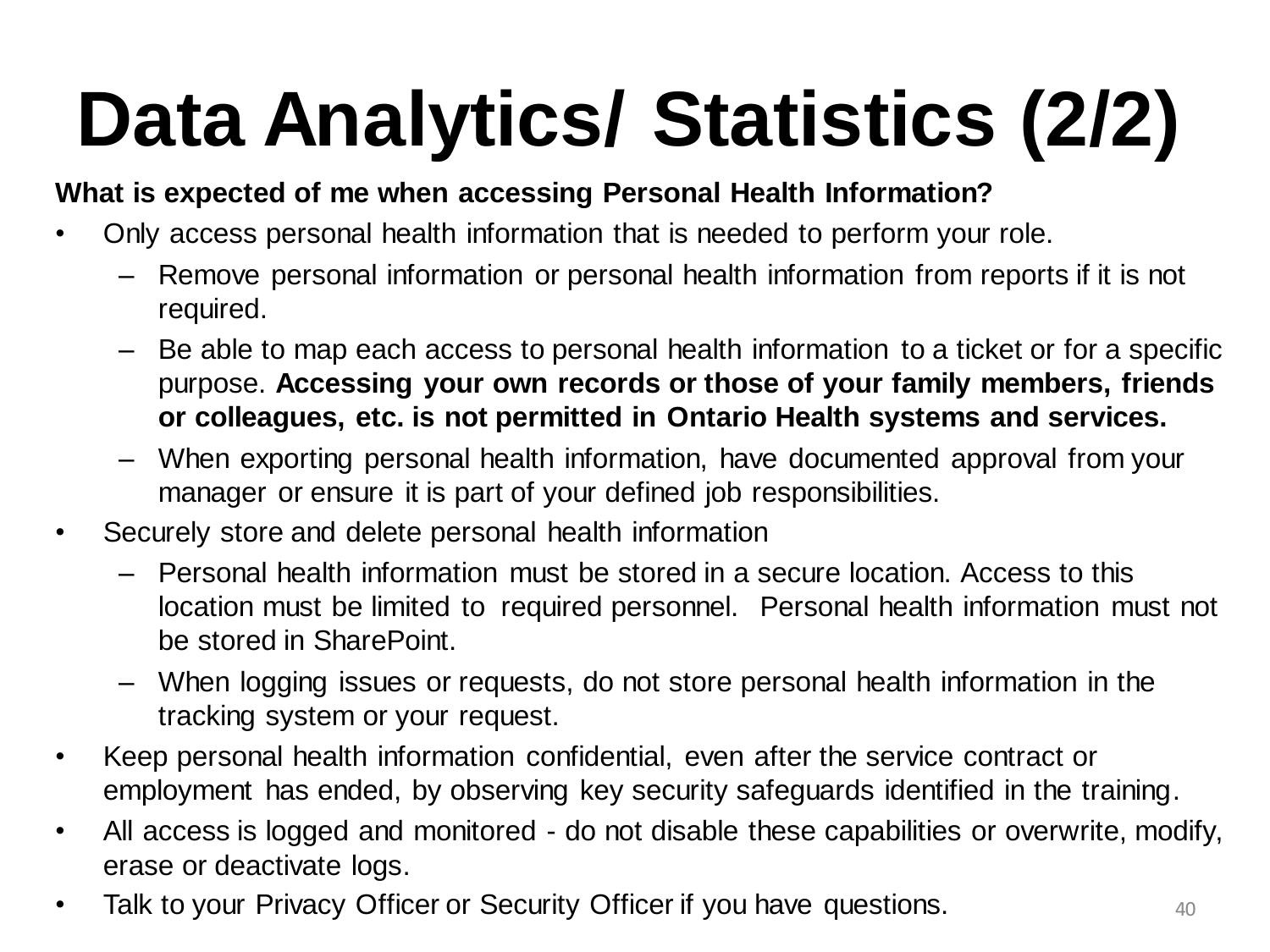## **Data Integrity/ Data Quality (1/3)**

### **What is my role when accessing Ontario Health systems and services?**

You access Ontario Health systems and services to ensure the integrity and accuracy of data.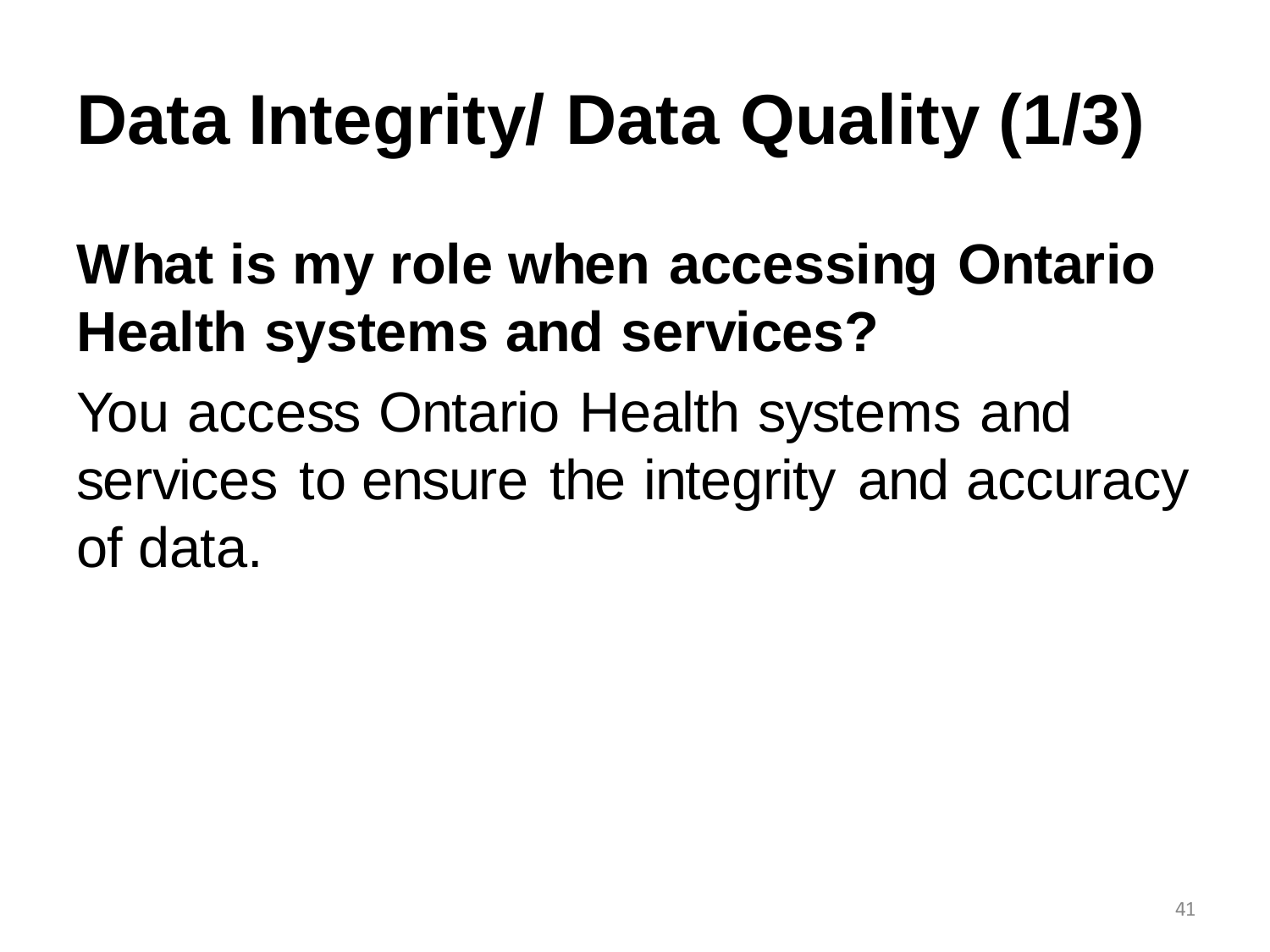# **Data Integrity/ Data Quality (2/3)**

#### **What is expected of me when accessing Personal Health Information?**

- Only access personal health information that is needed to perform your role.
	- Be able to map each access to personal health information to a ticket or for a specific purpose. **Accessing your own records or those of your family members, friends or colleagues, etc. is not permitted in Ontario Health systems and services.**
	- When exporting personal health information, have documented approval from your manager or ensure it is part of your defined job responsibilities.
- Securely store and delete personal health information
	- Personal health information must be stored in a secure location. Access to this location must be limited to required personnel. Personal health information must not be stored in SharePoint.
	- When logging issues or requests, do not store personal health information in the tracking system or your request.
- Keep personal health information confidential, even after the service contract or employment has ended, by observing key security safeguards identified in the training.
- All access is logged and monitored do not disable these capabilities or overwrite, modify, erase or deactivate logs.
- Talk to your Privacy Officer or Security Officer if you have questions.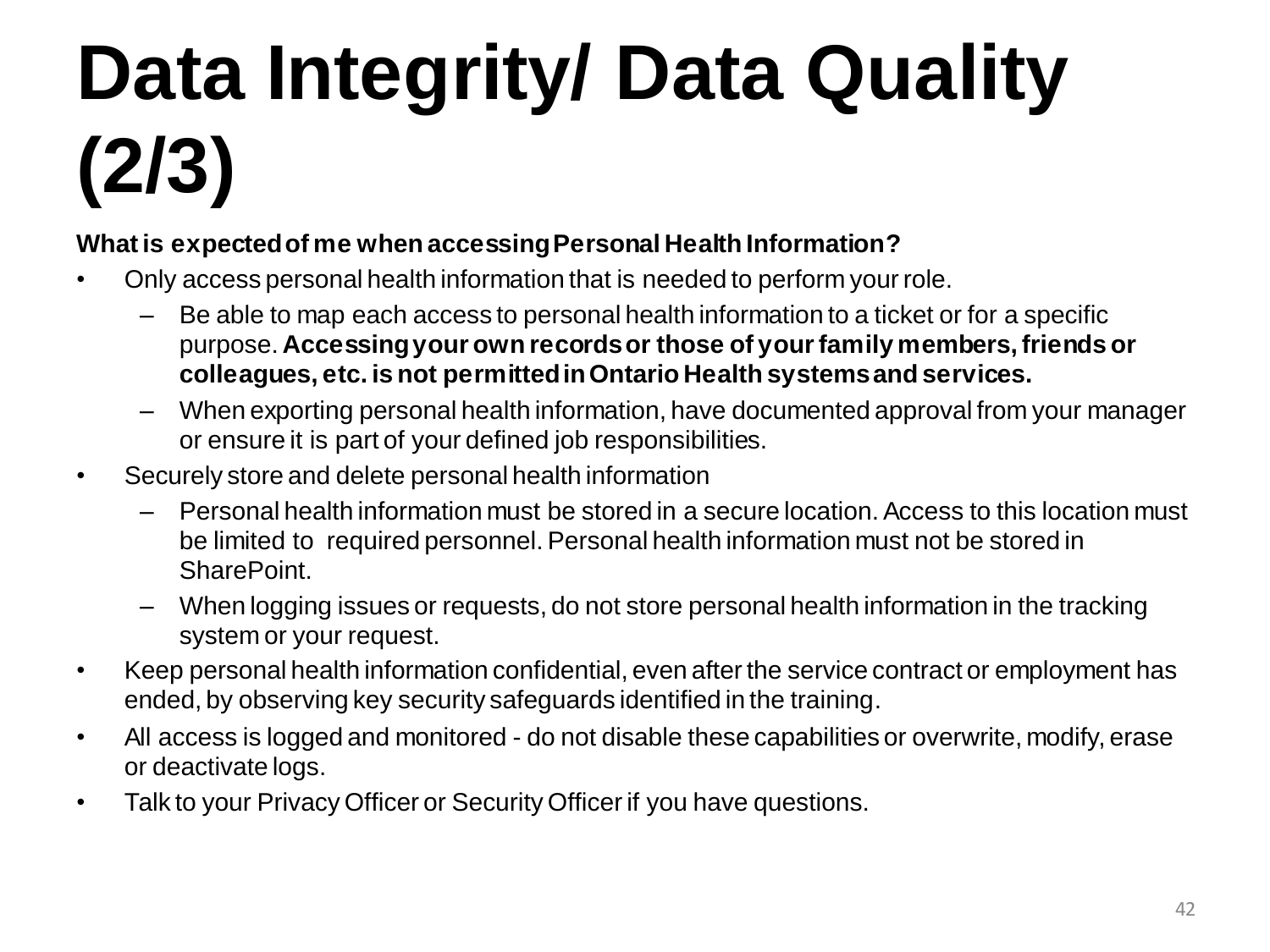# **Data Integrity/ Data Quality (3/3)**

### **The information I am reviewing is blocked, what do I need to know?**

The blocked information may mean that a consent directive has been placed on the personal health information.

Do not override this consent directive; you do not have permission to access this information.

- In the event you override a consent directive an investigation of the access will be conducted by your Privacy Officer.
	- Be prepared to explain the reason for the consent directive override.
	- The individual will be notified when his or her blocked personal health information has been viewed to inform who accessed the record of personal health information and the reason for the consent directive override.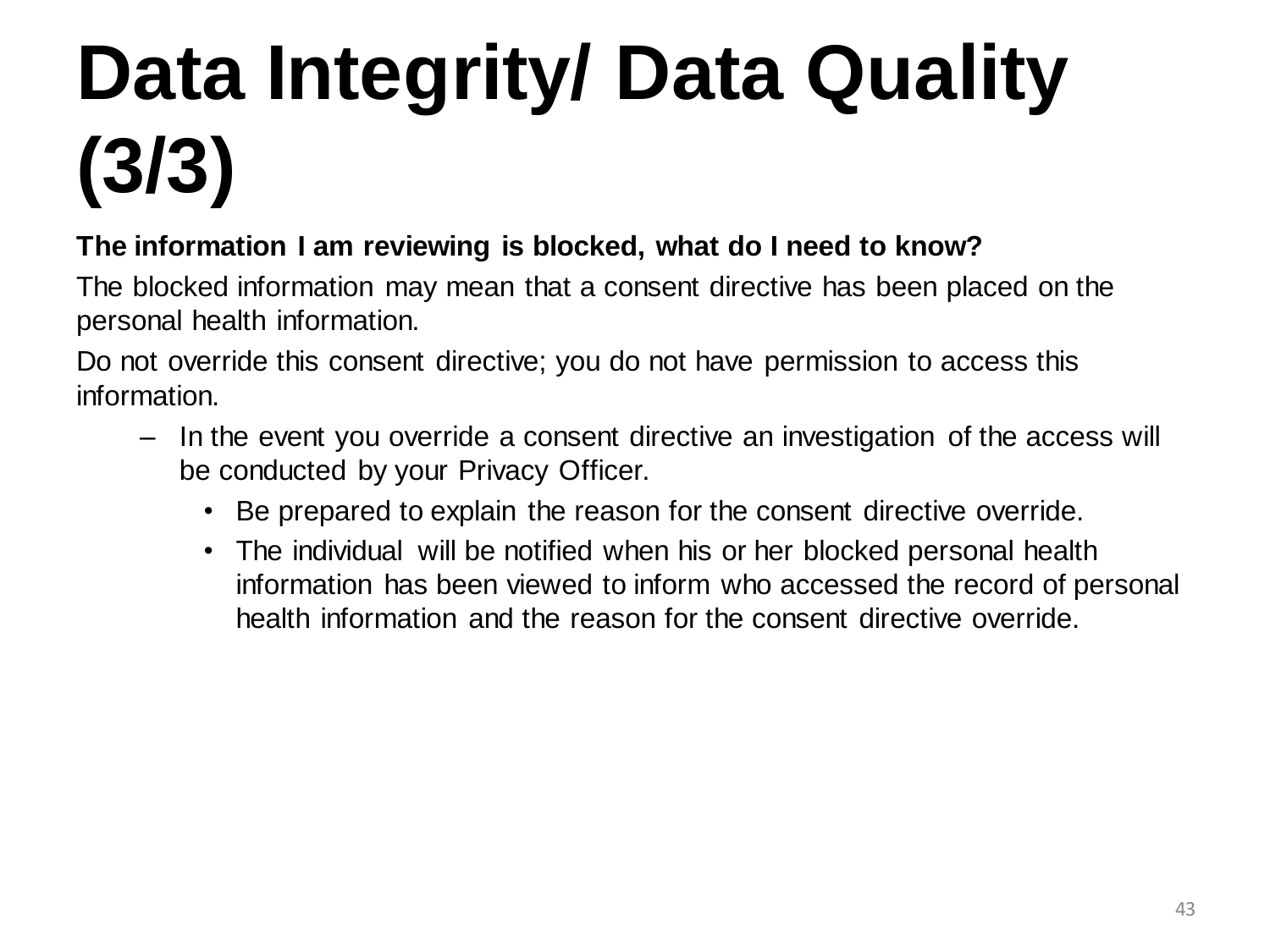### **Testing (Penetration Testing, Conformance Testing, Error Testing) (1/3)**

### **What is my role when accessing Ontario Health systems and services?**

You have access to Ontario Health systems and services to ensure systems and applications run according to the standards.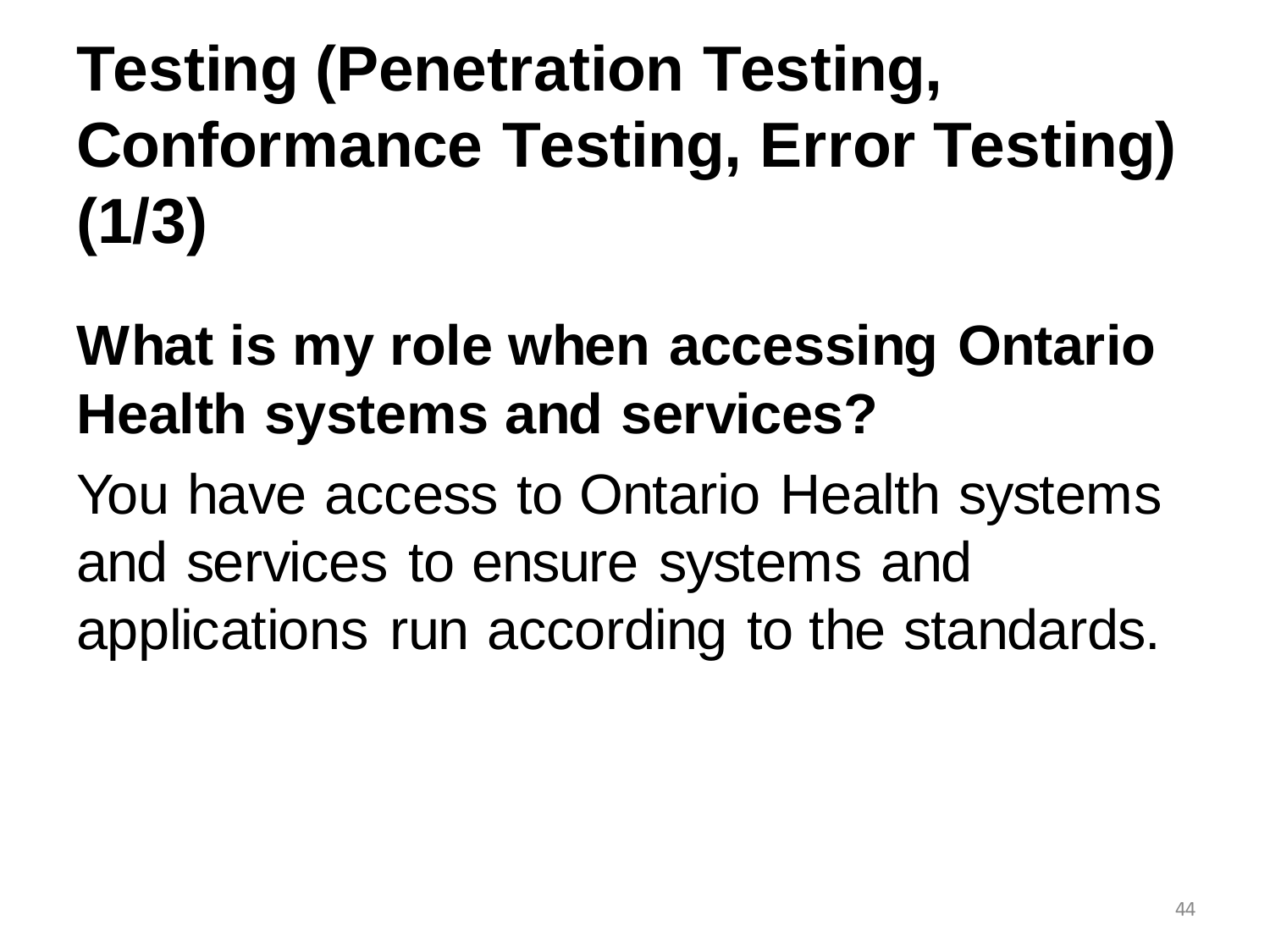### **Testing (Conformance Testing, Penetration Testing, Error Testing) (2/3)**

#### **What is expected of me when accessing Personal Health Information?**

- Only access personal health information that is needed to perform your role.
	- Be able to map each access to personal health information to a ticket or for a specific purpose. **Accessing your own records or those of your family members, friends or colleagues, etc. is not permitted in Ontario Health systems and services.**
- Securely store and delete personal health information
	- Personal health information must be stored in a secure location. Access to this location must be limited to required personnel. Personal health information must not be stored in **SharePoint**
	- When logging issues or requests, do not store personal health information in the tracking system or your request.
- Keep personal health information confidential, even after the service contract or employment has ended, by observing key security safeguards identified in the training.
- All access is logged and monitored do not disable these capabilities or overwrite, modify, erase or deactivate logs.
- Talk to your Privacy Officer or Security Officer if you have questions.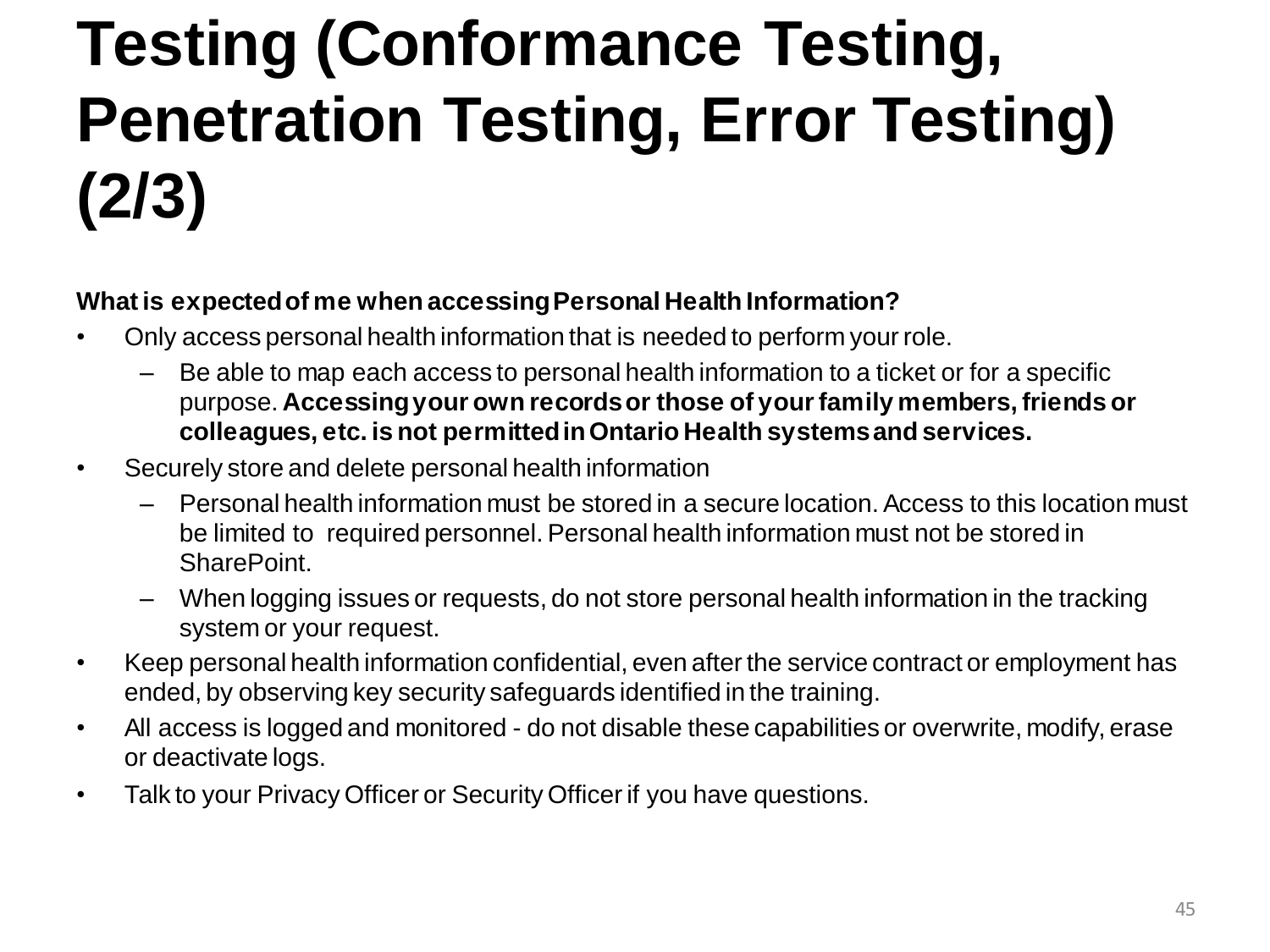### **Testing (Conformance Testing, Penetration Testing, Error Testing) (3/3)**

#### **What do I need to know when performing development and testing activities?**

- Follow the testing instructions provided to you.
- Only use non-production environments.
	- Non-production environments must not be connected to production environments.
	- When conducting performance testing, personal health information must not be accessed. If you encounter personal health information, report this immediately to your Privacy Officer.
- If you are required to export or receive personal health information, save it in a secure location, not in a nonproduction environment or tracking system. Access to this location must be limited to required personnel.
	- Have documented approval from your manager or ensure it is part of your defined job responsibilities to export personal health information.
- Document configuration changes, such as through a change control process.
- Ensure that all security deficiencies or vulnerabilities identified during testing reviews are identified, communicated, corrected or the risk is accepted by the appropriate party prior to production implementation.
- Assess the impact and follow Change Management procedures to notify affected parties when modifying production services.

#### **The information I am testing is blocked, what do I need to know?**

The blocked information may mean that a consent directive has been placed on the personal health information. Do not override this consent directive unless the test relates specifically to testing consent directive functionality.

- In the event you override a consent directive not related to testing functionality, an investigation of the access will be conducted by your Privacy Officer.
	- Be prepared to explain the reason for the consent directive override.
	- Your organization or practice will notify the individual when his or her blocked personal health information has been viewed to inform who accessed the record of personal health information and the reason for the consent directive override.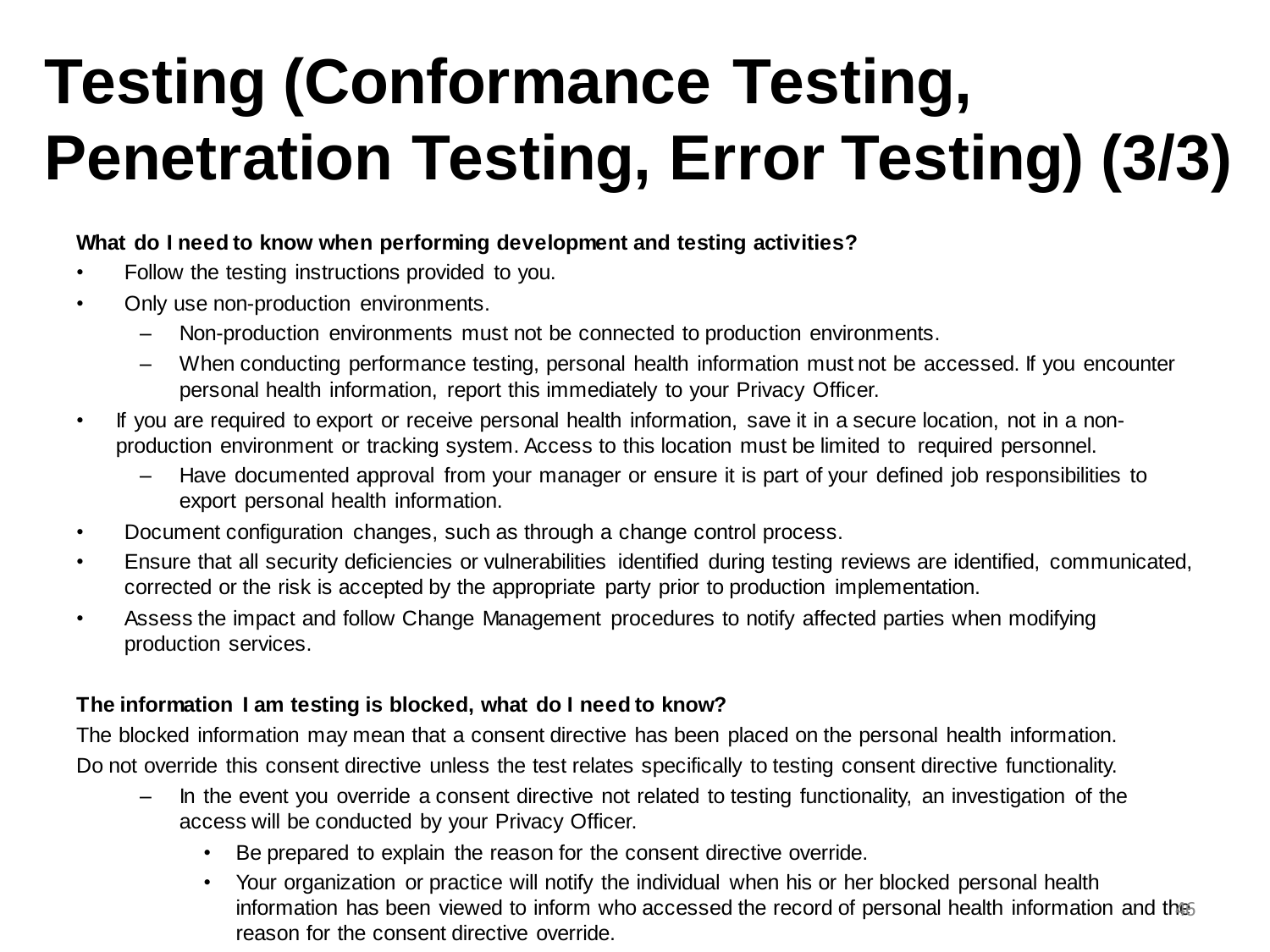### **Clinical Validation (1/3)**

### **What is my role when accessing Ontario Health systems and services?**

You have access to Ontario Health systems and services to perform data quality assurance activities by reviewing, comparing and validating personal health information.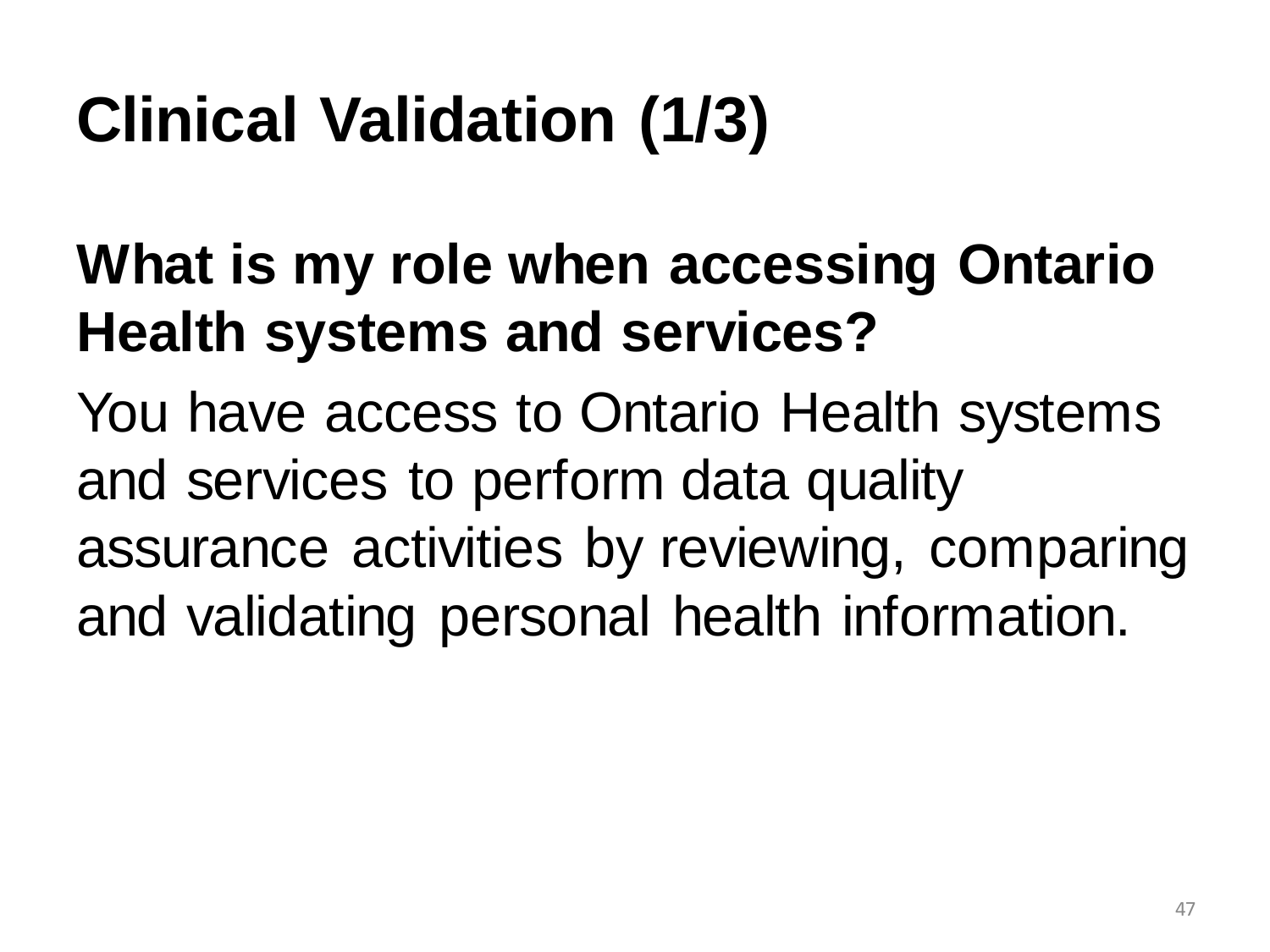### **Clinical Validation (2/3)**

### **What is expected of me when accessing Personal Health Information?**

- Only access personal health information that is needed to perform your role.
	- Be able to map each access to personal health information to a ticket or for a specific purpose. **Accessing your own records or those of your family members, friends or colleagues, etc. is not permitted in Ontario Health systems and services.**
- Securely store and delete personal health information
	- Personal health information must be stored in a secure location. Access to this location must be limited to required personnel.
	- When logging issues or requests, do not store personal health information in the tracking system or your request.
- Keep personal health information confidential, even after the service contract or employment has ended, by observing key security safeguards identified in the training.
- All access is logged and monitored do not disable these capabilities or overwrite, modify, erase or deactivate logs.
- Talk to your Privacy Officer or Security Officer if you have questions.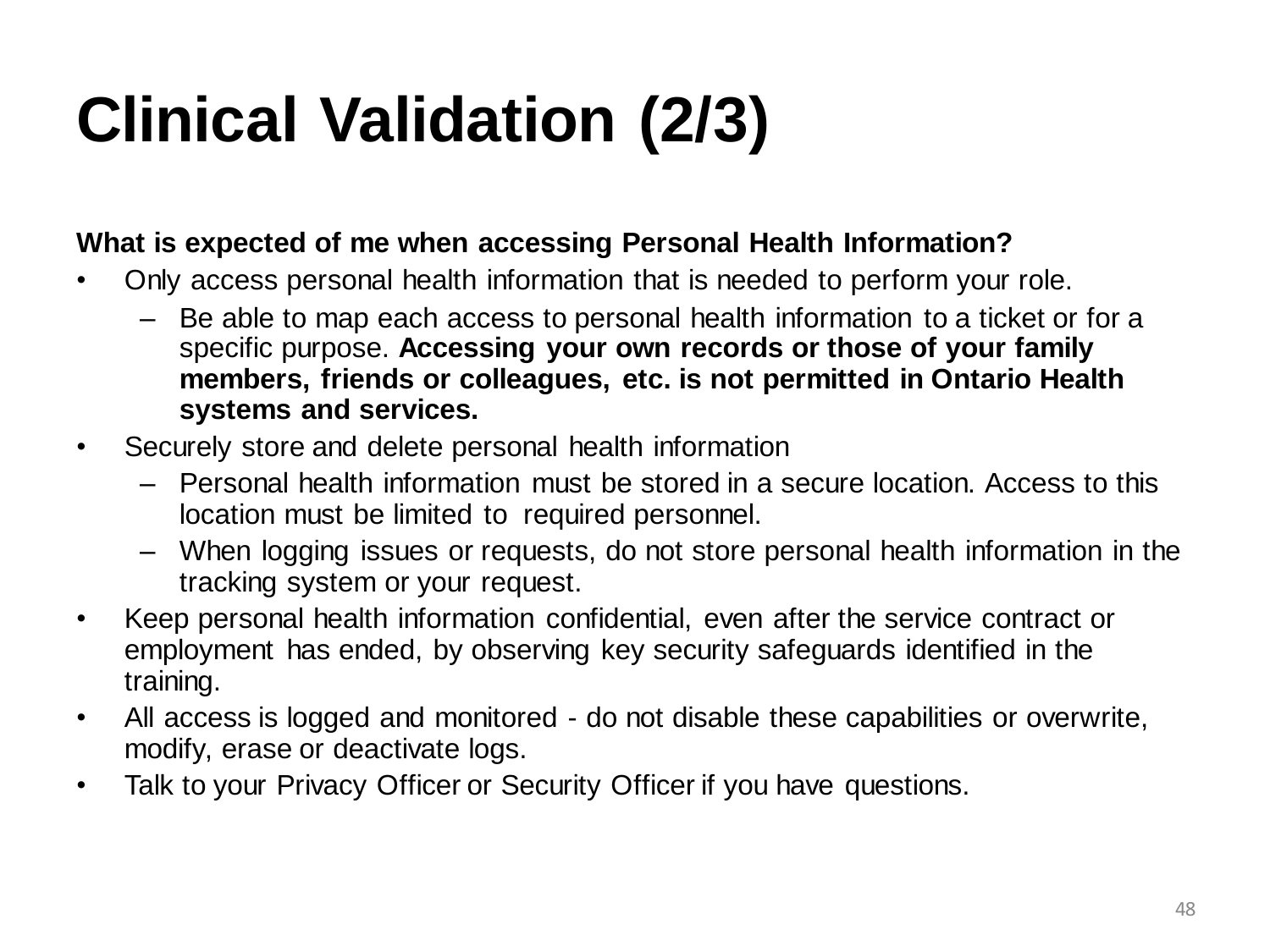## **Clinical Validation(3/3)**

#### **What do I need to know when performing validation activities?**

- Follow the testing instructions provided to you.
- Confirm that the personal health information generated from your health information system matches the personal health information displayed in Ontario Health systems and services.
- Ensure that any correction made to any personal health information in the health information system has been replicated in Ontario Health systems and services as expected and appropriate.
- Assist users accessing Ontario Health systems and services with any concerns they may have with data integrity, verification and accuracy.
- If you are required to export or receive personal health information, save it in a secure location, not in a non-production environment or tracking system. Access to this location must be limited to required personnel.
	- Have documented approval from your manager or ensure it is part of your defined job responsibilities to export personal health information.

### **The information I am testing is blocked, what do I need to know?**

The blocked information may mean that a consent directive has been placed on the personal health information.

Do not override this consent directive unless the test relates specifically to testing consent directive functionality.

- In the event you override a consent directive not related to testing functionality, an investigation of the access will be conducted by your Privacy Officer.
	- Be prepared to explain the reason for the consent directive override.
	- Your organization or practice will notify the individual when his or her blocked personal health information has been viewed to inform who accessed the record of personal health a information and the reason for the consent directive override.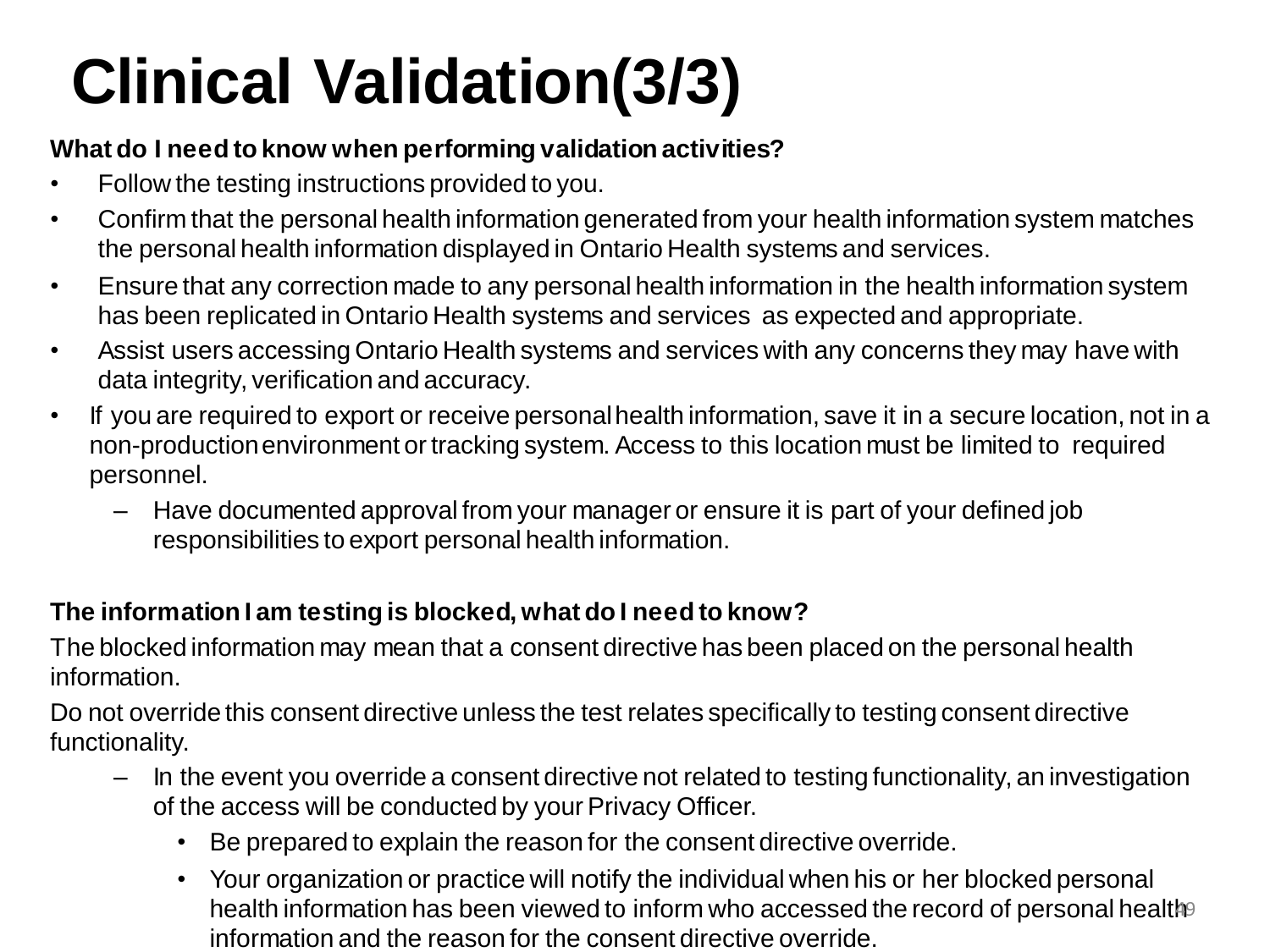## **Build/Deploy (1/2)**

### **What is my role when accessing Ontario Health systems and services?**

You have access to provide tools and techniques to automate and streamline build and development functions to optimize processes.

Your activities may include planning, building, preparing and deploying.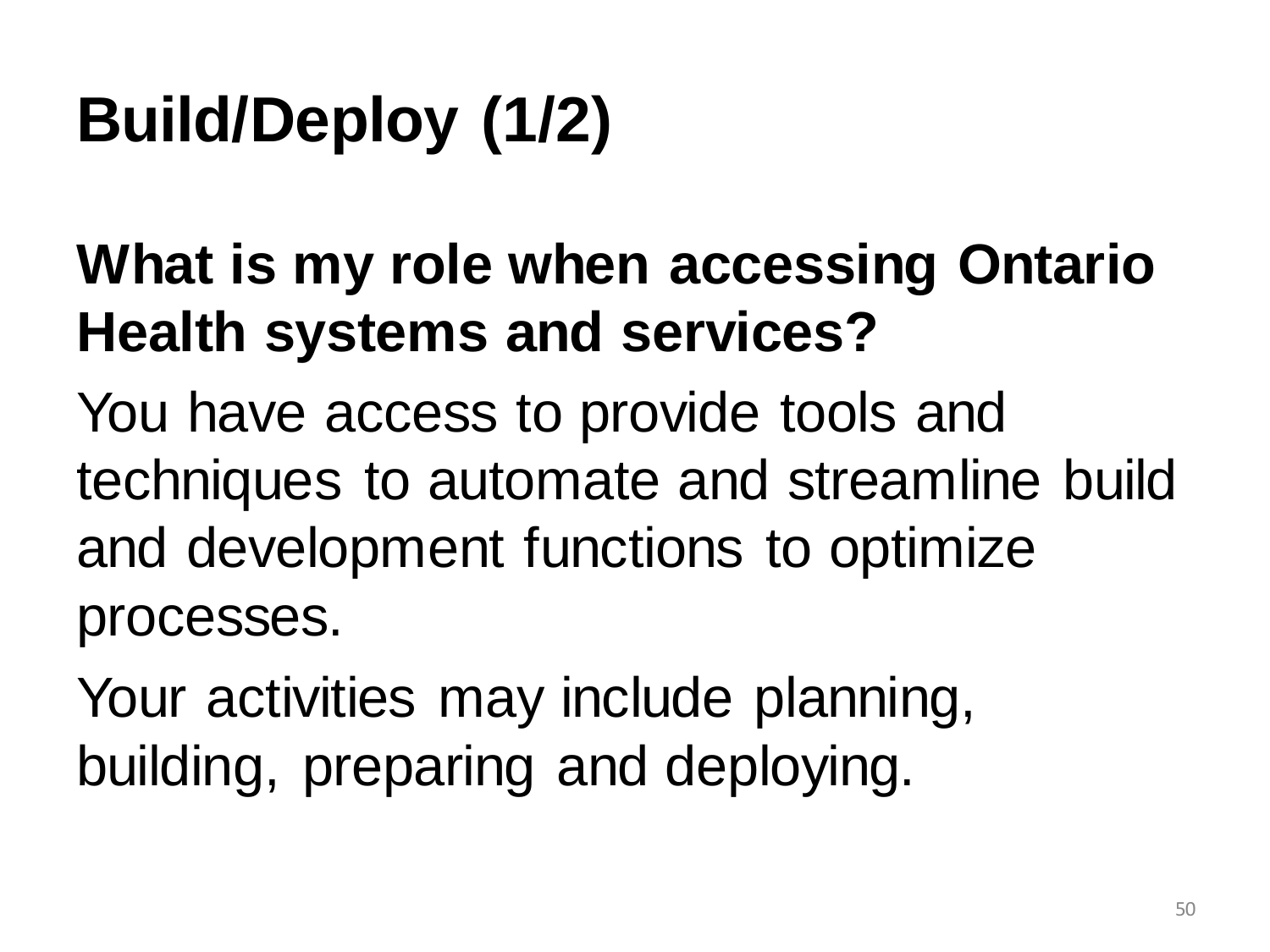## **Build/Deploy (2/2)**

What is expected of me when accessing Personal Health Information?

- You may have incidental access to personal health information when performing your role.
	- Be able to map each access to personal health information to a ticket or for a specific purpose. Accessing your own records or those of your family members, friends or colleagues, etc. is not permitted in Ontario Health systems and services.
	- Non-production environments must not be connected to production environments. If you encounter personal health information, report this immediately to your Privacy Officer.
- When logging issues or requests, do not store personal health information in the tracking system or your request.
- Document configuration changes, such as through a change control process.
- Ensure that all security deficiencies or vulnerabilities identified during testing reviews are identified, communicated, corrected or the risk is accepted by the appropriate party prior to production implementation.
- Assess the impact and follow Change Management procedures to notify affected parties when modifying production services.
- All access is logged and monitored do not disable these capabilities or overwrite, modify, erase or deactivate logs.
- Talk to your Privacy Officer or Security Officer if you have questions.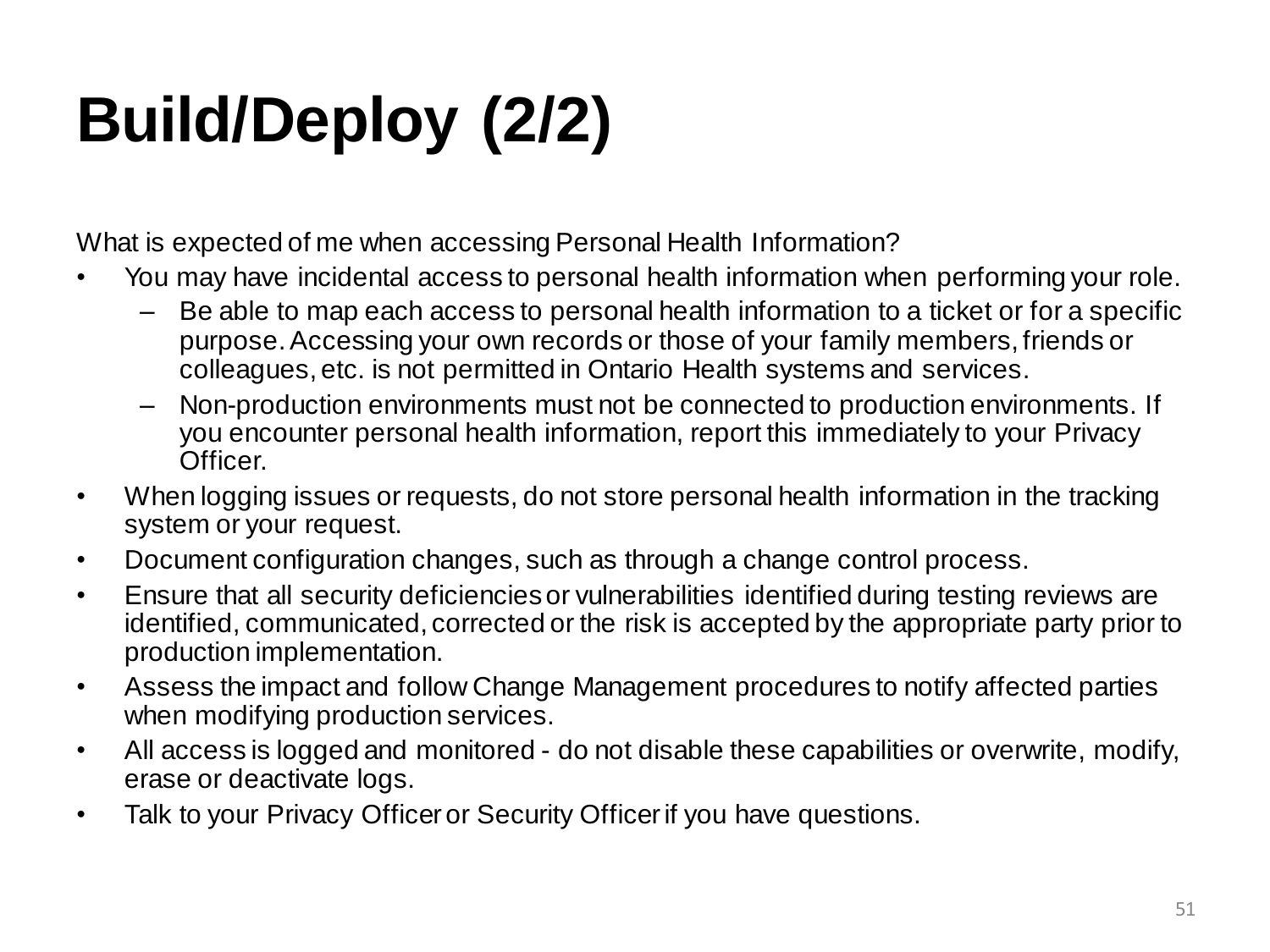### **Generate/ Review Reports (1/2)**

### **What is my role when accessing Ontario Health systems and services?**

You have access to generate scripts, logs and reports for lines of businesses to support internal and external investigations, audits, access, consent management for systems and services.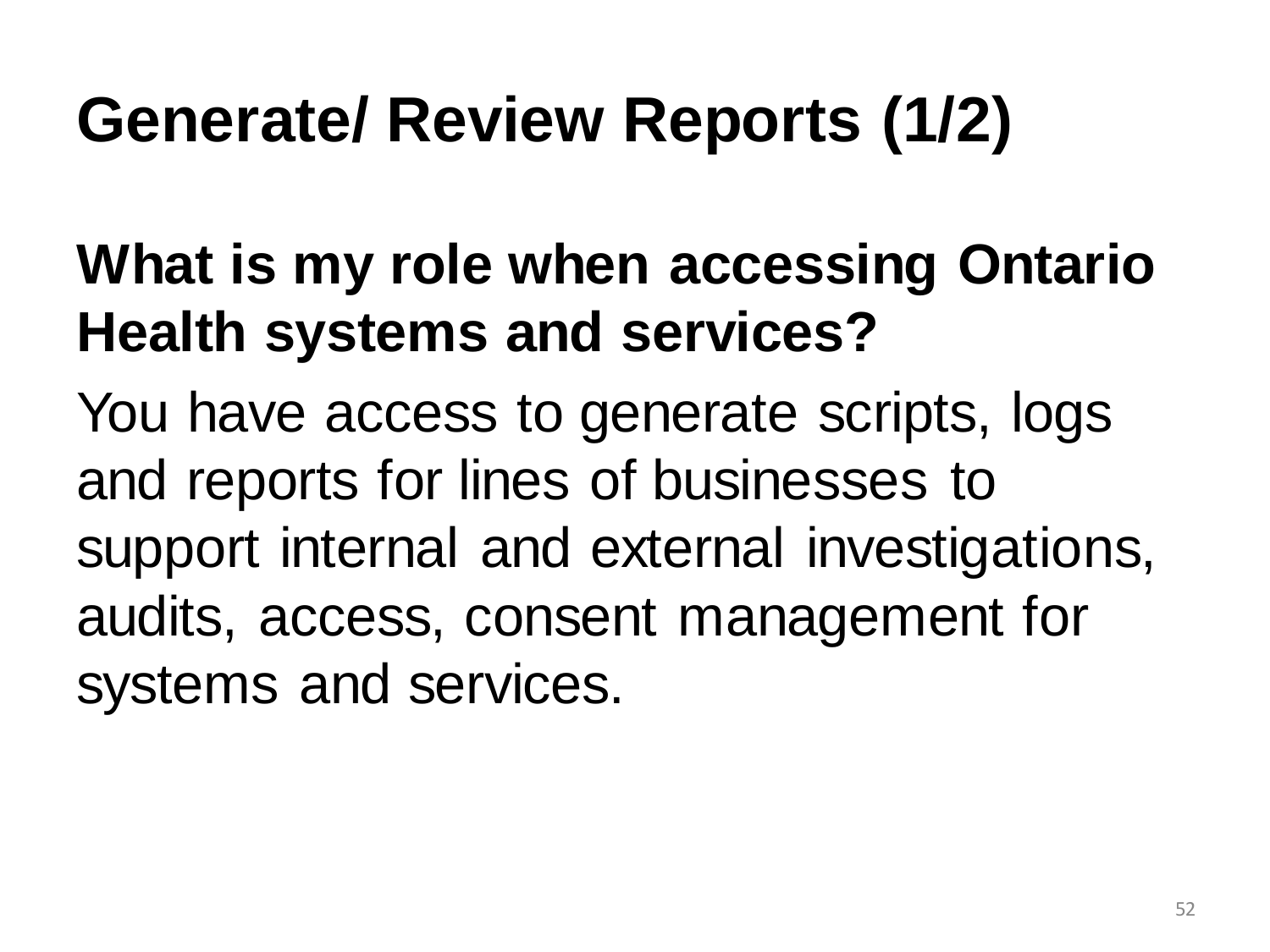### **Generate/ Review Reports (2/3)**

#### **What is expected of me when accessing Personal Health Information?**

- Only access personal health information that is needed to perform your role.
	- Be able to map each access to personal health information to a ticket or for a specific purpose. **Accessing your own records or those of your family members, friends or colleagues, etc. is not permitted in Ontario Health systems and services.**
- Securely store and delete personal health information
	- Personal health information must be stored in a secure location. Access to this location must be limited to required personnel. Personal health information must not be stored in SharePoint.
	- When logging issues or requests, do not store personal health information in the tracking system or your request.
- When exporting personal health information, have documented approval from your manager or ensure it is part of your defined job responsibilities.
- When sharing personal health information
	- Personal health information may only be shared from one ONE Mail account to another. An approved secure file transfer solution must be used when sharing information outside of ONE Mail.
	- Password should be communicated in a secure manner (i.e. directly to the individual or via telephone).
	- Ensure only the intended recipients are provided the message and password.
- Keep personal health information confidential, even after the service contract or employment has ended, by observing key security safeguards identified in the training.
- All access is logged and monitored do not disable these capabilities or overwrite, modify, erase or deactivate logs.
- Talk to your Privacy Officer or Security Officer if you have questions.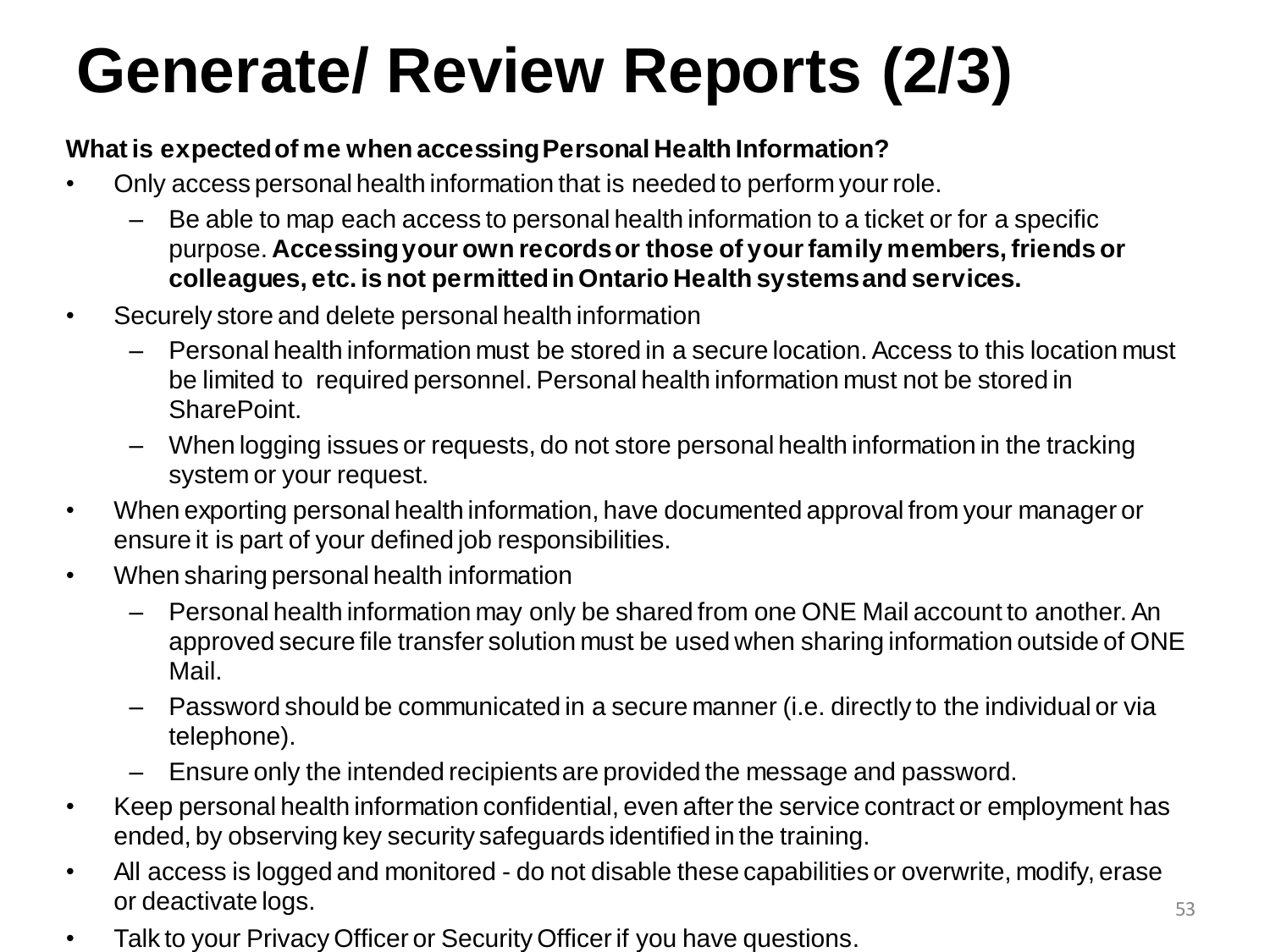### **Generate/ Review Reports (3/3)**

### **The information I am testing is blocked, what do I need to know?**

The blocked information may mean that a consent directive has been placed on the personal health information.

Do not override this consent directive unless the test relates specifically to testing consent directive functionality.

- In the event you override a consent directive not related to testing functionality, an investigation of the access will be conducted by your Privacy Officer.
	- Be prepared to explain the reason for the consent directive override.
	- The individual will be notified when his or her blocked personal health information has been viewed to inform who accessed the record of personal health information and the reason for the consent directive override.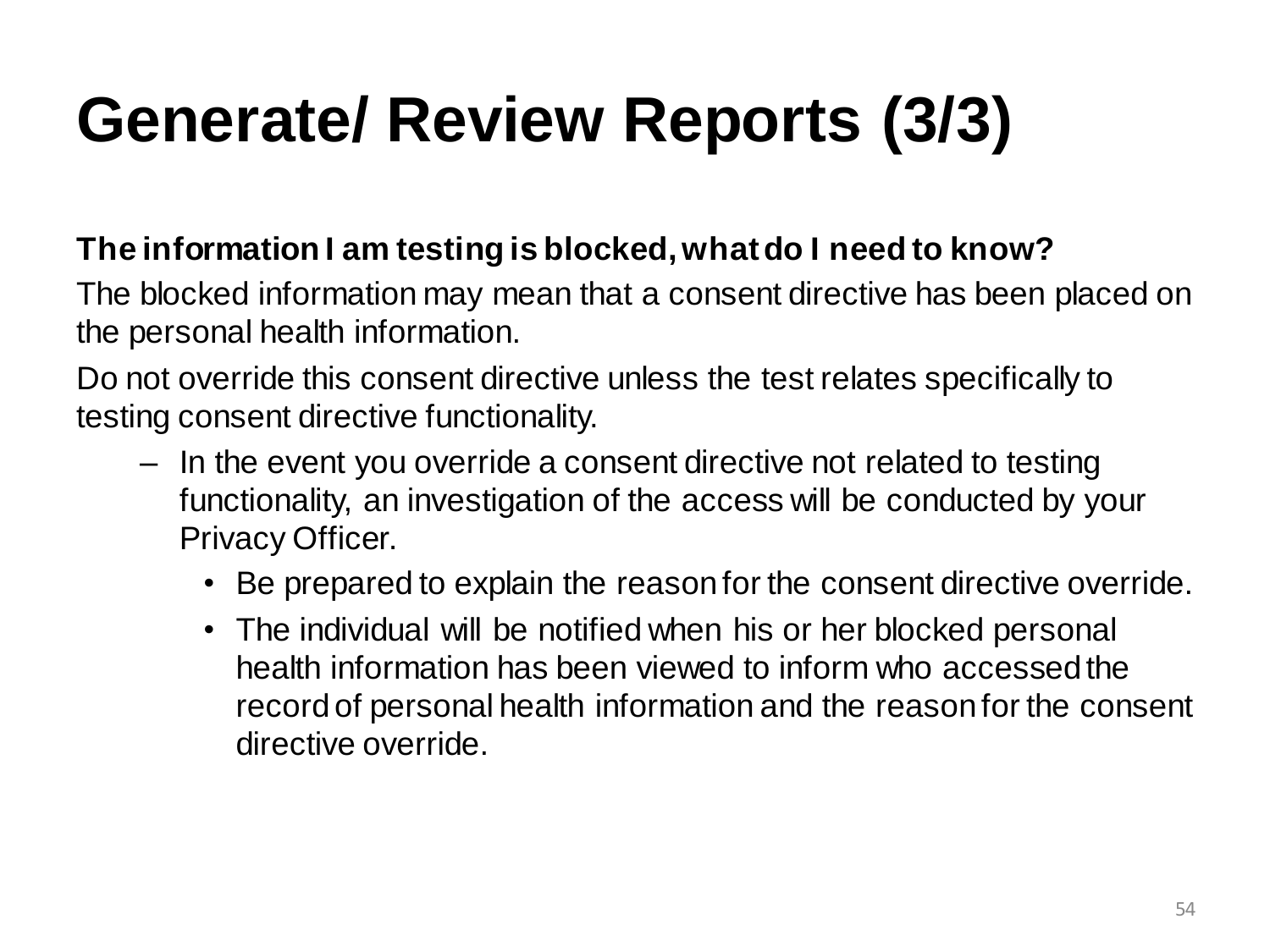### **Troubleshooting/Support**

### **What is my role when accessing Ontario Health systems and services?**

You have access to address technical errors, bugs and connectivity, update personal health information as part of a correction request; and support the application or modification of consent directives.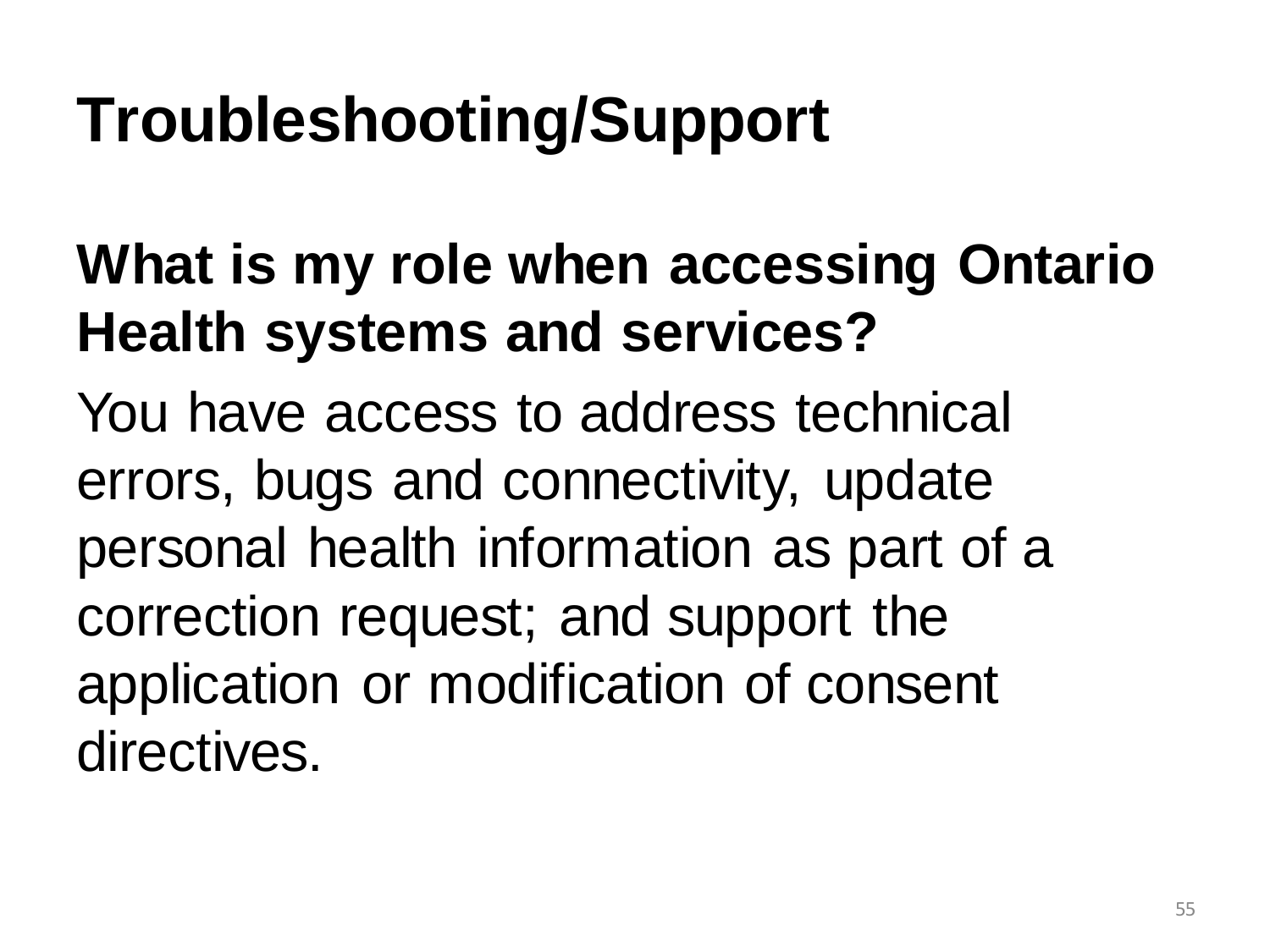### **Troubleshooting/Support**

#### **What is expected of me when accessing Personal Health Information?**

- Only access personal health information that is needed to perform your role.
	- Be able to map each access to personal health information to a ticket or for a specific purpose. **Accessing your own records or those of your family members, friends or colleagues, etc. is not permitted in Ontario Health systems and services.**
- Securely store and delete personal health information
	- Personal health information must be stored in a secure location. Access to this location must be limited to required personnel. Personal health information must not be stored in SharePoint.
	- When logging issues or requests, do not store personal health information in the tracking system or your request.
- When exporting personal health information, have documented approval from your manager or ensure it is part of your defined job responsibilities.
- When sharing personal health information
	- Personal health information may only be shared from one ONE Mail account to another. An approved secure file transfer solution must be used when sharing information outside of ONE Mail.
	- Password should be communicated in a secure manner (i.e. directly to the individual or via telephone).
	- Ensure only the intended recipients are provided the message and password.
- Keep personal health information confidential, even after the service contract or employment has ended, by observing key security safeguards identified in the training.
- Retain and dispose of personal health information and related records (such as logs) as directed by the *Electronic Health Record Retention Policy* for ConnectingOntario and Diagnostic Imaging Common Services and the *Ontario Health Personal Health Information Policy* for MOHLTC assets.
- All access is logged and monitored do not disable these capabilities or overwrite, modify, erase or deactivate logs.
- Talk to your Privacy Officer or Security Officer if you have questions.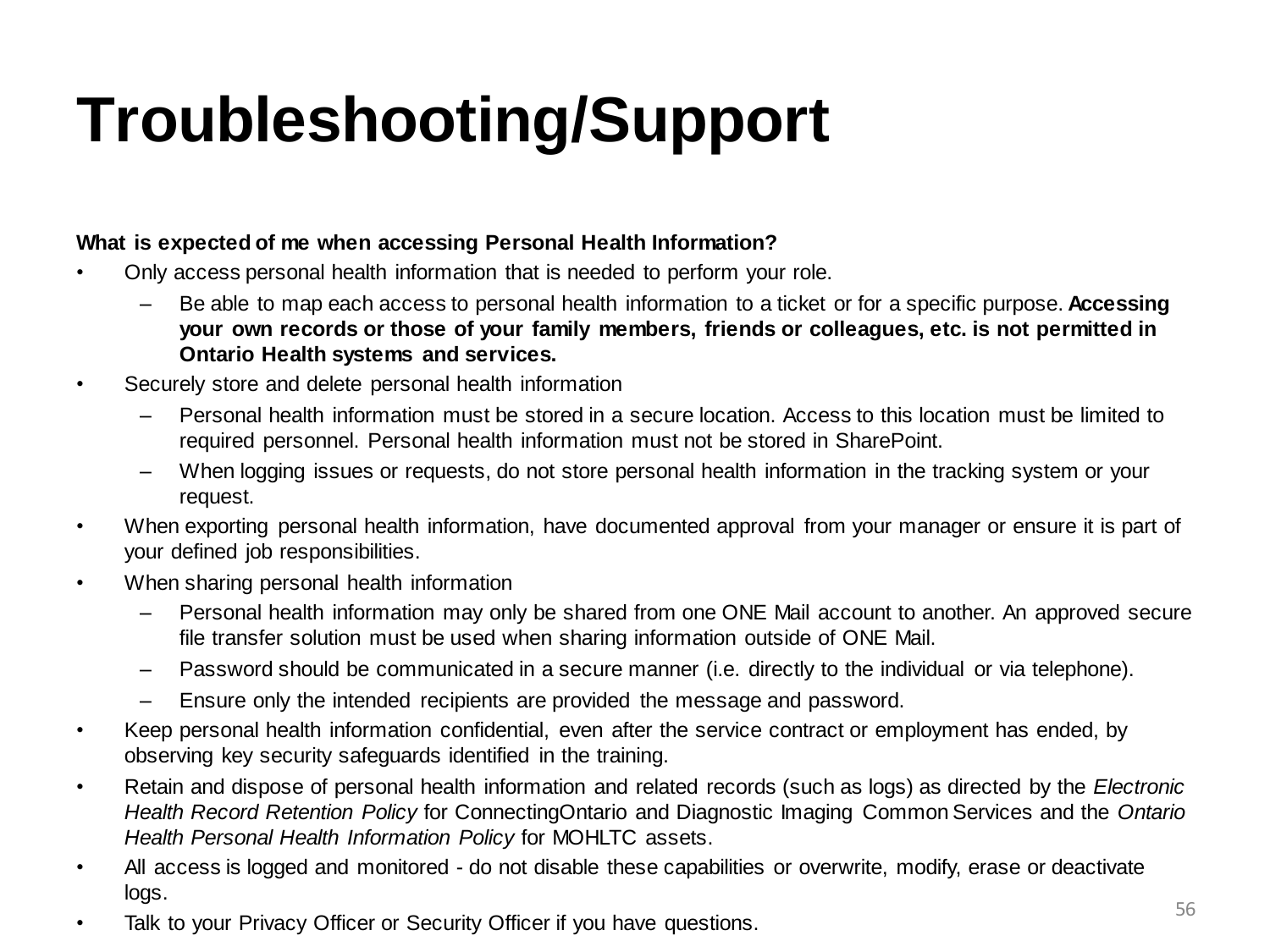### **Troubleshooting/Support**

#### **What must be recorded when closing an error or bug request?**

If you are responsible for closing an error or bug request (or when telling someone to close the request), you must record:

- If personal health information was accessed, transmitted, or otherwise handled;
- The reason for that; and
- The date that it was accessed, transmitted, or handled.

#### **The information I am testing is blocked, what do I need to know?**

The blocked information may mean that a consent directive has been placed on the personal health information. Do not override this consent directive unless the test relates specifically to testing consent directive functionality.

- In the event you override a consent directive not related to testing functionality, an investigation of the access will be conducted by your Privacy Officer.
	- Be prepared to explain the reason for the consent directive override.
	- Your organization or practice will notify the individual when his or her blocked personal health information has been viewed to inform who accessed the record of personal health information and the reason for the consent directive override.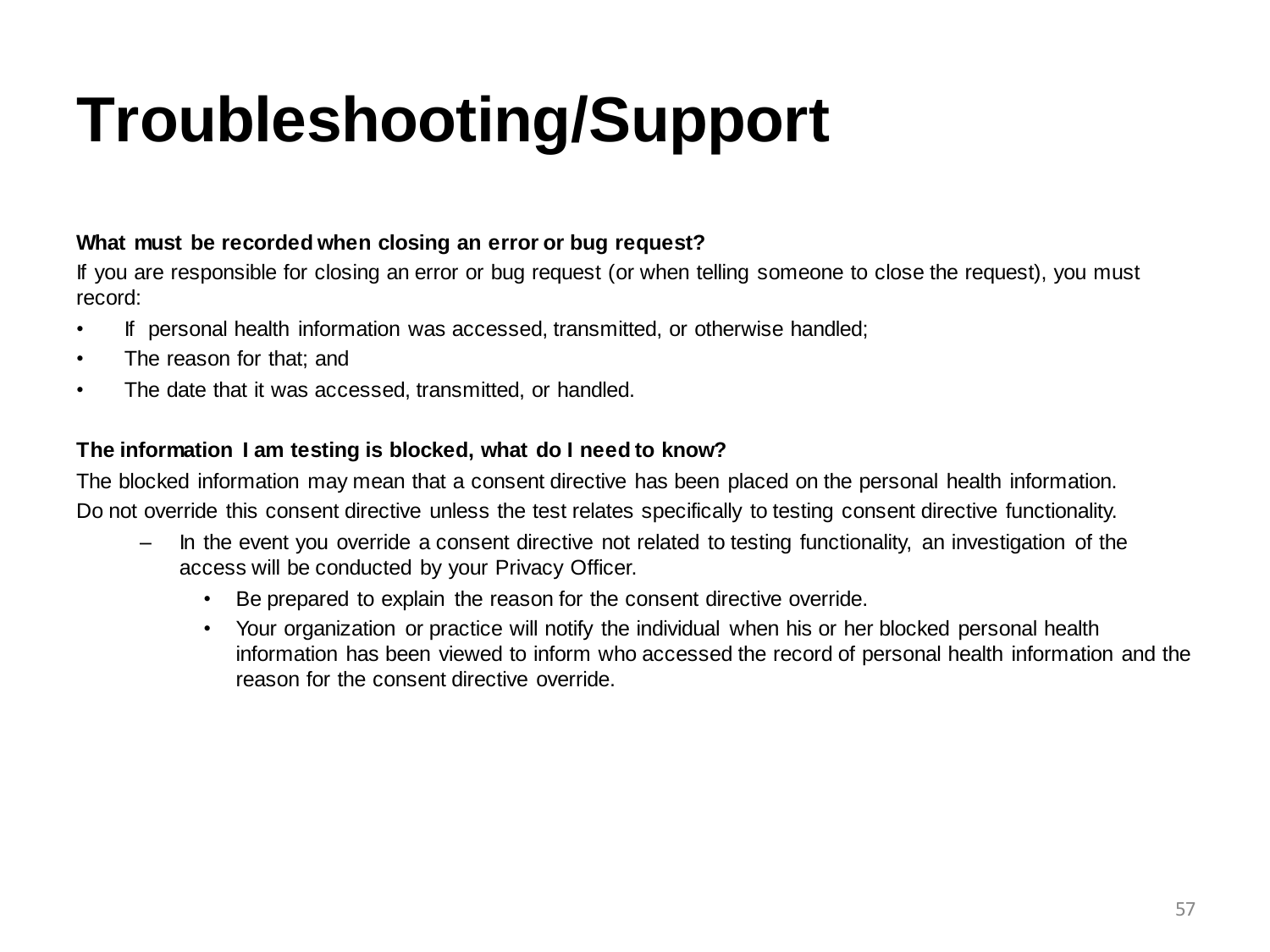## **(Daily) Health Checks (1/2)**

### **What is my role when accessing Ontario Health systems and services?**

You have access to Ontario Health systems and services to perform an end to end assessment of the ability of Ontario Health systems and services to meet defined availability and recovery service-level targets. You conduct end to end solution checks to identify gaps and remediation activities.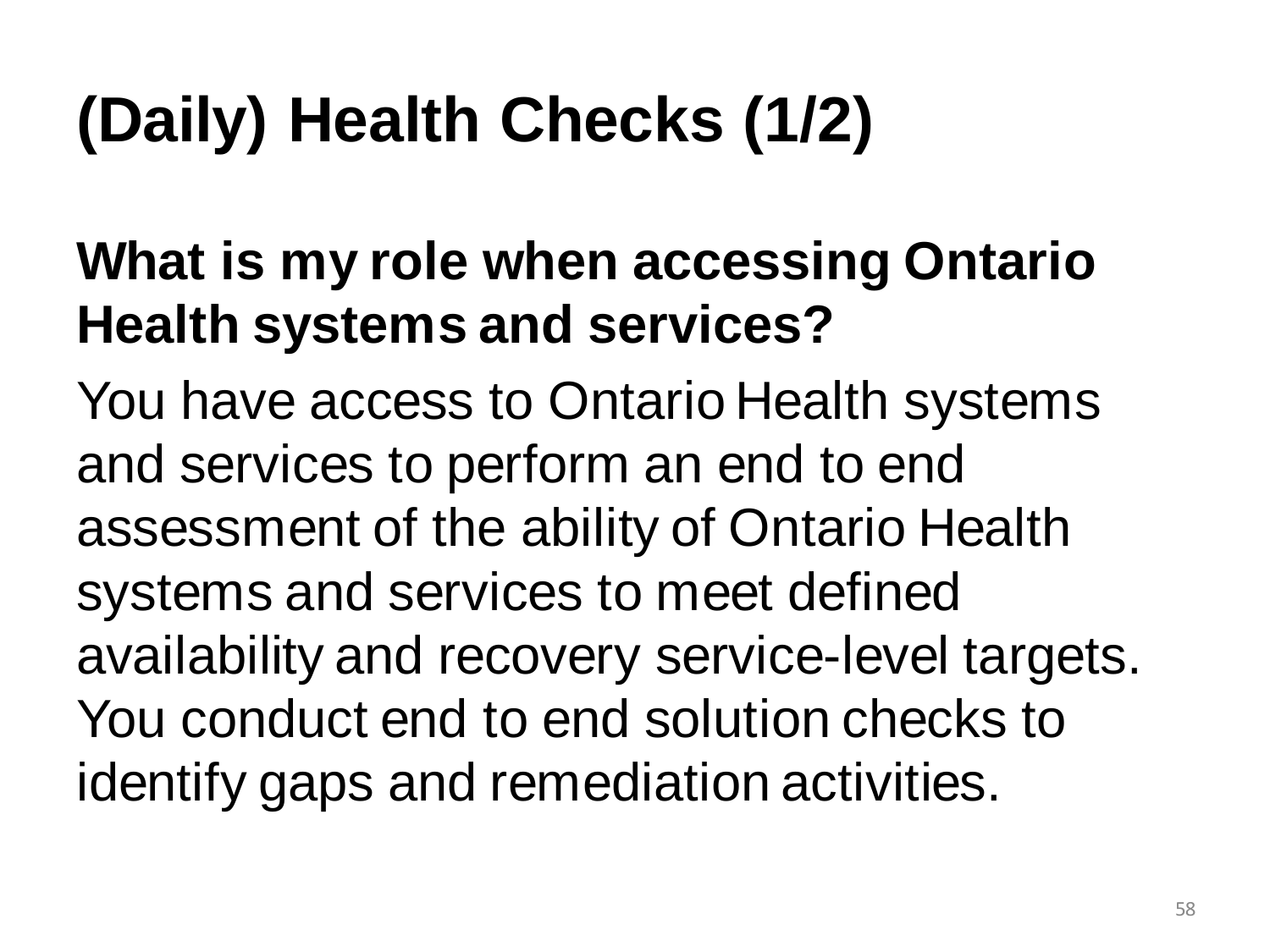## **(Daily) Health Checks(2/2)**

#### **What is expected of me when accessing Personal Health Information?**

- Only access personal health information that is needed to perform your role.
	- Be able to map each access to personal health information to a ticket or for a specific purpose. **Accessing your own records or those of your family members, friends or colleagues, etc. is not permitted in Ontario Health systems and services.**
- Securely store and delete personal health information
	- Personal health information must be stored in a secure location. Access to this location must be limited to required personnel. Personal health information must not be stored in SharePoint.
	- When logging issues or requests, do not store personal health information in the tracking system or your request.
- When exporting personal health information, have documented approval from your manager or ensure it is part of your defined job responsibilities.
- When sharing personal health information
	- Personal health information may only be shared from one ONE Mail account to another. An approved secure file transfer solution must be used when sharing information outside of ONE Mail.
	- Password should be communicated in a secure manner (i.e. directly to the individual or via telephone).
	- Ensure only the intended recipients are provided the message and password.
- Keep personal health information confidential, even after the service contract or employment has ended, by observing key security safeguards identified in the training.
- All access is logged and monitored do not disable these capabilities or overwrite, modify, erase or deactivate logs.
- Talk to your Privacy Officer or Security Officer if you have questions.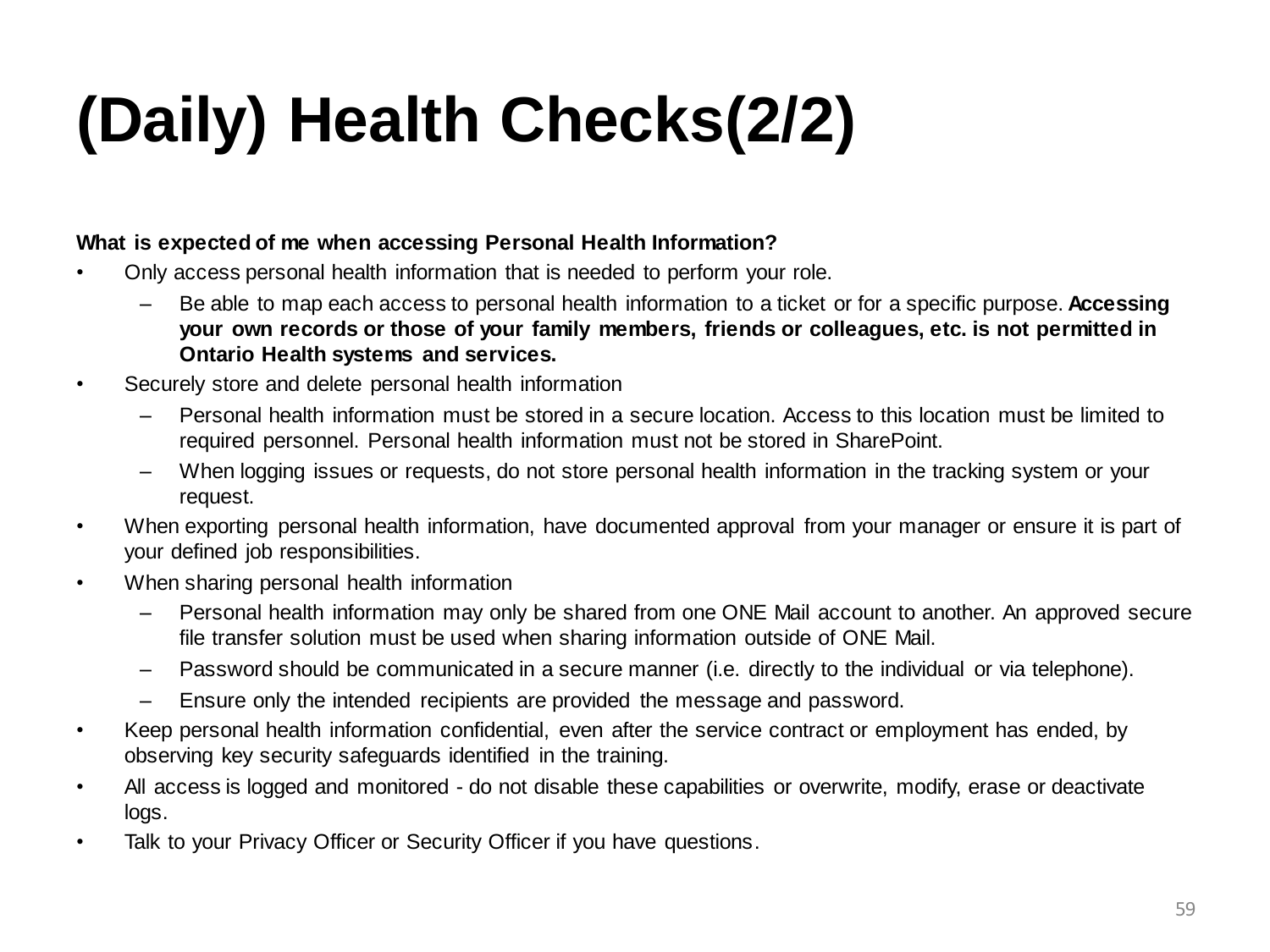### **Consent Management/Access and Correction/ Privacy Audit Support (1/2)**

### **What is my role when accessing Ontario Health systems and services?**

You have access to Ontario Health systems and services to provide operational support such as responding to requests from patients or participating organizations that may involve access to personal information or personal health information.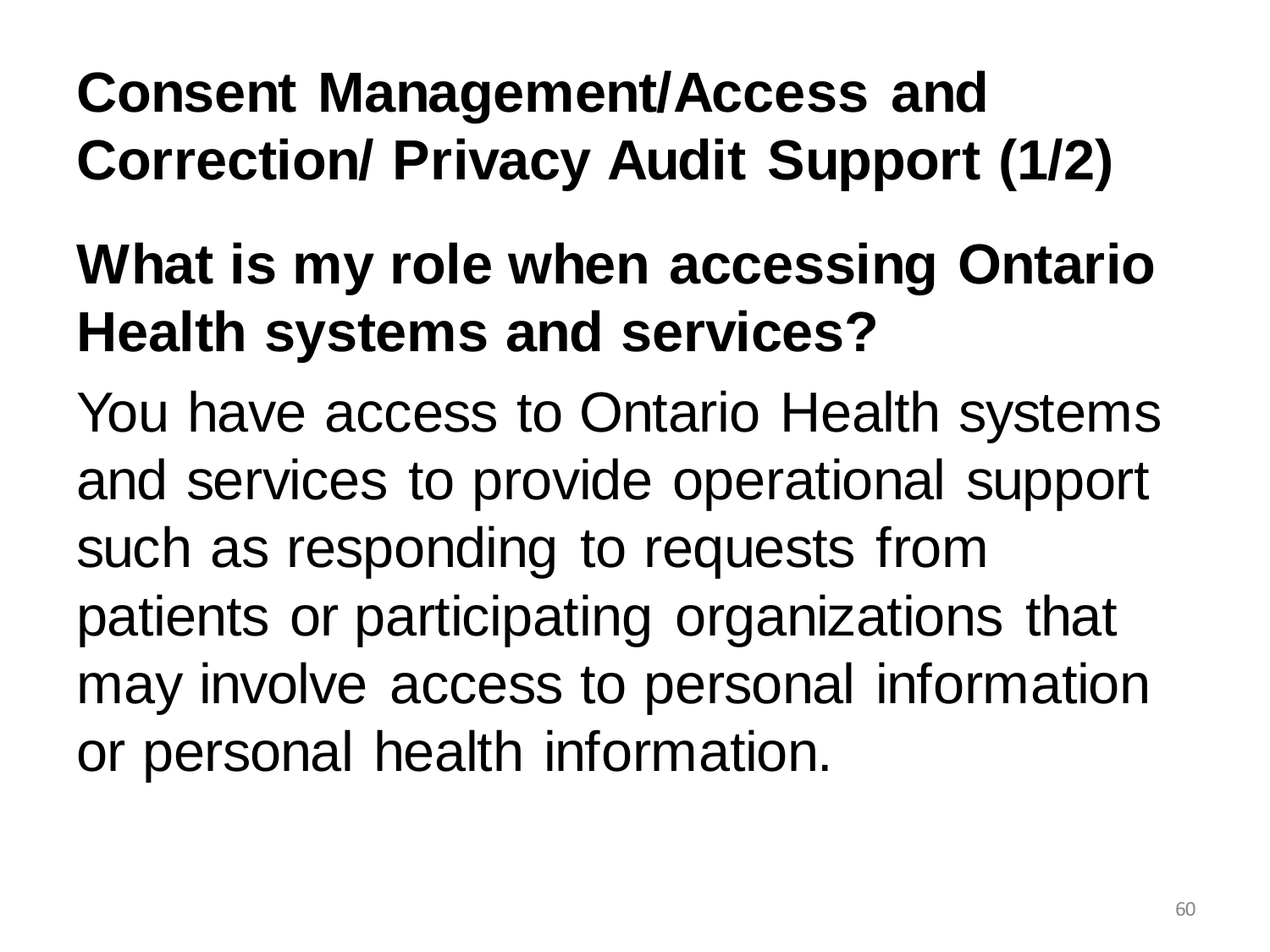## **Consent Management, Access and Correction and Privacy Audit**

### **Support (2/2)**

**What is expected of me when accessing Personal Health Information?**

- Only access personal health information that is needed to perform your role.
	- Be able to map each access to personal health information to a ticket or for a specific purpose. **Accessing your own records or those of your family members, friends or colleagues, etc. is not permitted in Ontario Health systems and services.**
- Securely store and delete personal health information
	- Personal health information must be stored in a secure location. Access to this location must be limited to required personnel. Personal health information must not be stored in SharePoint.
	- When logging issues or requests, do not store personal health information in the tracking system or your request.
- When exporting personal health information, have documented approval from your manager or ensure it is part of your defined job responsibilities.
- When sharing personal health information
	- Personal health information may only be shared from one ONE Mail account to another. An approved secure file transfer solution must be used when sharing information outside of ONE Mail.
	- Password should be communicated in a secure manner (i.e. directly to the individual or via telephone).
	- Ensure only the intended recipients are provided the message and password.
- Keep personal health information confidential, even after the service contract or employment has ended, by observing key security safeguards identified in the training.
- Retain and dispose of personal health information and related records (such as logs) as directed by the Electronic Health Record Retention Policy for ConnectingOntario and Diagnostic Imaging Common Services and the Ontario Health Personal Health Information Policy for Ontario Laboratory Information System.
- All access is logged and monitored do not disable these capabilities or overwrite, modify, erase or deactivate logs.
- Talk to your Privacy Officer or Security Officer if you have questions.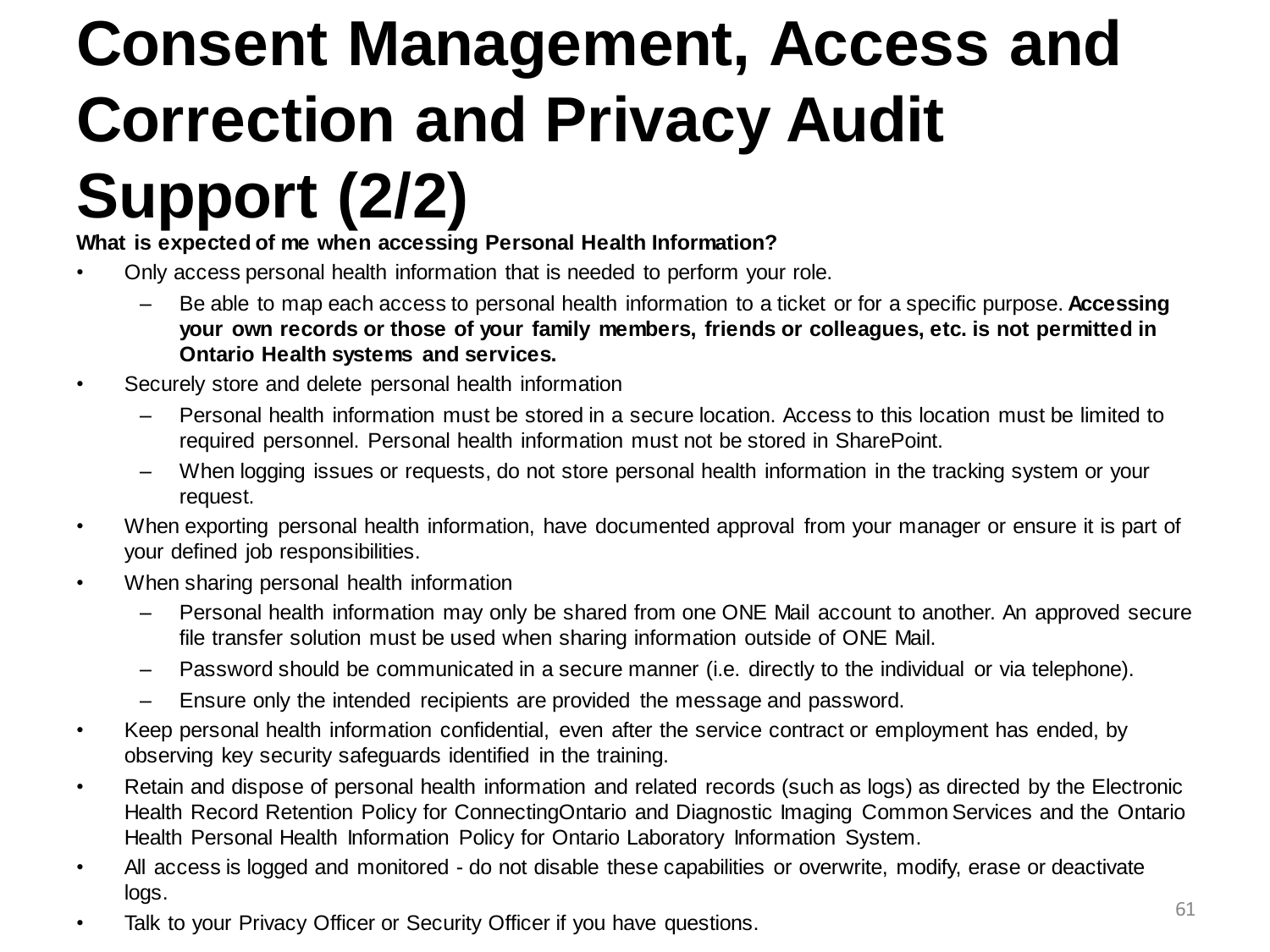## How long is data stored for?

Retention of personal health information, audit logs and reports and system-level logs vary for Ontario Health systems:

| Information type                                                                                               | <b>Ontario Health System</b>                                                                     | <b>Retention Period</b>                                                                                                                                                                                |
|----------------------------------------------------------------------------------------------------------------|--------------------------------------------------------------------------------------------------|--------------------------------------------------------------------------------------------------------------------------------------------------------------------------------------------------------|
| <b>Personal Health</b><br>Information, including<br>audit logs/reports that<br>contain PHI, archival<br>copies | ConnectingOntario, Diagnostic Imaging Common<br>Services, FMBL,                                  | Audit logs/reports for compliance<br>purposes: 30 years<br>Audit logs/reports for<br>troubleshooting and operations:<br>as long as needed but no longer<br>than 60 days unless expressly<br>authorized |
|                                                                                                                | <b>MOHLTC</b> Assets: Ontario Laboratories Information<br>System, Digital Health Drug Repository | <b>Indefinitely</b>                                                                                                                                                                                    |
|                                                                                                                | <b>Hosting Services</b>                                                                          | In accordance with the Client's<br>existing retention policy                                                                                                                                           |
| System-level Logs                                                                                              | All assets                                                                                       | Minimum of 2 years                                                                                                                                                                                     |
| Authentication Log s                                                                                           |                                                                                                  | 60 days online, 2 years in<br>archive                                                                                                                                                                  |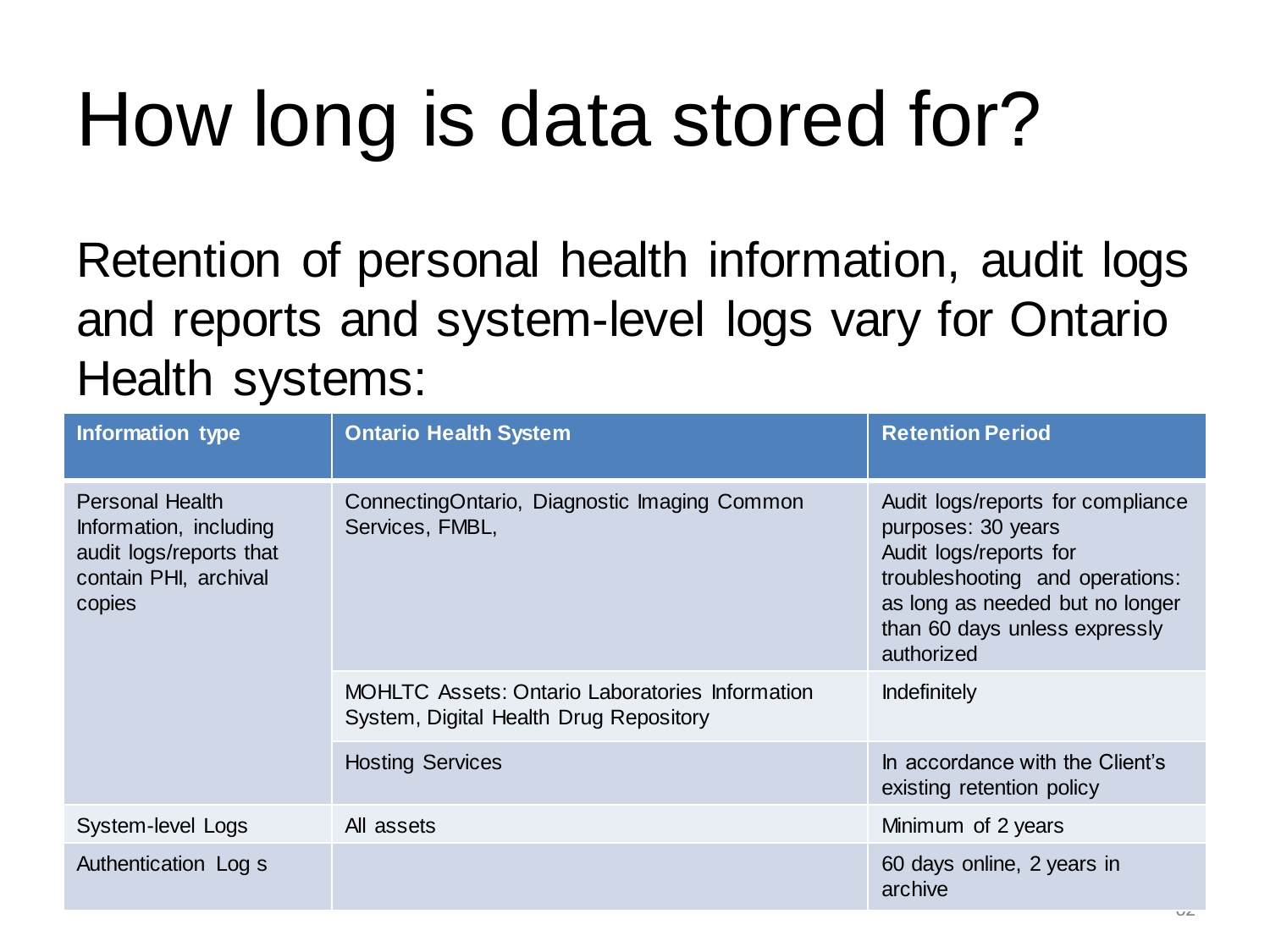## **What are a privacy breach and a security incident?**

#### **What are a privacy breach and a security incident?**

Be aware that a privacy breach or security incident can be:

- Actual or suspected.
- Intentional or unintentional.

#### **Privacy Breach**

A privacy breach in Ontario's Electronic Health Record includes circumstances where:

- A contravention of :
	- A provision of the Personal Health Information Protection Act, 2004 or its regulations;
	- Applicable agreements' privacy provisions;
	- Privacy policies, procedures and practices implemented;
- Personal health information is lost or stolen or has been accessed for unauthorized purposes; or
- Records of personal health information have been copied, modified or disposed of in an unauthorized manner.

#### **Information Security Incident**

An information security incident in Ontario's Electronic Health Record is any:

- Violation or imminent threat of violation of information security policies, standards, procedures or practices; or
- Information security event that may compromise operations or threaten the security of Ontario's 63 Electronic Health Record or related business process.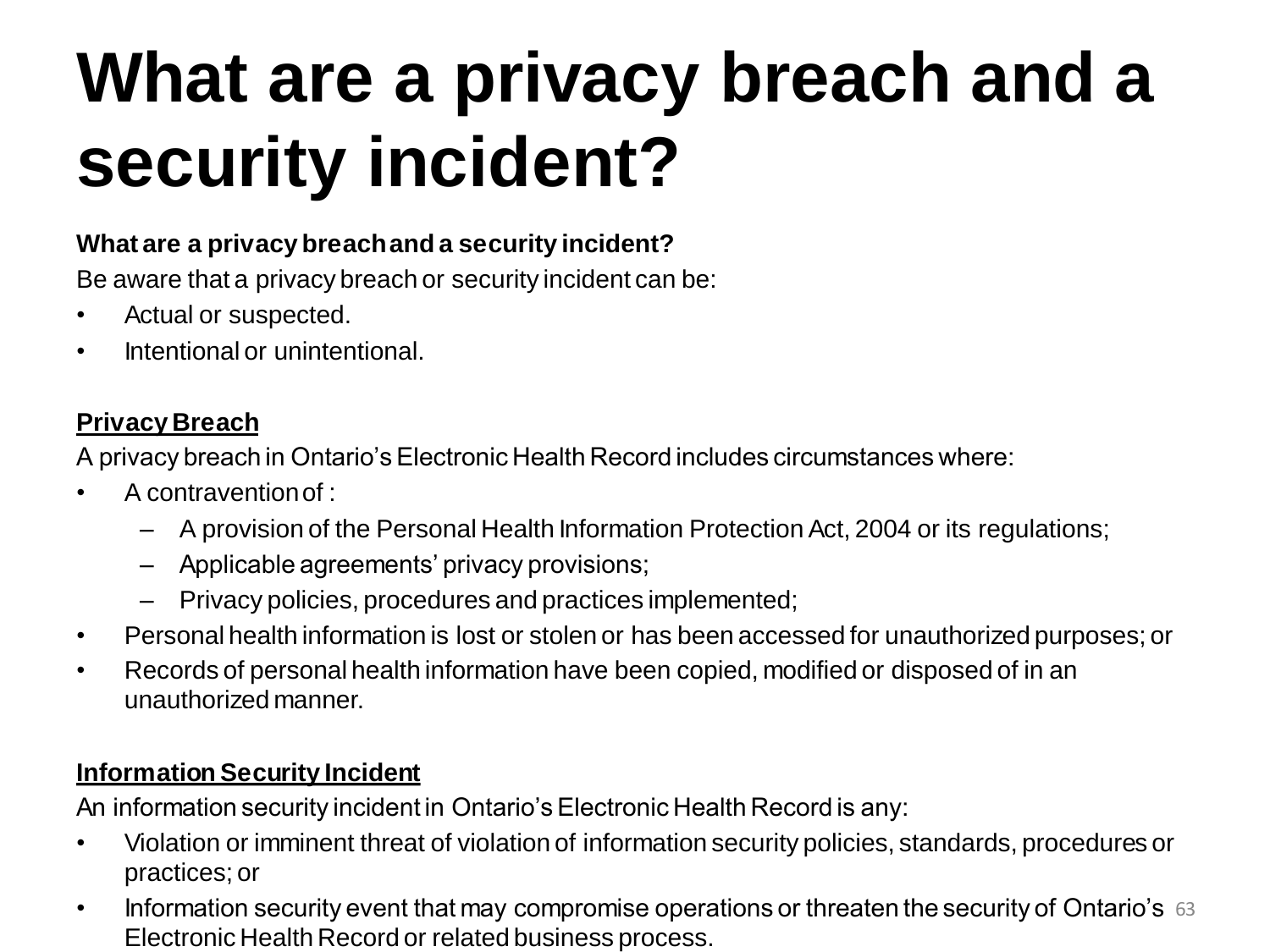## **Learn More**

#### **Reminder:**

Only access information you require to perform your role.

As part of an organization or practice, you are an agent of that health information custodian and are accountable for adhering to the privacy and security requirements when using Ontario's Electronic Health Record including policies and procedures.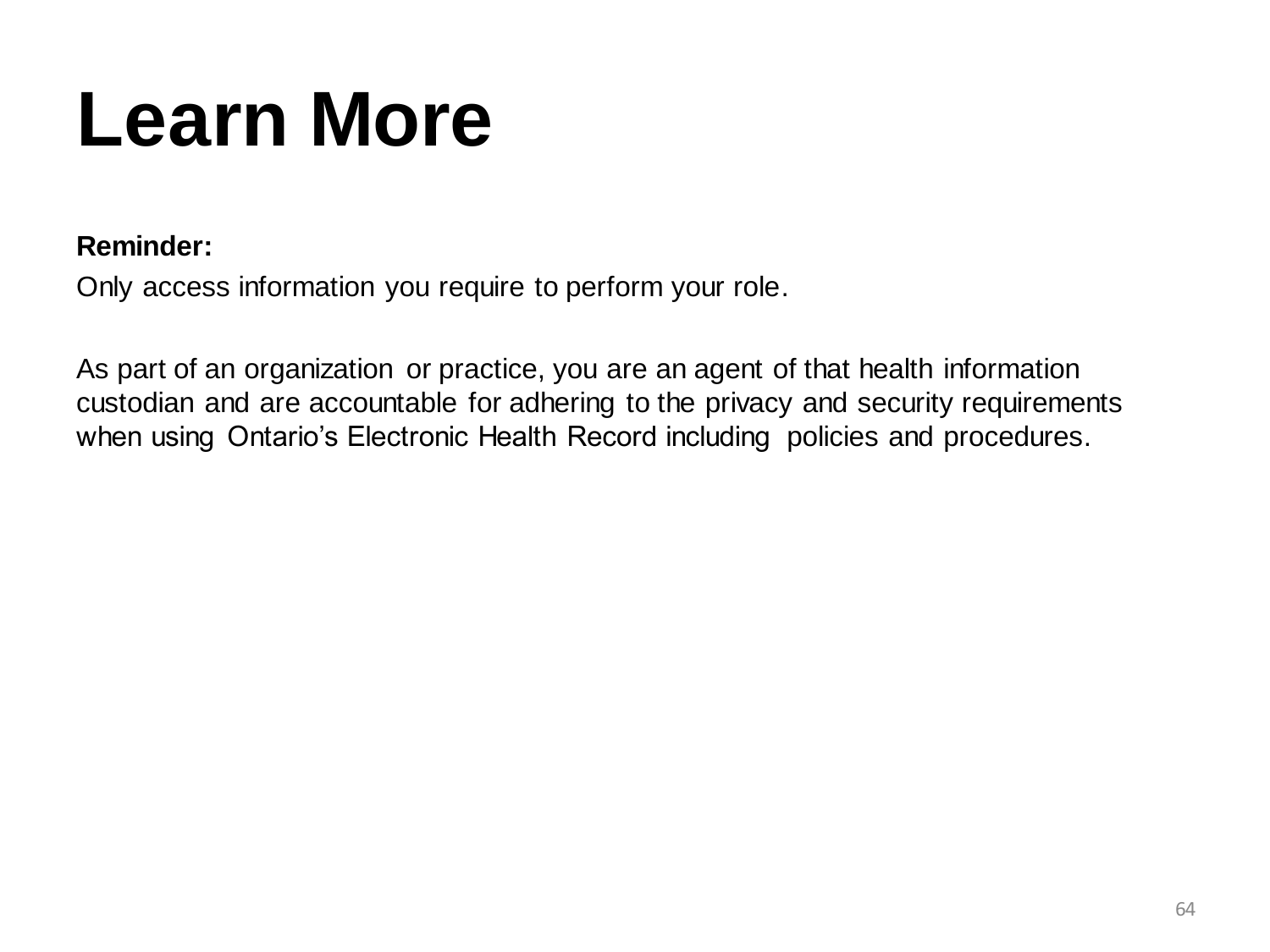## **Examples**

The following are examples of a privacy breach or security incident:

- **Inappropriate access of personal health information.** 
	- Viewing personal health information:
		- For a reason other than health care.
		- About yourself.
		- About your children, partners, spouses, friends and family.
		- Of neighbours, public figures, exes, in-laws, etc. because you are curious ("snooping").
	- Searching personal health information for "educational purposes" as part of a research and/or teaching hospital.
- **Modification to your own or family members' personal health information.**
- **Inappropriate handling of printouts containing personal health information.**
	- Left behind in a coffee shop or other public space.
	- Wrongly disposed of in a recycling bin, rather than securely shredded.
- **Misdirected printing of personal health information.**
- Printing to the wrong printer resulting in documents being viewed by unauthorized persons or being lost.
- **Misdirected fax or email with personal health information.**
	- Wrong fax number or email address of other healthcare practitioners or members of the public.
	- **Sharing of login and password information**.
		- Colleague uses your account to quickly view an individual because you are already logged in.
		- **Failure to log-off properly, leaving personal health information visible and system available for unauthorized access.**
- **Discussing personal health information with unauthorized individuals**:
	- Colleagues who are not providing or assisting in provision of health care.
	- Family or friends after work.
	- After employment ends or you retire.
- **Theft or loss of personal health information.**
- **Virus or malware infection.**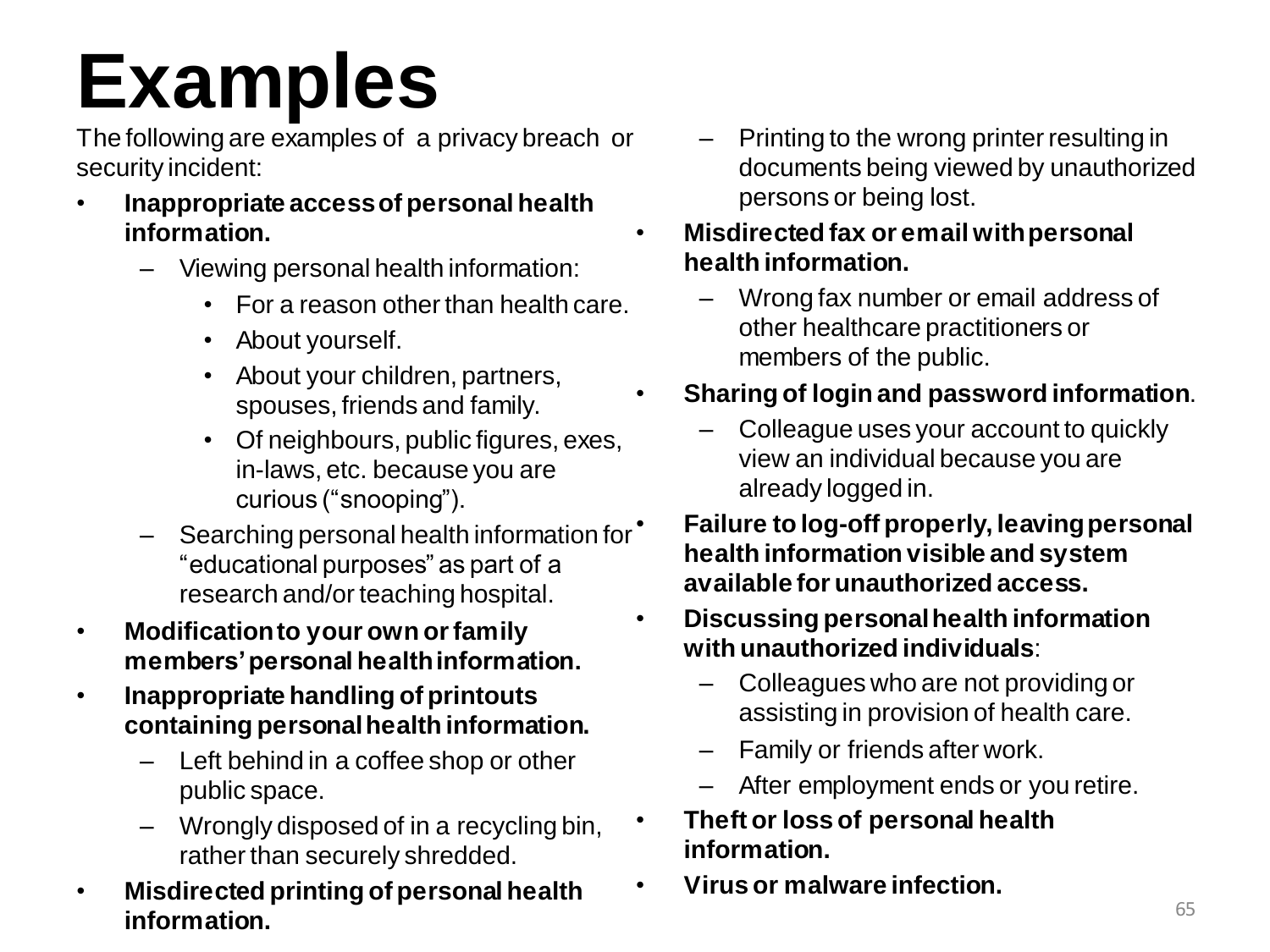## **My Role in a Privacy Breach or a Security Incident**

**What is my role in a privacy breach or a security incident in Ontario's Electronic Health Record?**

- **Identify:** If you suspect a privacy breach or security incident has occurred don't second guess yourself - report it.
- **Report:** Report the suspected privacy breach or security incident **immediately** to your Privacy **Officer or Security Officer.** 
	- If you are asked to send personal health information by email to Ontario Health for an investigation, encrypt and use a strong password or a secure email system approved by your health information custodian.
- **Contain**: Take reasonable and safe measures to contain the privacy breach or security incident.
	- Do not destroy evidence. It is required for the investigation and may be needed to contact individuals.
- **Participate**: Be prepared to participate in an investigation as required.

Individuals will be informed if their personal health information has been lost, stolen or accessed for unauthorized purposes. This may include the name of the individual that caused the privacy breach or security incident.

**If you caused a privacy breach or security incident, you may be subject to consequences established by law, your organization or your practice and/or Electronic Health Record oversight body.**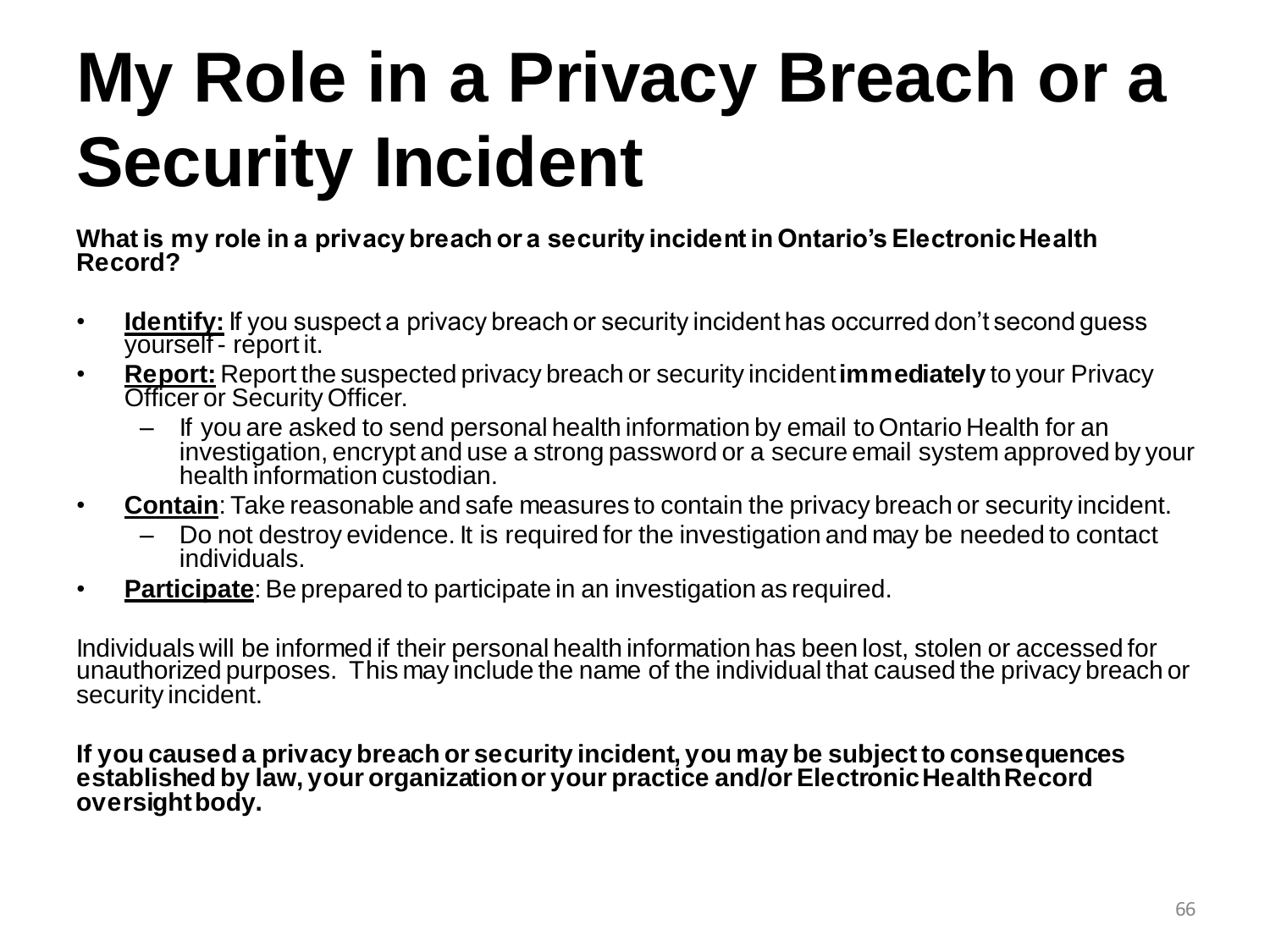## **Learn More**

- Immediate reporting and action helps prevent a privacy breach or security incident from becoming a big one.
- Your organization or practice has legal obligations to other health information custodians and individuals that they are required to meet.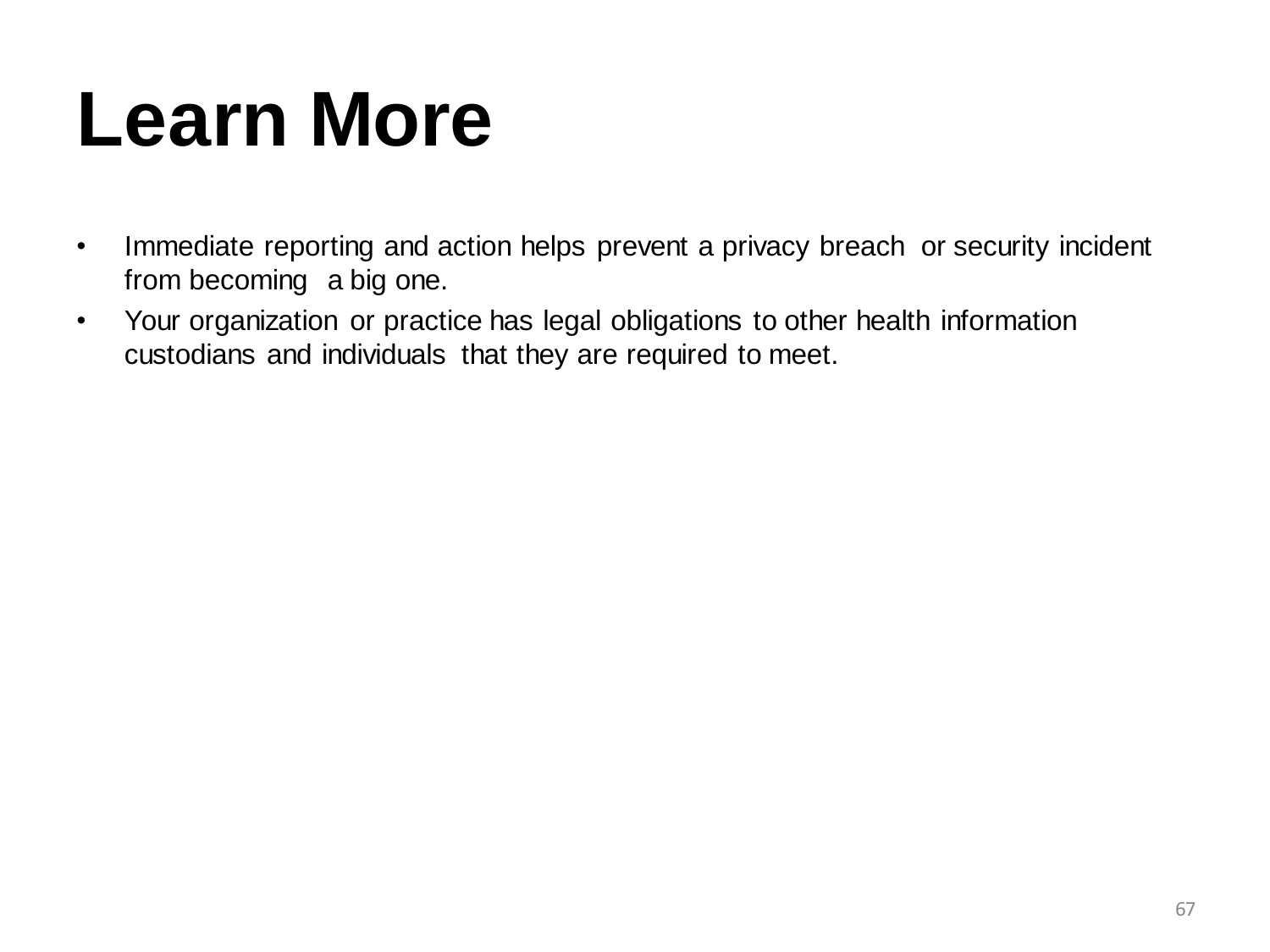## **Privacy and Security Do's and Don'ts (1/2)**

### **In addition to your obligations outlined in the Standard of Conduct,**

Do:

- Only email personal health information as required and use ONE Mail or an approved secure file transfer solution.
- Always change an initial or temporary password provided to you on first use.
- Create a strong and hard-to-guess password by following conventional guidelines and keep your password a secret.
- Commit your password to memory. Do not record it or store it in a file unless it can be secured.
- Change your password if you suspect it may have been compromised and notify your Privacy Officer, Security Officer or Ontario Health as applicable.
- Only use approved devices or processes to access either remotely or locally.
	- 2-factor authentication may be required when working remotely. Follow proper procedures to disconnect from a remote access connection (e.g., use disconnect option rather than simply closing the application).
- Only store the minimum amount of personal health information necessary in a secure location or device.
- Support your Privacy Officer or Ontario Health when they conduct an audit of access to personal health information.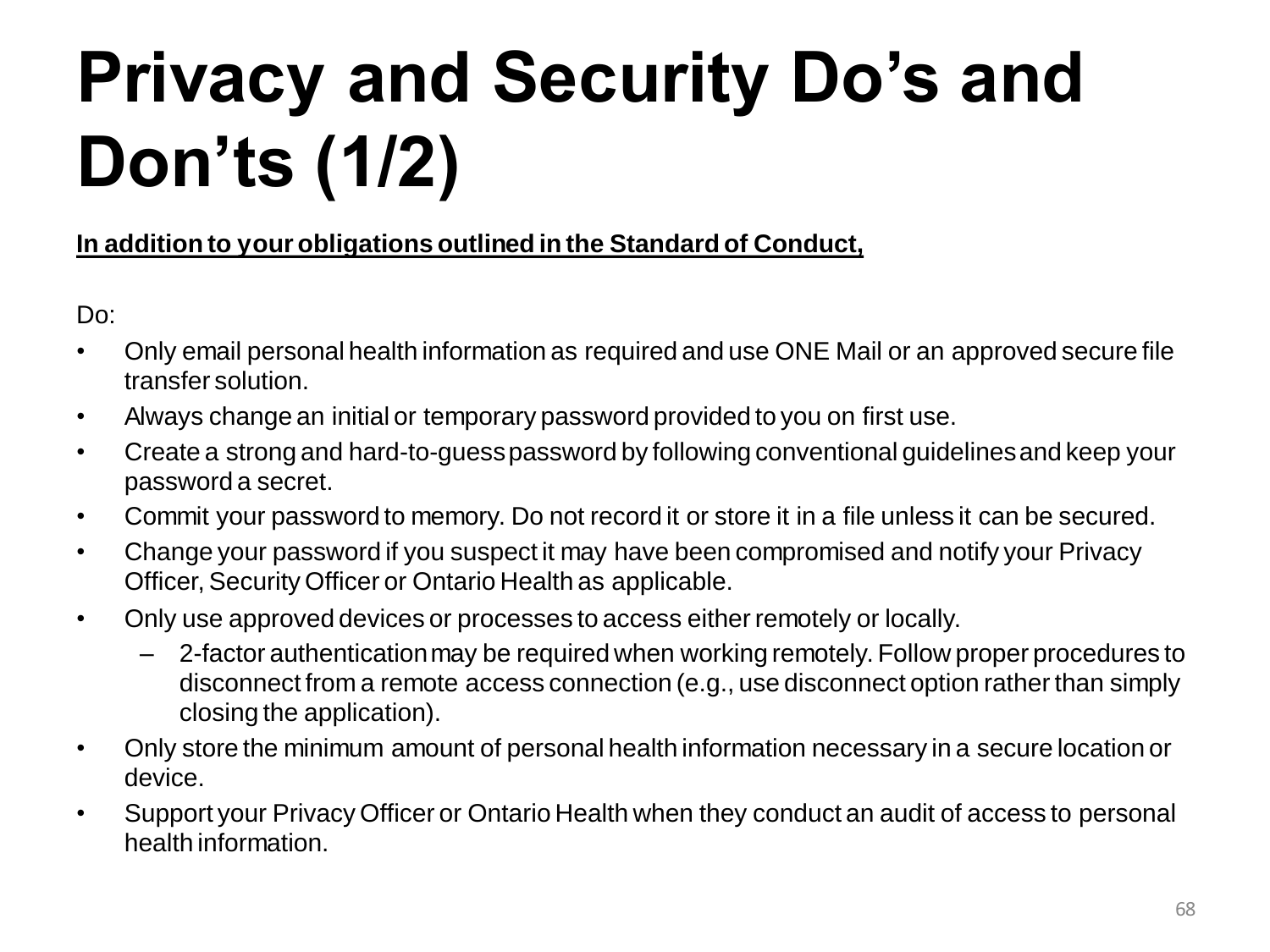### **Privacy and Security Do's and Don'ts (2/2)** Don't

- Troll for patients or perform wild card searches in Connecting Ontario.
- Allow "shoulder surfing"- allowing an unauthorized person to look over your shoulder when entering/accessing sensitive information.
- Discuss or access personal health information in public places where others may hear or see the information.
- Take a picture of data displayed on Ontario's Electronic Health Record.
- View blocked personal health information, in the event you have the ability to do so.
- Share personal health information with anyone except as authorized and required for your job.
- Change or delete information subject to an investigation.
- Leave a computing device in public places or in your car in plain view. Take it with you or lock it in your trunk.
- Disable, bypass or override any information security controls including virus protection.
- Attempt to exploit a real or suspected security weakness.
- Do anything that will interfere with the system's normal operations or the integrity of the information processed by the system.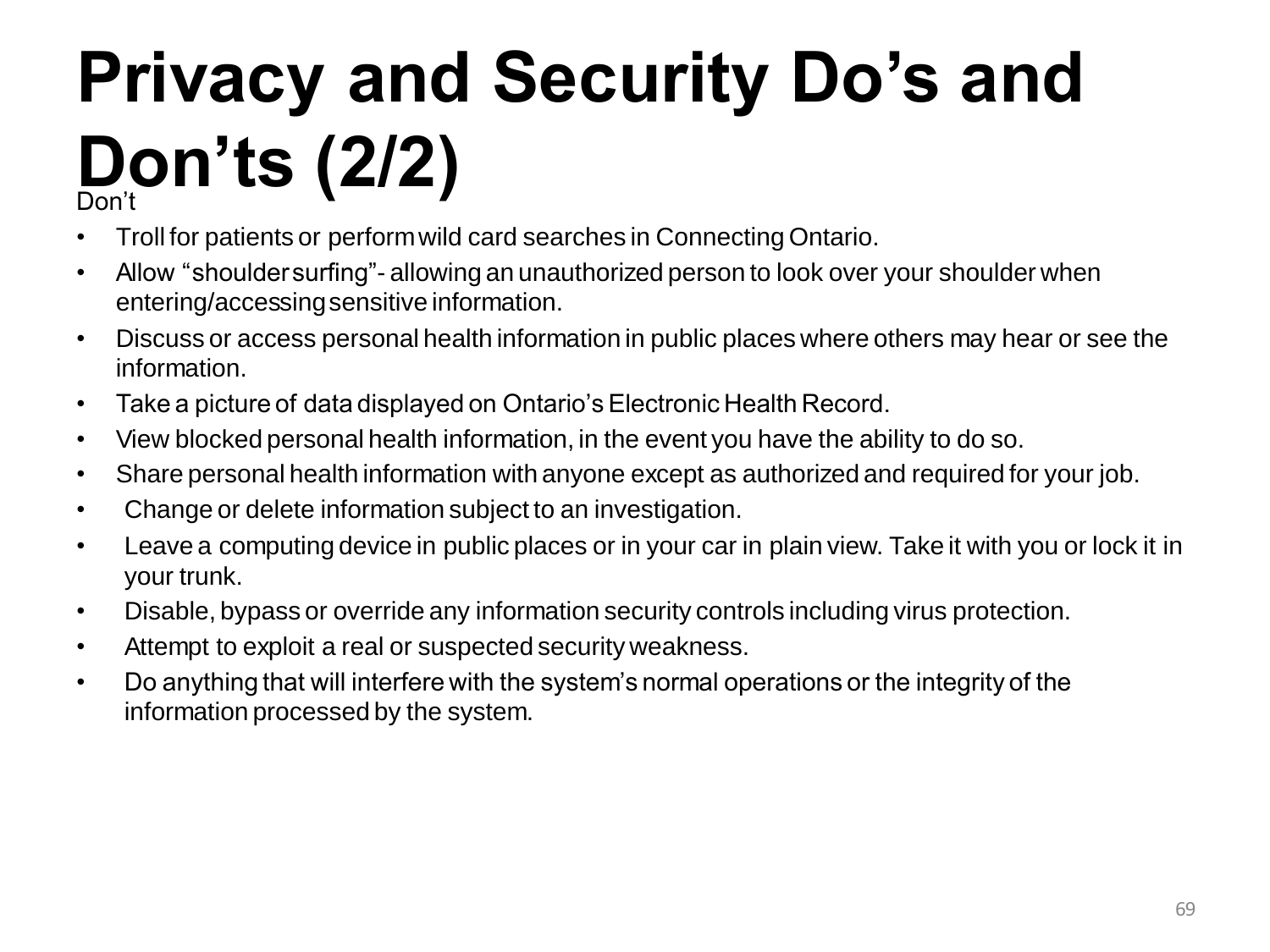## **Password Requirements**

- Must contain 8 characters- include at least 3 of the following 1 number, 1 uppercase letter, 1 lowercase letter, 1 special character.
- Never create a password that includes your ID, 3 consecutive letters, an easily recognized pattern or easily obtained personal information about yourself.
- Create a unique password (different from your email or bank account).
- Commit your password to memory- only record it if it can be stored securely.
- Use phases when creating your password (ILOv2EatPizza).

### *Service ID Password Notes*

- *Service IDs are IDs used by an automated information system process to perform specific pre-determined activities (e.g. program start-up, file transfer, backup)*
- *Service IDs must be at least 15 characters in length*
- *Service IDs do not need to be changed on a scheduled basis however equipment must use a new password when technologies change.*